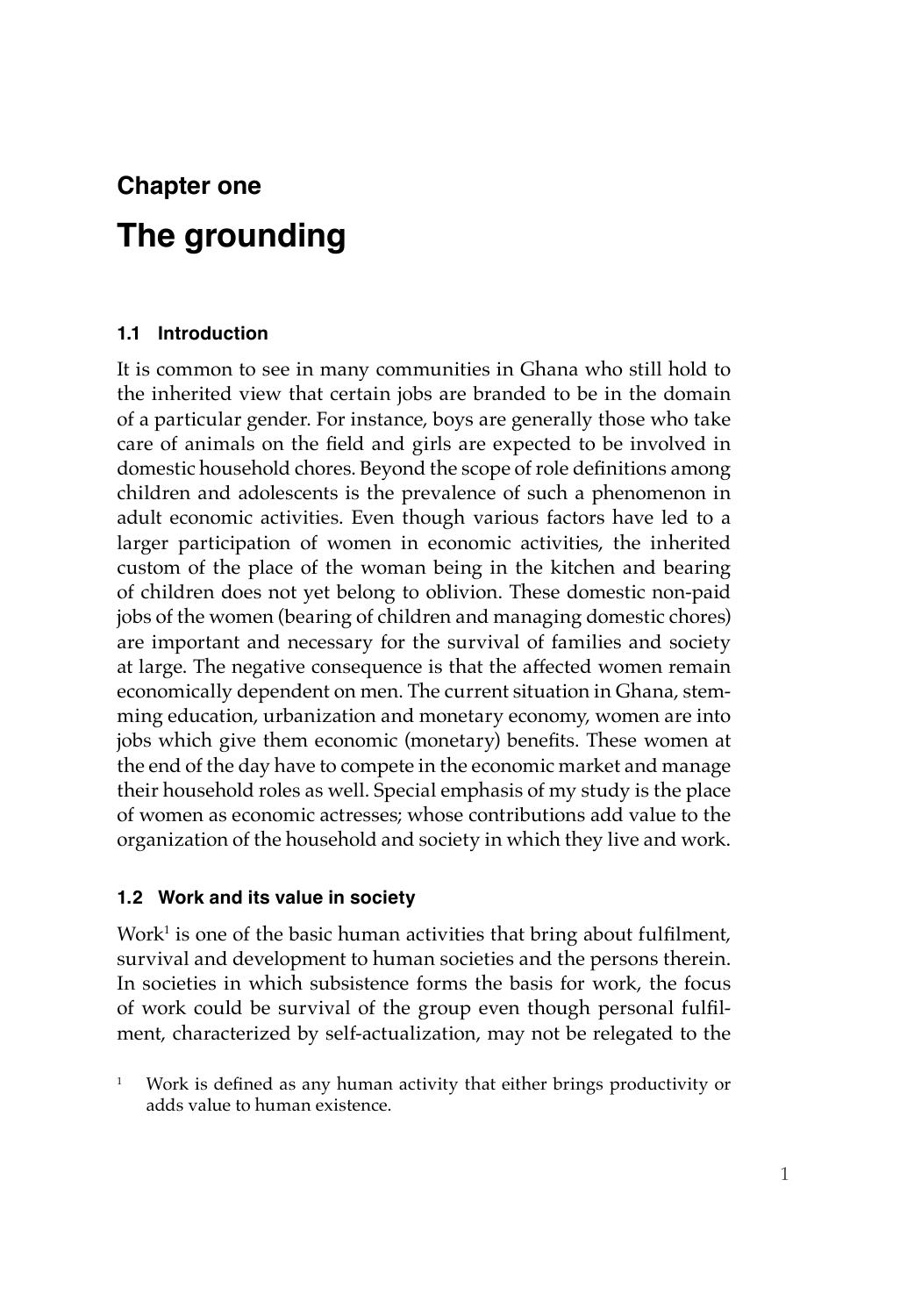#### The Liberating Power of Income Generating Activities on Women's Roles in Ghana

background. Engaging in activities that add value to life itself or bring about development in society is admirable in almost every human community. While hard work is admirable, there are different perceptions about people when it comes to the use of free time for non-productive means. This is expressed in the languages of the people. For example, among the Akan<sup>2</sup> in Ghana, the advice normally given to people is captured in the proverb "*ɛnfa wo nsa nhyɛ wo damirifa mu*". This literally means: "you don't put your hand in between your thighs<sup>3</sup> and sit there [idle]. The real import of the statement lies in the fact that hands are meant for work and not to be kept warm under the cloth. It could thus be said that among other things work has the function to ensure the continuous existence of people and society.

In many societies, the gender division of labour has placed men as responsible for the welfare of the family, where they have responsibility as heads of the family (Isiugo-Abanihe, 1994). Women on the other hand are responsible for providing care giving roles (DeVault, 1994). Although households are made up of people with different age and sex, women, men, and children have different experiences when it comes to what kind of work one can perform in the household. Children from early ages are thought to be hard working and join hands in every little way to help in whatever working activities are performed in the family, group, or the society. As will be seen later in different parts of this study, the component of segmentation and labelling of work according to gender and age are anchored in many societies. Women participants in this study were in charge of household care-giving roles which included cooking and taking care of children.

- <sup>2</sup> I use the word Akan a lot throughout this dissertation. By Akan, I refer to a cluster of socio-linguistic group of people living in southern Ghana and southeastern Ivory Coast. They form a distinct ethnic group with a common Kwa speaking language with many different dialects. The major subgroups of the Akans include: Asante [Ashanti], Akuapem, Sefwi, Baoulé, Akwamu, Akyem [Akim], Kwahu, Fante [Fantse], Wassaw [Wassa], Brong [Bono], Anyin, Chakosi, Nzema, Ahanta, and Jwira-Pepesa.
- <sup>3</sup> Not to put the hands between the thighs means not to be lazy but rather to make the hands useful by engaging them in an activity other than folding them and sitting down. The emphasis here is on work and its benefits for the individual and the society.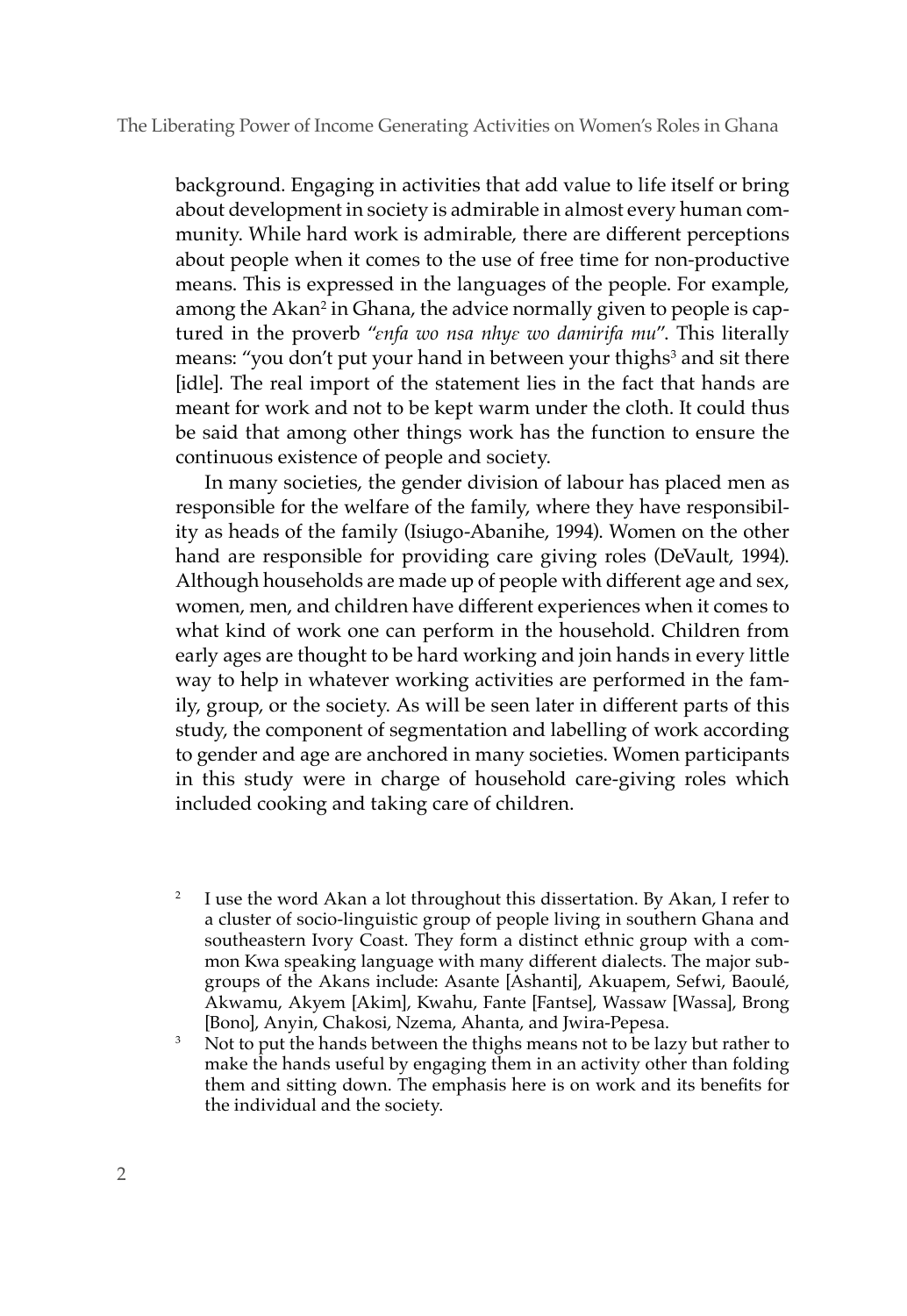Scholars such as Charles & Kerr (1999) categorize these gender division roles as 'family ideology' positing that the woman's place in such a system is in the home while the man's task is to go out to work and earn money to support the family. This logic cannot, however, be applied to every family or household situation. Even though societies have created different systems to absorb the most vulnerable, it is also common to see many widows struggling with their non-adult children alone. Even in subsistence economies, these women also go to the farm to be able to fend for their children. One could say that the argument postulated by Charles & Kerr has its own merit. It is the believe that the man has the responsibility to take care of the family irrespective of whether the woman is working or not, but nonetheless, the world is changing and so are the people. Such perceptions are changing in many households as women are even seen acting more as heads of households by being the major contributors of income in the household than the men as data from my fieldwork suggests.

# *1.2.1 Segmentation of work versus gender roles*

In the study area, the allocation of responsibilities in the household is along the lines of gender and age (Addison, Ohene-Yankyera, & Fredua-Antoh, 2016). In societies where inherited norms are highly observed right from childhood, boys and girls are socialized along gender specific roles. Certain types of work are preserved for boys and others for girls (Brown, 1996). For example, among the Akans and many societies in the country it is the responsibility of the women to assume the domestic and childcare roles. Children as little as six years are socialized to take up such responsibilities that will later usher them into the roles specific to their sex. Girls thus learn to sweep, wash dishes, go to the refuse dump site, fetch water, cook, and undertake such activities labelled 'feminine'. Boys, on the other hand, take up 'masculine' jobs, those that require physical strength, like breaking down of big logs of firewood for cooking, going hunting, and learning the trade of the father. On the other hand, in a household where a woman gives birth to only boys or girls, boys are taught to help in the household chores, thereby doing the work reserved for girls like sweeping, helping in cooking, and so on. Sometimes, some girls are brought into such households from other relatives to help in the performance of such roles in the household.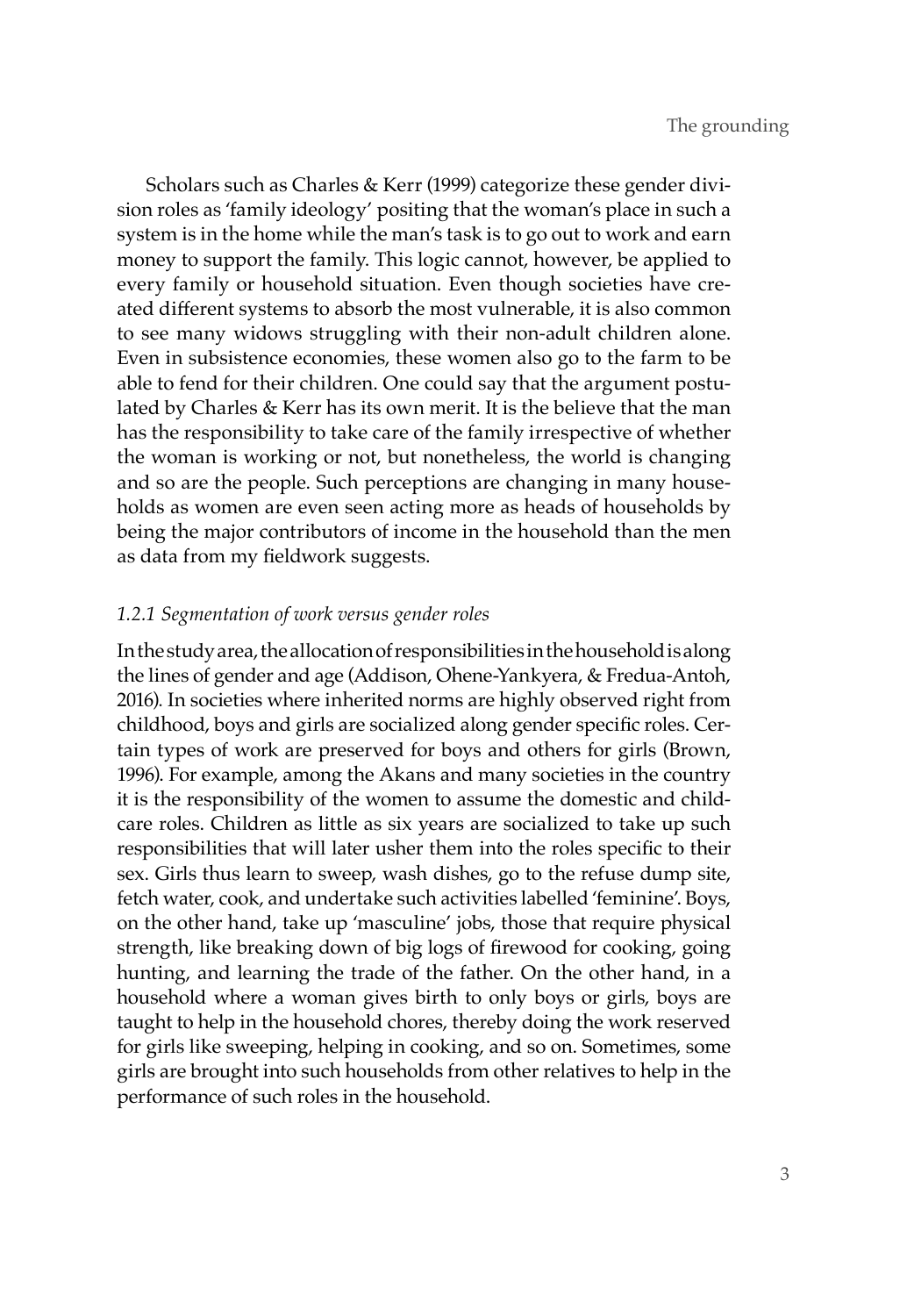#### The Liberating Power of Income Generating Activities on Women's Roles in Ghana

Furthermore, even though both men and women engage in farming work, the more laborious tasks like the cutting down of big trees and the clearing of the thick forest for farming are done by men. Women come in during the planting of crops, taking off growing weeds, and harvesting crops. In some societies in Africa, men tend to be weavers, carvers, and metal workers while women engage in pottery, dressmaking, and food processing. According to Barber (1995), food and clothing have been the core of women's work in many societies world-wide. This is because such works are relatively child-safe as compared to working in the mines with a child wrapped behind the back. Food and clothing works are easily done at home, and the work can also be easily picked up at any time from where it was left especially when a mother had to attend to the child care.

Petty trading was almost exclusively a woman's occupation in Ghana until recently where globalization and increased economic pressure is leading men in major cities to sell all kinds of items like bread, pie, drinks, and nuts, which previously would have been considered as female activity. The work along gender lines in the public sphere is gradually fading away when looked at from a distance but in the household level, there is still some resilience as people still hold up to the inherited gendered norms.

Not only is work in the household organized based on gender but also on age. Everyone in the household is given work to do according to his or her age although age classifications are superficially defined. Lighter jobs are given to children who are much younger. The proportion and the intensity of the workload increase with growth and development of the individual in question. It is a normal societal phenomenon in the socialization process to engage children in household chores. This is to socialize children, no matter how young they are, into the act of giving back to the society. This forms the basis of reciprocity among parents and children. The child is to give back to the parents, relatives, and the society the care and love from these people. This gesture does not mean the child is paying for the love and care from the parents but just a sign of appreciation and a way of being trained to be a responsible person in the society. This will be discussed in details later in this work.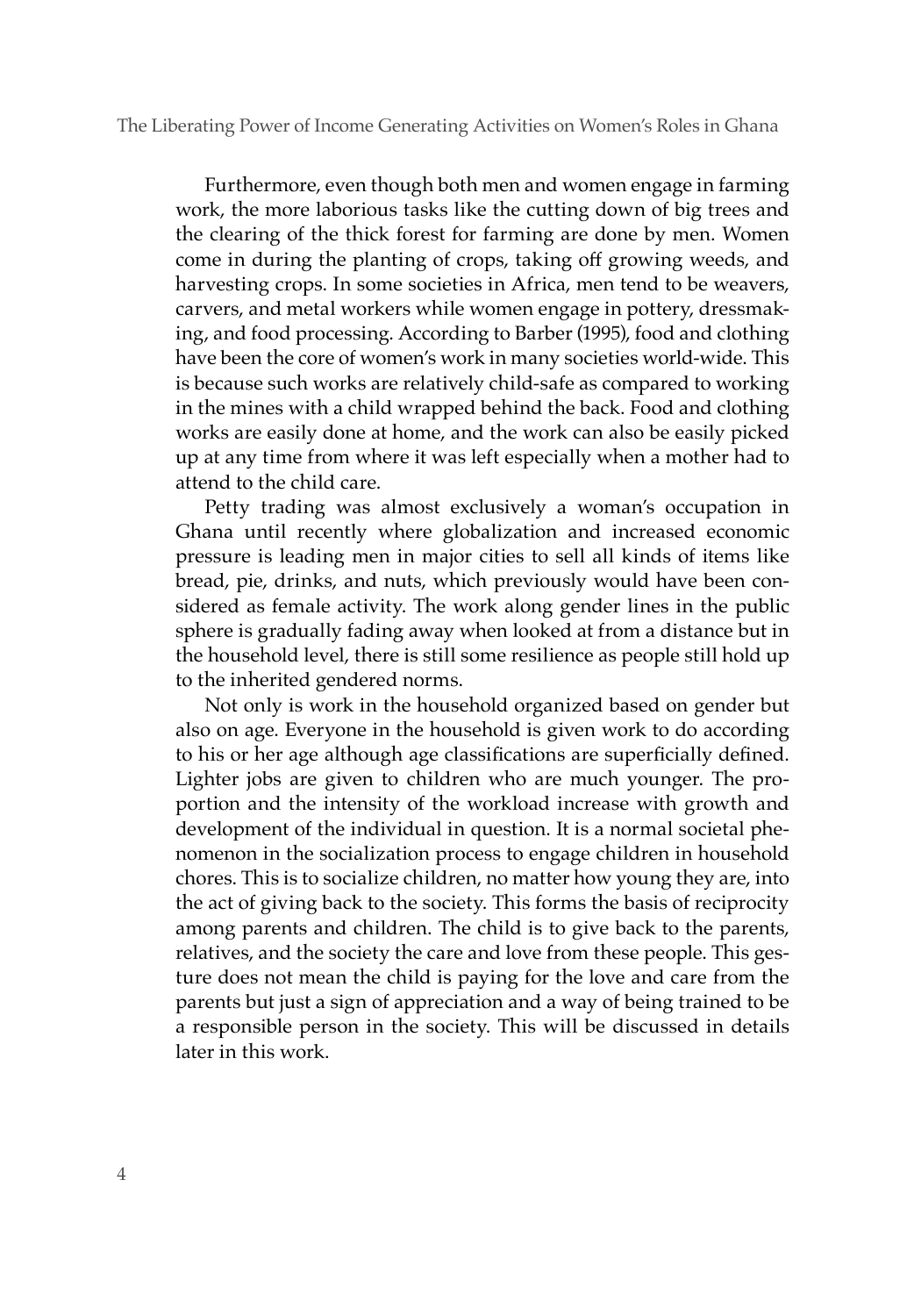#### *1.2.2 Complementarity within the Akan household in Ghana*

Early on, work was defined in the context of this research as activities that add value to human life (see foot note 1). It was also indicated that there were different reasons why people work: as a social responsibility for the survival of society, for personal fulfilment, to gain better social status in the form of respect, etc. The amount and type of work one does and the level of intensity depends to a large extent on the cultural setting, gender, and/or age. Notwithstanding the fact that the roles assumed by various groups of people in society (women, men, adult, or children) were based on desire to bring about the best possible distribution of work for the good of society, the system got stigmatized in the cause of time, thus the need for revisiting of the issue. Instead of looking at the segmentation as finished products, I would want to see it in this research as a sort of specialization which ensues from the dynamics of daily life.

Taking the Akan as an example, very little is written in the books about the holding of important positions by the Akan woman in social, political, and religious life of her society. The reason for the silence could be the fact that the importance of the woman has gotten deeply rooted in the society that one does not see it to be extra-ordinary any more. At the level of social interaction, elderly women and especially the oldest in the extended family enjoy great respect not only from the younger women but even from the men. She serves as an authority figure within the social constellation of the family or household (Gibson, 2010). When the chief and his counsellors are found wanting in a particular case, the chief usually says "*yɛnkɔ bisa abrewa*" with the literal meaning being let's go and ask the old lady. For the chief to say he wants to consult the *abrewa* (old lady) does not necessarily mean that he is going to talk with the old lady, the usage of the abrewa connotes the wisdom of the old lady in the Akan setup. This 'old lady' symbolically refers to the oldest female figure in the family, household, or clan. *Abrewa*, as she is normally called in Akan language, is considered to be full of wisdom as old people are basically regarded as wise, usually, emanating from their life experience (van der Geest, 1998). She knows the history of the family and clan and can thus offer the men good advice.

The status of the '*abrewa*' is very important for the political and social life of the Akan community. This status has its accompanied role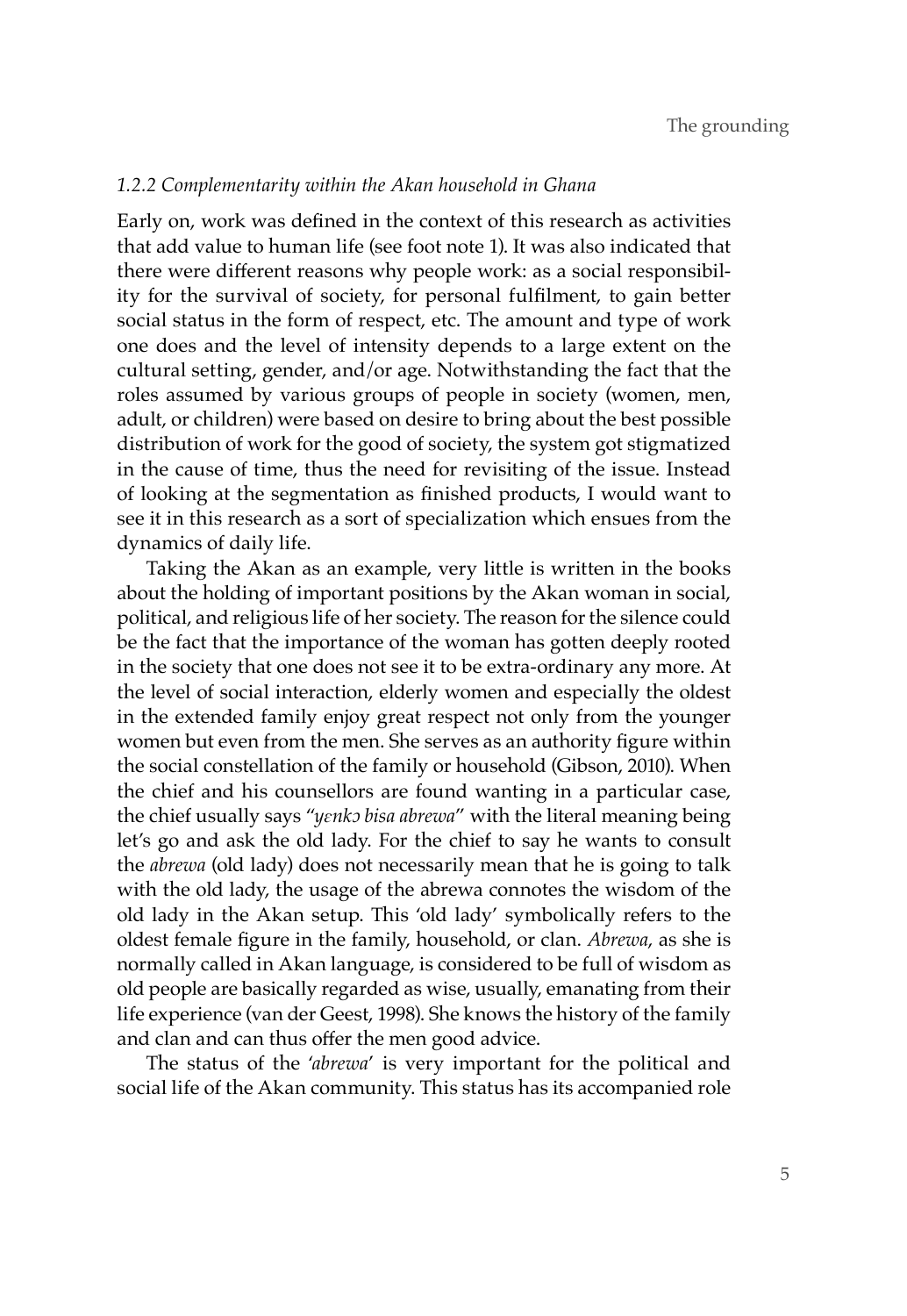which is considered as work. Even though the old lady may not have physical strength to go to the farm or bring forth children, using her wisdom to support the younger generation is considered to be work and respect accorded it as such. Old women are also repositories of the family history and are indispensable at every stage and in every generation (Gibson, 2010). The reason is that they have the history of the family genealogy written in their minds. In times of inheritance disputes and uncertainty about the right ownership of property, especially boundaries of land, these old women are consulted. Therefore, as the men are taking charge of the ruling of the clan, family, and households, they need the support of women to be able to effectively deliver their best to their subjects.

## *1.2.2.1 The political and religious roles of Akan women in complementarity*

In the political arena women occupy special positions as queen-mothers, an important figure in the choice of a king or chief. The queen mother plays a special role as the mother of all (in the community), and in that regard she gives advice to the people including the chief (Stoeltje, 1997). The queen mother is respected in the society. She is the right-hand of the chief and sits with him anytime he is adjudicating his cases. She has the right to give her opinion on a matter to the chief which helps him to decide and give judgments. She is expected to be available for the settling of disputes and whenever important issues of the state were to be decided. She does not only function in the chief's court but also has her own court where she rules and adjudicate domestic matters affecting women.

Before the installation of a new chief among the Akan, it is a queen mother in the royal family who nominates a candidate. She is like a royal genealogist (Farrar, 1997). In addition, she has the right to rebuke the chief and criticize him in public. Should anyone rebuke a chief in public, that person would be dealt with by the sacred laws of the land. This includes banishment or offering of sacrifice. The queen mother has the sole priority to rebuke the chief even in public without any punishment(s) on her. She possesses kinship authorities and over sees to the initiation rites of girls during their puberty time. There are also courts for queen mothers. They settle cases related to women or sometimes against women and men (Stoeltje, 2000).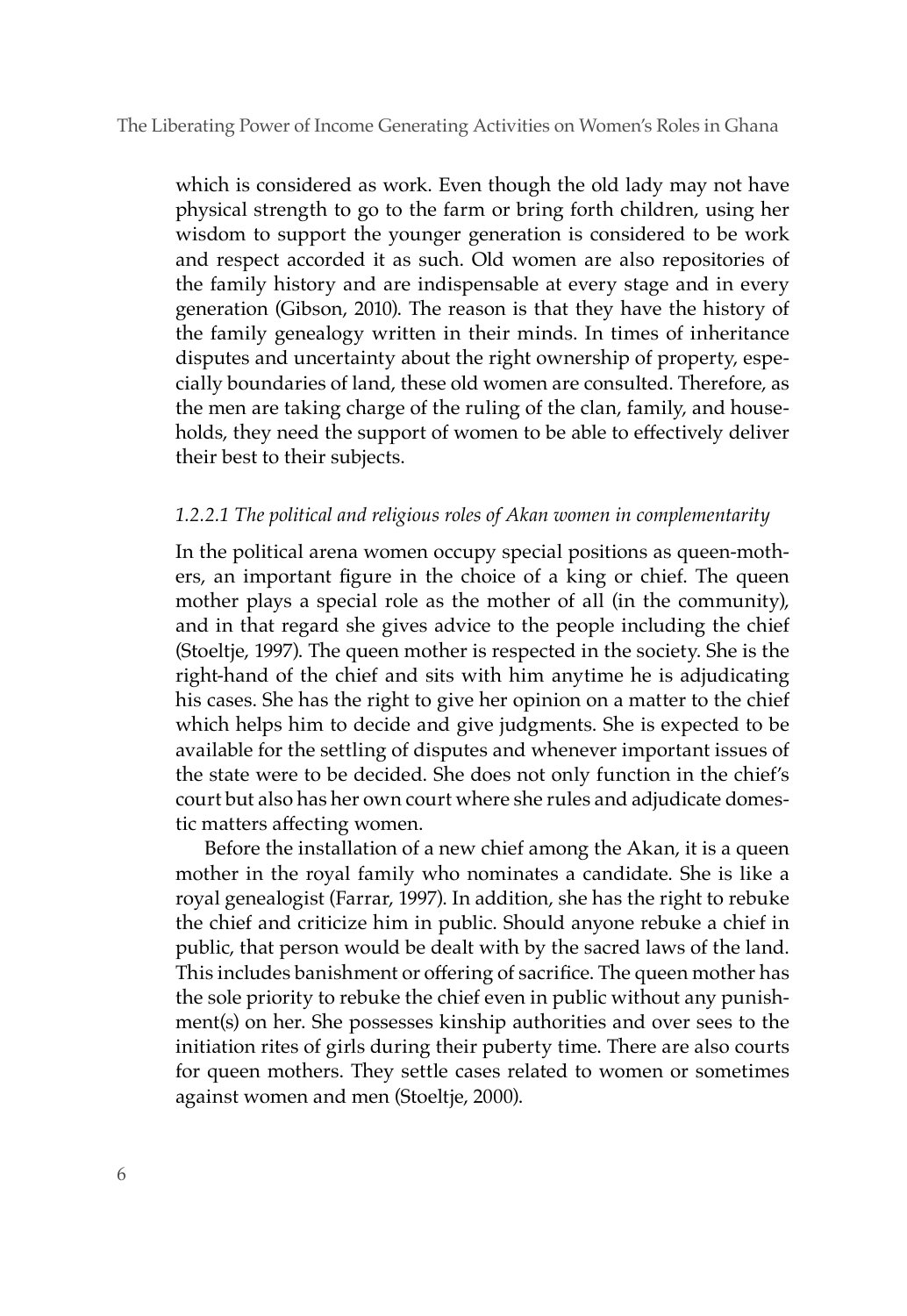Although the queen mother has a role to perform in the political arena of the Akan communities, it could be seen that their functions are limited. One could say that the queen mother observes and oversees the affairs of the community but at the background. In the court of the chiefs, the queen mothers are only consulted whenever necessary. They can suggest, but their suggestions could be taken or otherwise unless they are operating in their own female courts. This role can stand symbolically for the role of the woman in the household or family. The systems in the general political arena of the society transcends downward and is seen manifested in various levels within the society. Women are not only seen in the political sphere; they also have religious roles to play as well.

Generally, a woman (at child productive age) is not allowed to pour libation<sup>4</sup> as a form of prayer for the people. She is seen as unclean because of her menstrual period (Akyeampong & Obeng, 1995). But once she attains a 'ripe' age (old age) and is no longer having her menstruation, she is asked to pour libation. Among the people of Efutu (a town in Cape Coast metropolitan area), such a woman is asked to pour libation for the Asafo<sup>5</sup> group before they set out for their expedition (Queen mother of Efutu, 2015). Men and women work hand in hand for the peaceful habitation and co-existence of the living and ancestors.

Although the man is seen as the breadwinner of the household, the woman is a co-helper of the man with both playing complementary roles in the household. For example, during marriage ceremonies, the man is requested to give the woman '*dwatrie'6* . This is for the woman to start an economic trade. The essence was for her to earn income in support of the husband in running the household. Her money is

- Regardless of the age, a woman does not kill an animal as a form of sacrifice. This is closely linked to her life-giving role in society. A man or boy is thus usually appointed to assist the woman who (is actually supposed to slaughter the animal) to make the sacrifice. This is because a woman does
- not shed blood, the symbol of life. 5 Asafo are warriors among the Fante people of southern Ghana who perform social, religious, and political roles. Etymologically, the word derives from sa, meaning war, and fo, which means people.
- <sup>6</sup> This is an amount of money given to the woman by the husband to start a trade. Basically, to start an income generating activity that will bring her income.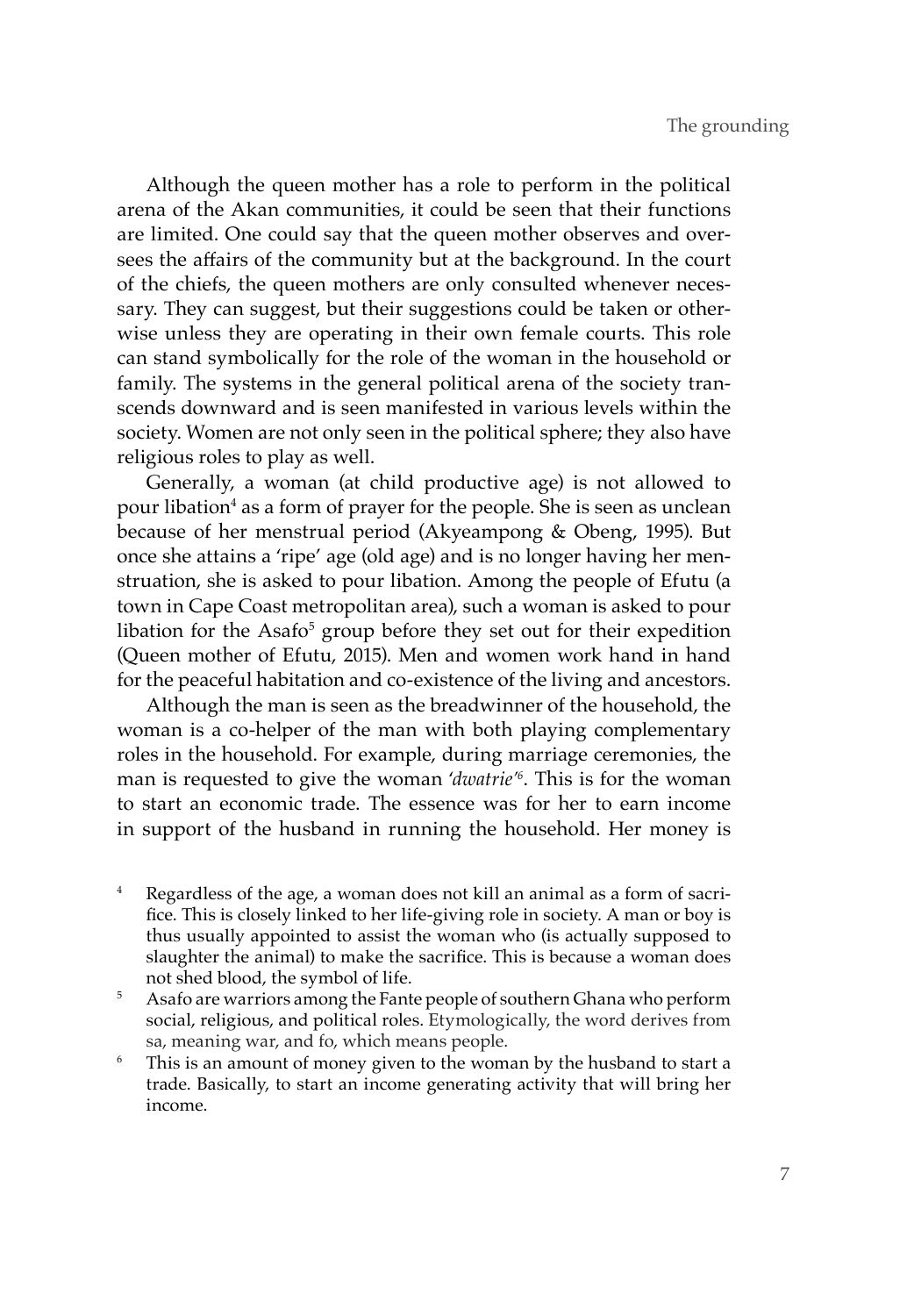used to buy foodstuff and to support the man where the need be (for the upkeep of the household). In case she needed money for expenses (demanding sums of money beyond her capacity), the man would come in to help.

Another interesting phenomenon in the family dynamics is men's role as financial providers. For instance, if the man is specifically requested to perform certain functions but does not have the financial resources for it, the woman may finance it but not directly. Rather she gives the resources to the man to undertake the expenditure so that the impression will still be created that he provided the resource. The opposite will mean that the man will lose respect and this will also affect the image of the woman, namely, that her husband cannot provide resources. The practice is based on the norm of the Akan just as in some parts of the world that the man is the head of the family and has the responsibility of providing for them. If the woman gives it in her own name, it will give the impression that the woman is taking over the responsibilities of the man and not giving the needed respect deemed him. It is therefore necessary to study the household from a certain viewpoint and critically understand the various relationship and actions between actors in the household as discussed in the section below.

#### **1.3 Household in perspective**

The household has become a big focal point as the basic unit of analysis for anthropological and ethnological research (Brown, 1996). Although its importance as a unit of analysis cannot be over emphasized, the problem posed by this basic unit to researchers cannot be overlooked. The main problem is the constituent of such a unit. The definitional unit and scope of this has been fiercely contested by various scholars (see Beaman & Dillon, 2010; Mayer, 2002; Netting, Wilk, & Arnould (Eds.), 1984; Wolff, 2017) to include kinship, mode of consumption, residency requirement, and income contributions. Basing the definition and scope to one of them is always problematic. According to Mayer (2002), the household may contain other co-resident persons as well as animals and family members. Some of these family members may for various reasons be residing in other areas; just as I observed in during fieldwork. Some of the children of the participants were in boarding schools as at the time of data collection. In my quest to study women in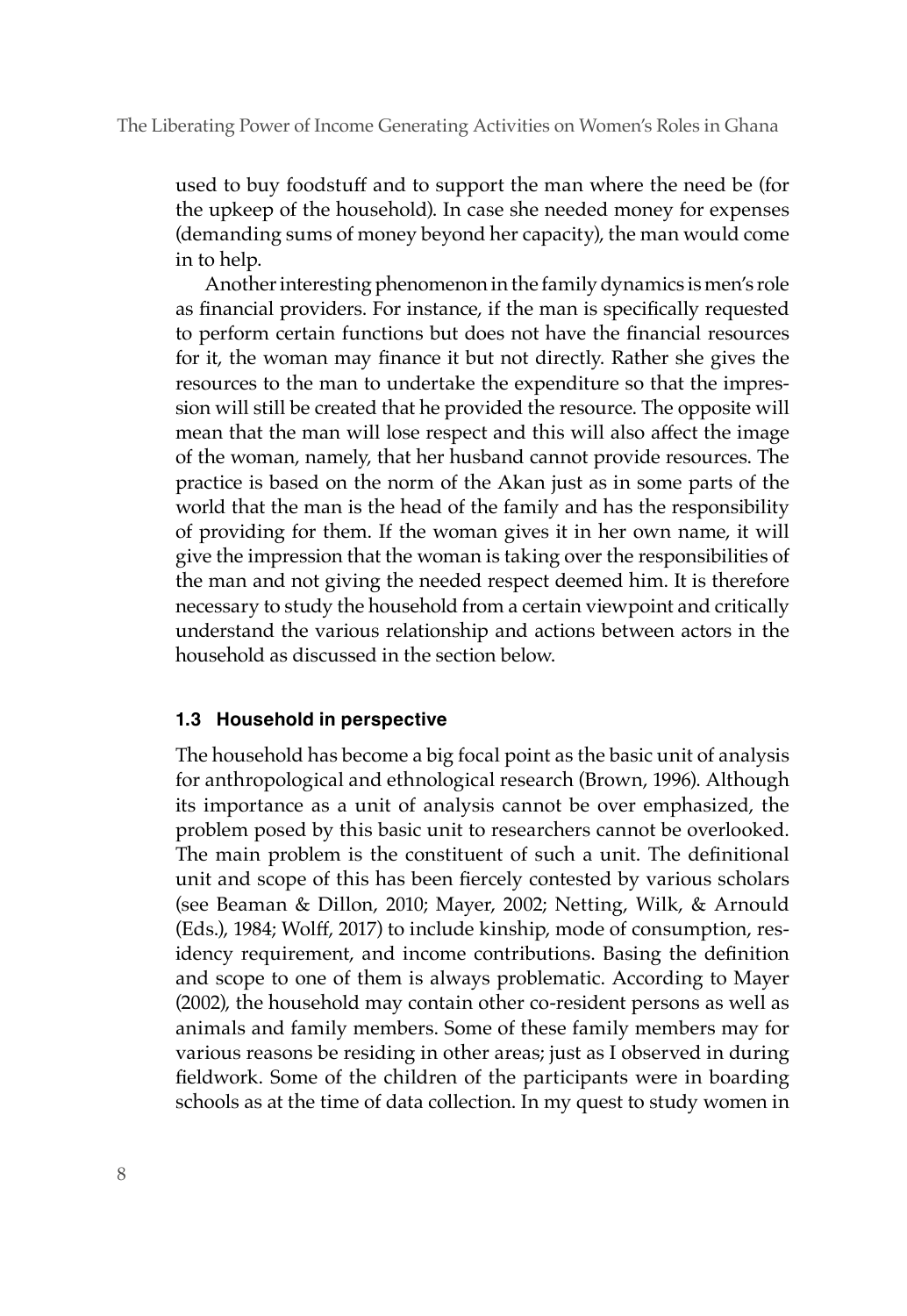various basic income generating activities in the study area, I viewed the household as a very difficult concept especially in its scope and definition. It is to be noted that every household is unique and may not have the same number of people and consumption characteristics (ibid).

Mayer (2002) has therefore identified some models in the analysis of household which includes kinship, house, and rational choice models. Mayer continues to argue that the kinship model of household analysis subordinates economic transactions to analysis of kinship structures, behaviour, and norm. The household is therefore defined based on kinship ties of people within a specific space. People within the group who are not related by blood ties are not considered as part of the household. In such a model, house helps and nannies are not considered as part of the household although their contributions to the sustenance of the household might be significant. Mayer's (2002) house model on the other hand looks at how material items are measured and quantified in the household. In such a model, household members would be classified based on who has the right to inherit material items. People who do not have the right to inheritance but might have been contributing much to the growth of the household, are not considered, according to this model, as part of the household. The rational choice model postulated by Mayer (2002) has as its principal feature – 'the calculating individual'. Thus, members of a household based on this model would be those whose actions and inactions are considered to yield maximum efficiency within the household. People whose contributions within the group have positive impact to the sustenance of the groups. With such a model, individuals who contribute towards the income flow of the household would be considered as household members.

In this study, it would be beneficial for me to adopt a household model which looks at both kinship and non-kinship ties. Every individual has a major role to play in a household. Whatever reason that has brought the person to be a member of a household does not matter. What is important is how such individuals impact on the income generating activities of the participants. Once they have roles to play in the household which might affect the income generating activities of the participants, they are considered as household members, whether related by kinship ties or not. In the same way, I would not dispute the role kinship plays in the organization of groups. My adopted household categorization in this research does not perfectly fit Mayer's mod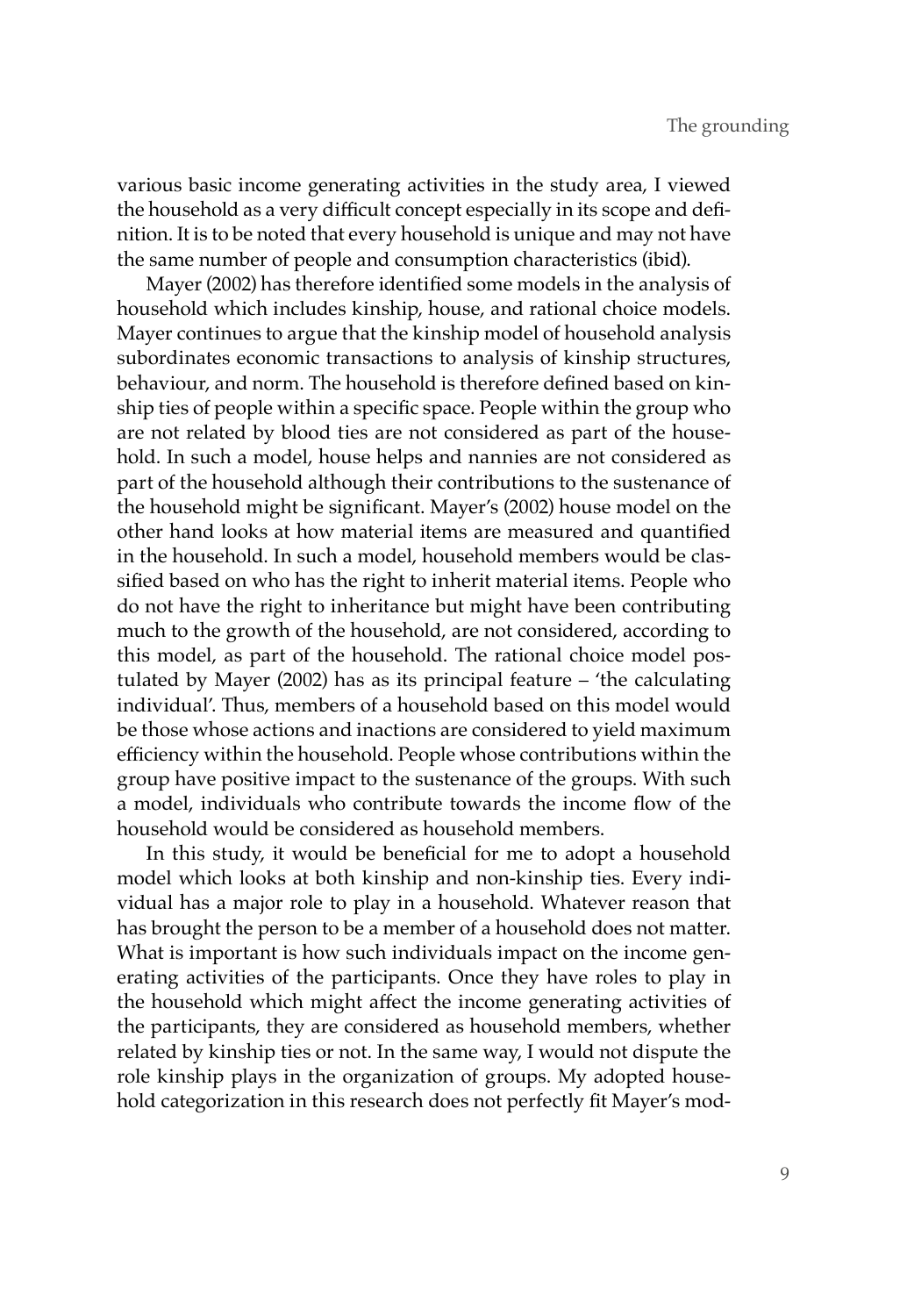els. This is because his kinship model, for example, does not consider people who are within a household and not related by blood ties as household members. But I see such individuals as household members because their actions and inactions have impacts on income generating activities of the participants. In the same way, my categorization would not fit the house model because family members who are related by blood ties mostly get to inherit properties. Therefore, this model also rules out the non-kinship members of the household. Sometimes there might be household members who might not directly be contributing economically to household resources but their actions and inactions go a long way to impact either negatively or positively on income generating activities of participants. As a result, although Mayer's household models have helped in structuring household, my categorization of a household does not perfectly fit any of Mayer's models since I consider non-kinship related household members as part of a household.

In many cultures in Africa, kinship plays a major role and defines norms and values of societies (Fagg, 1978). Whatever goes on in the household is explained based on the norms created by kinship group. Kinship systems when viewed in cultural terms create roles and define behaviours of their members and enforce them through the logics of kinship norms. For example, the gender division of labour that goes on in most African homes making the man the head of the family could be explained as a result of this phenomenon. This implies that kinship norms (usually) place the man as the head of the family.

Among the Akan for example, although they are matrilineal, the man is still the head of the household (Brown, 1996). Women possess more power only when it comes to inheritance. The children belong to the woman's lineage and not the man who is the father of the child(ren). This could confirm why Mayer (2002) concluded that kinship systems arbitrarily assign power to some individuals and subordinate status to others by age, birth order, degree of relatedness, and gender.

An example could be cited from many compound homes in rural communities especially in my study area. Growing up in Teteman, a small village in the Volta region, in an extended family compound, one would observe power relations at play in many instances. More often, food for the children would be put in a big bowl to be eaten together. Right from the onset, children are taught to tolerate each other and to be able to co-exist peacefully. The interesting aspect of the situation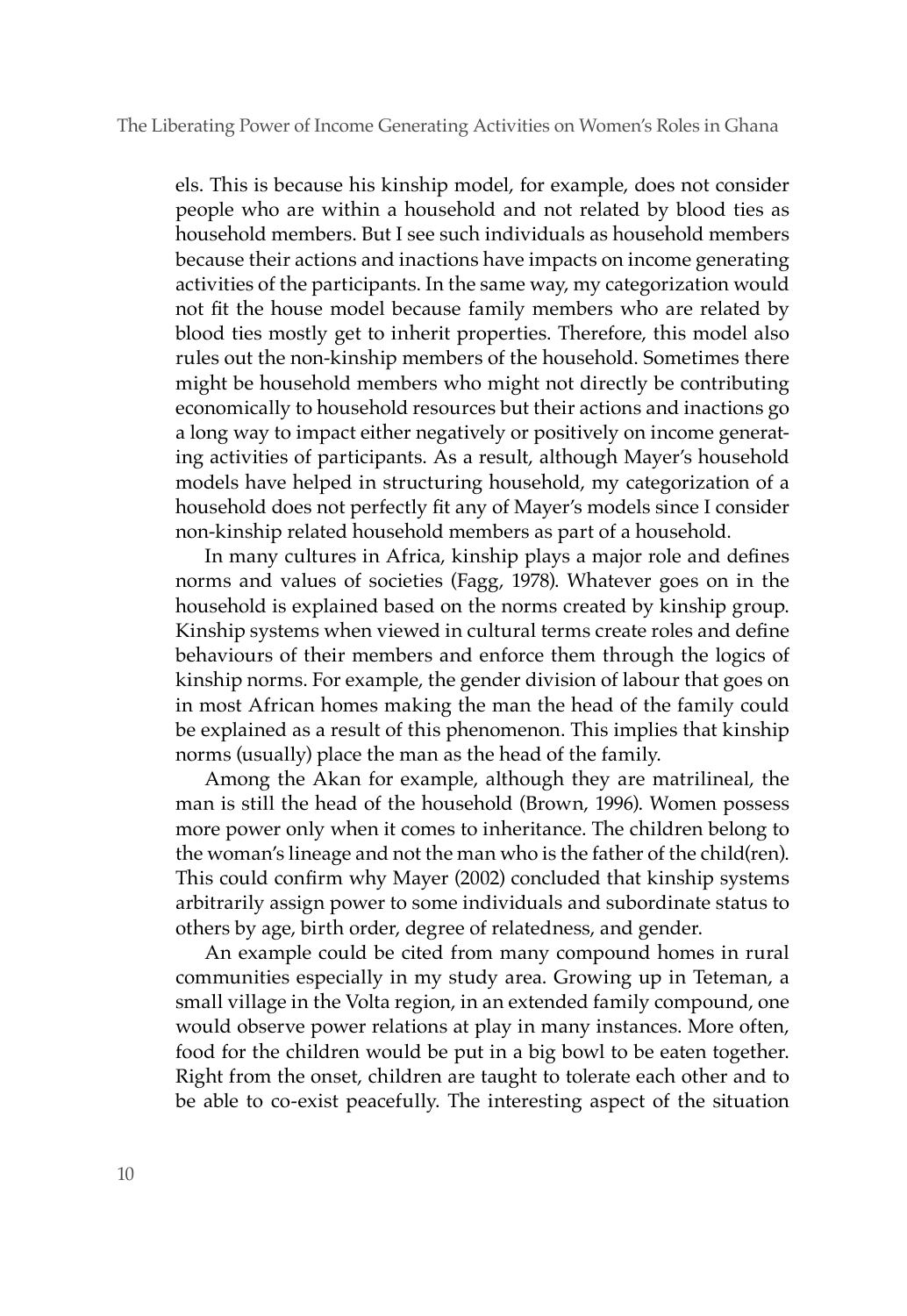arises when the meat on food is to be shared. The elderly child or the youngest child would divide the meat into smaller pieces. The elderly child first takes his/her share of the meat followed by the next elderly child in that order, until the youngest child picks the last meat. This situation places premium on seniority. This phenomenon is carried on to inheritance systems among the people of Teteman. The eldest son inherits the father's property with the hope of him using the wealth (gold, money, cocoa farm(s), etc.) to take care of the mother and other siblings. He holds that property in trust for other siblings and to share the proceeds accordingly or to manage the resource for the benefit of the whole household. Until his siblings all agree for the property to be shared among themselves, the elderly child manages the inheritance of their father. This I observed from my household and many households in Teteman.

Kinship ties and norms play very important roles in the lives of the people even in current technology and formal education era (Stoeltje, 2003). Kinship roles still influence economic lives of women in the study area. For example, some of the female participants in my fieldwork have children of other family members staying with them and helping in their income generating activities. The availability of other family members in a particular household serves to satisfy the cultural rule of having to take care of other family members to maintain peace and cordiality among kinship ties (Brown, 1996). As indicated by Mayer (2002), the household must be examined within the culturally constructed kinship system of which it is part.

As a rule, kinship groups share a common lineage and come together to perform certain functions in the family house. Various clan contributions are made for the proper management of the family and for many responsibilities to be met. In undertaking such contributions, household and group members float between many places of residence. This, it must be pointed out, does not mean they are not part of the group or the household. However, defining household based on geographical location is very difficult.

A working definition of household could be adopted from the work of Wilk (1997). He argues that defining a household with residence pattern of living under one roof is not enough, but instead the household should be defined as the minimal social group with the maximum number of intersecting and overlapping activities. Such individuals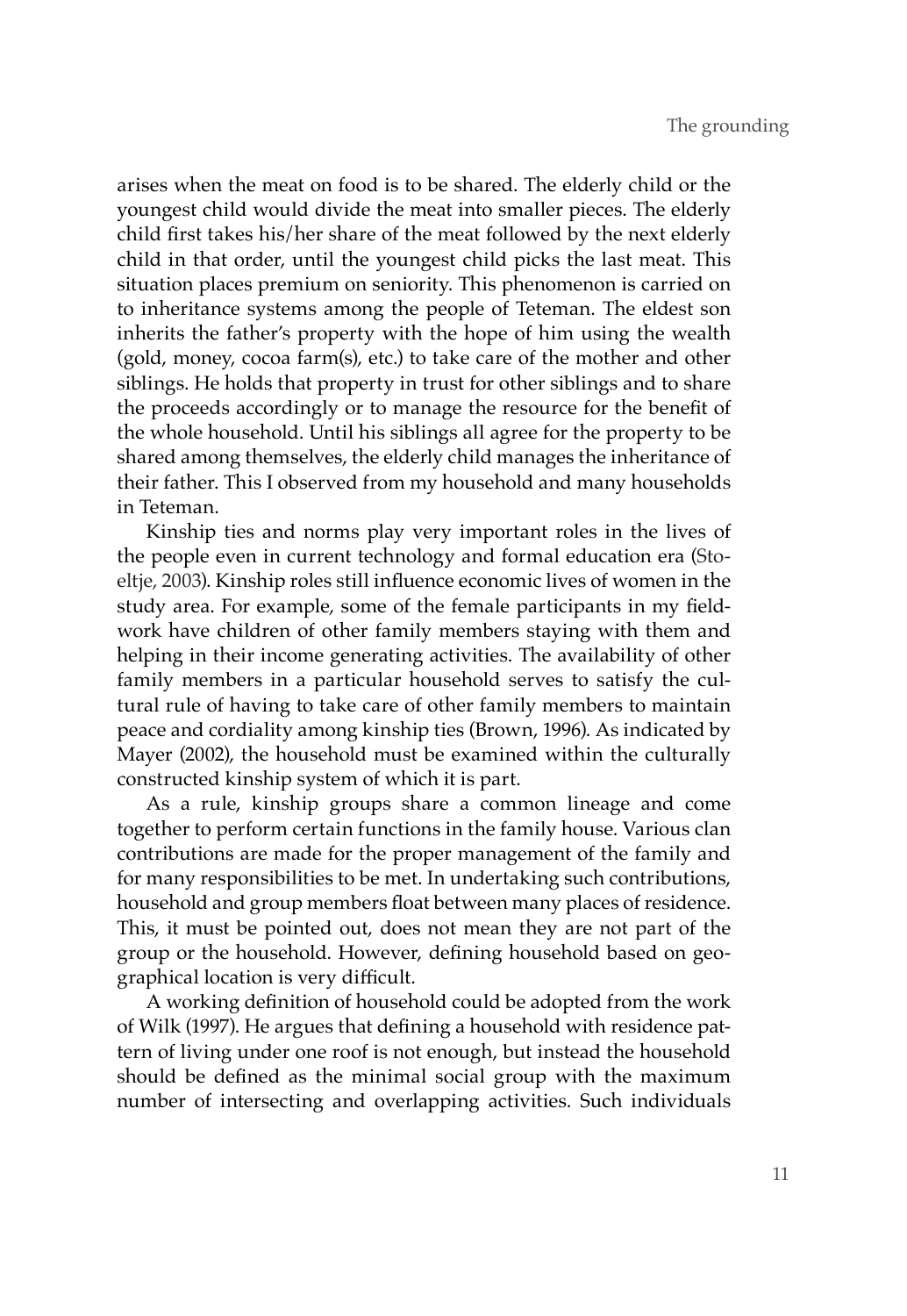moving in and performing overlapping activities should be considered as part of a household. Regardless of whether their activities are yielding much profit or not, their presence might not be calculated based on rational choices but just fulfilling the reciprocal responsibility towards individuals within a group. Everything in the household should not be subjected to the law of rationality. Subjecting the family household to a market system is what Polanyi (2001) has argued that the social order of societies is being subordinated to the new economic system and instead of the economy being embedded in social relations, social relations are embedded in economic systems. Kinship ties and norms still influence many if not all household actors and actresses. This could also be observed in my study area.

#### *1.3.1 Why the household?*

For a long time, domestic life in Africa has been dominated by the works of anthropologists (Radcliffe-Brown, 1924; Pritchard & Fortes, 1940; Fortes, 1945; Fortes, Radcliffe-Brown, & Forde, 1950). The crucial issue at the beginning of anthropologists' presence in Africa was the centrality of kinship principles in the political mobilization and resource control. Domestic units were analyzed based on kinship ties, that is, people related to each other by blood. As a result, anthropological works on basic units were developed based on kinship groups (Guyer & Peters, 1984). Domestic groups in the society at that time were analyzed as comparative study of developmental groups (Goody, 1958). Here, anthropologists arose from their original level of explorative case studies to a more advanced phase of general theoretical models by examining the relationship or differences that exist among various domestic groups. During this period, access to resources and power by family members were influenced by socially defined rules which differs from one society to another.

The study of the smallest unit in the society had reached the stage of the conceptualizing of the household as the basic unit of analysis. In most agrarian societies and even many communities in Africa, due to the extended family system, it is very difficult to define a household based on building structure (Wilk, 1997). Wilk argues that defining a household with residence patterns of living under one roof is not enough, but instead the household should be defined as the minimal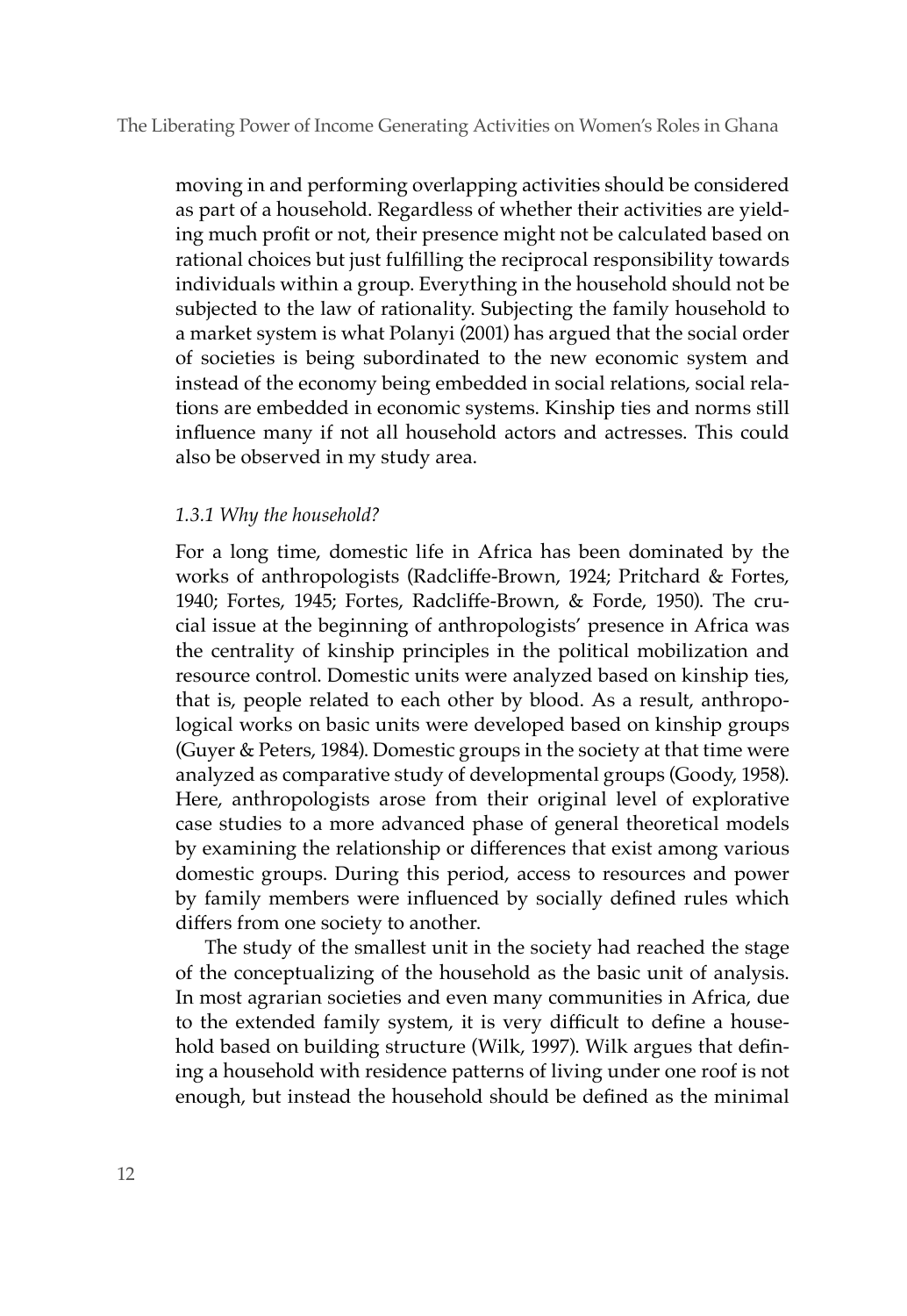social group with the maximum number of intersecting and overlapping activities as has been discussed earlier. Household could be viewed therefore as a bounded unit defined by common residence participating in unclearly defined domestic activities. It could therefore be described in reference to the relationship between its members. It is very important to note that households vary from community to community and the dynamics within them are determined by varied factors which may include but are not limited to number, geographical location, economic position, and level of academic training.

Society keeps changing and as it changes people adapt to new ways of life. Cultures that are completely static are dead cultures (Herskovits, 1949). The individual actors in the society therefore keep adapting to new situations to be abreast with the current trend of life. Society is changing almost every day due to technology, education, and religious convictions. Due to technology for instance, many families no longer need family members for social reliance. Frequent visits and trips to neighbour's houses seem to be something of the past. The recent phenomenon is the engagement of family members engrossed in technological gadgets like television, computer, mobile phones, tablets, and iPad as their major source of entertainment. The reliance on family members for co-operation, reliance, and happiness is of the minimum in recent times. With education, most children are in boarding schools and only come home during vacations. It becomes difficult to study households with such children in schools. Why? This is because their real contribution and effects on the household varies when in school than when on vacation. Moreover, once they complete tertiary education, they move out to start work in places far away from home although sometimes they may visit or send home money for family support (Noll, 2016). These and other factors inform the study of the household to identify the ever-changing dynamics with the context of the household. As education kept impacting on the ever-changing household dynamics, religion is also influencing it in another angle.

The rampant outbreak of Spiritual and Pentecostal Churches in Ghana could not be overlooked in the creation of tension between households and creating unclear boundaries between parents and children thereby affecting household studies. It is heard on Ghanaian televisions and radio stations of pastors convincing members that their parents are witches and are the cause of their downfalls. These state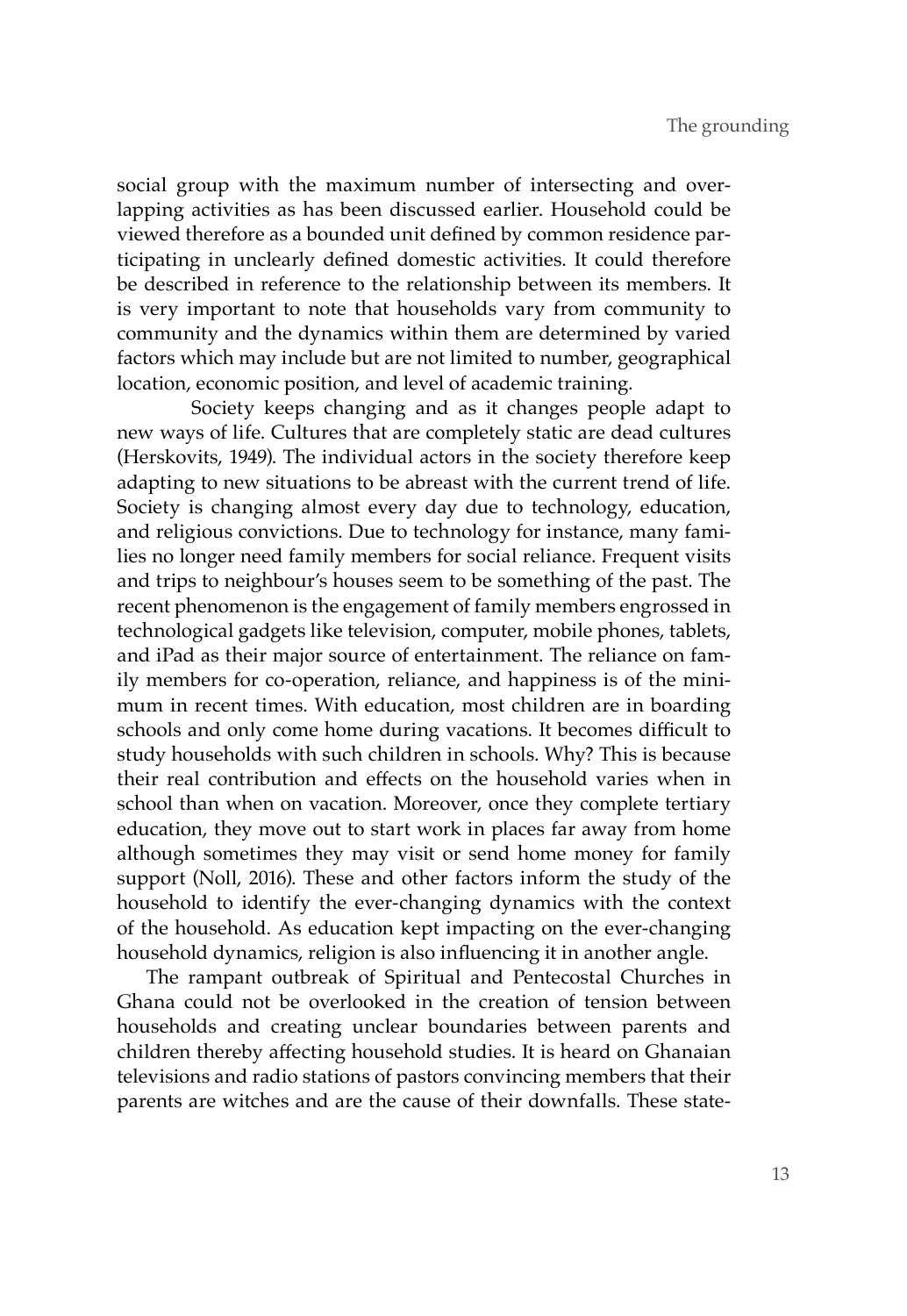ments create tension between parents and children and makes relationships between various households very difficult. Some children leave home and do not want to be part of their parent's households. In such a case, it becomes difficult to study parental households when there are such children who do not want to see their aged parents because of accused witchcrafts.

Politically, the governmental actors have organized various developmental strategies to ensure better livelihood of its citizens (Awumbila & Ardayfio-Schandorf, 2008; Osei-Wusu Adjei, Agyemang, & Afriyie, 2012). Such developmental strategies are to ensure a trickle-down effect of the better living standards to the smallest domestic unit in the country. There is the creation of job opportunities for people including women to liberate them from poverty. These interventions have led to women engagement in various income generating activities. The availability of employment opportunities in both formal and informal sectors of the society had affected people's lives including women, both socially and economically. Income generating activities of women make them economically active, but this new development seems to challenge the basis of established gender relations within the household. This is because the nuclear family with the male as sole breadwinner and a 'dependent' wife seems no longer to be viable as basis for social organization. There might be new roles performed by women in the household in addition to inherited roles from the society. The household dynamics is contested and new phenomenon of roles begin to emerge as would be seen in this study.

These changes caused by education, religion, and political factors had led to various focuses with much emphasis investigating the effects of economic change in various households all over the world (Morris, 1999). Work, in whatever form, (paid and unpaid) has its consequences on individual actors in the household. It is therefore of great importance to consider the impact of income generating activities of women in the ever-changing dynamics of the household in two study areas.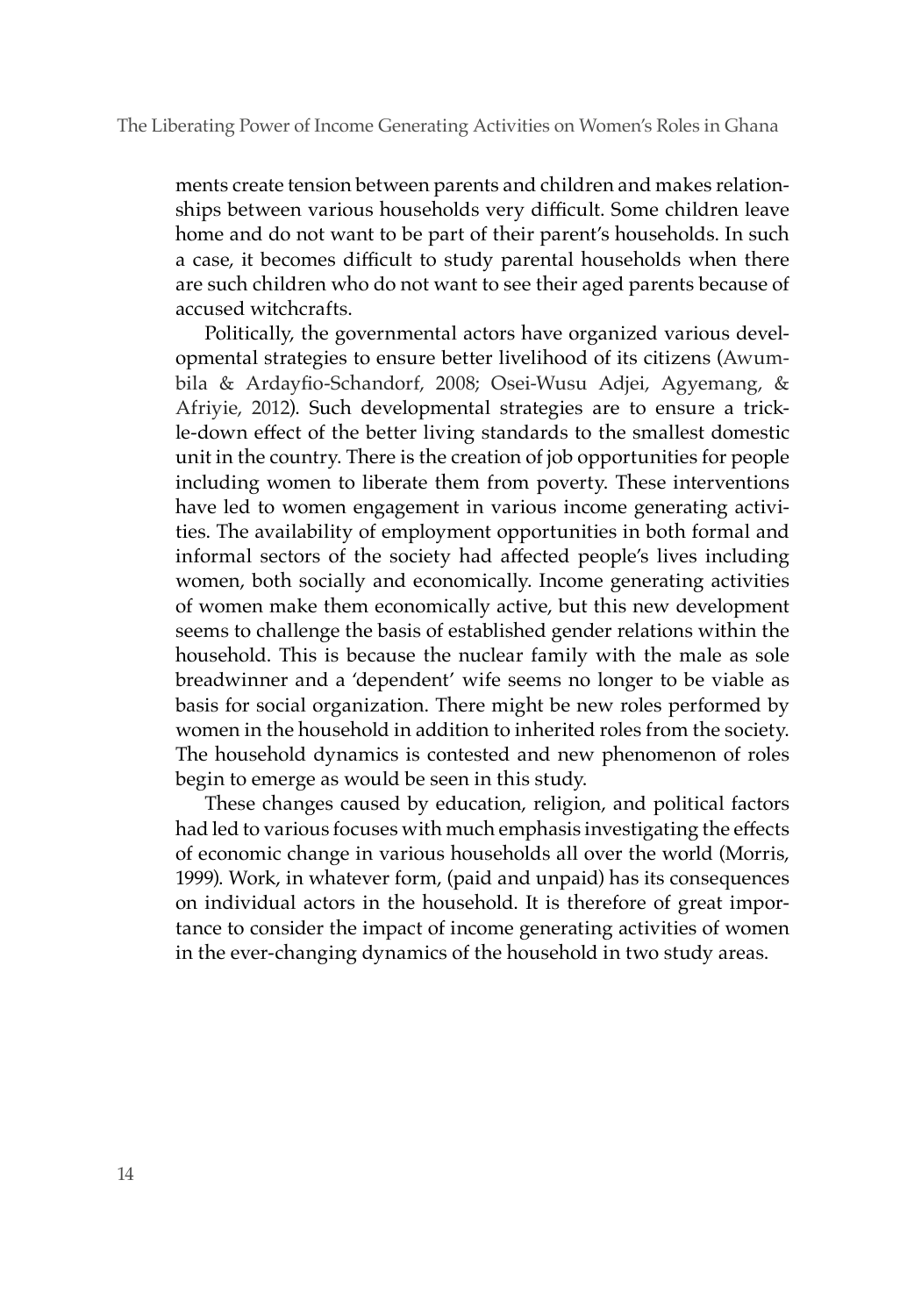#### *1.3.2 Household functions*

There are various roles performed by various individuals within the household including labour mobilization, allocation, and distribution of properties. Households often handle distribution by pooling together resources from members and creating a common fund of goods and foodstuffs from which all members can freely draw in a form of generalized reciprocity. This is seen as in the case of hunters and gatherers where the active population worked to feed children and the elderly in the society (Meillassoux, 1981). This circle continues as these children, when they also grow up, are expected to take up the responsibility to work and provide for the young and the elderly in the group. In this case, the society is able to feed its members to ensure its continuation and existence.

Along the line, productive efficacy of domestic units changed due to many factors like technology, paid work, and cash crop production. The hunters' and gatherers' way of feeding the community eventually diminished. Capable and competent men shifted their energy into the production of crops that could earn them money as against crops that could feed their households. Social and affective ties, which were formerly regulating the domestic mode of production, were destroyed. Women became producers of labour-force to work on huge cash crop farms of men in hunters' and gatherers' society as they witnessed their society change from hunting and gathering towards agricultural production (Polanyi, 1981) leading to the transformation of the social organisation of agricultural production under the influence of market expansion and capitalism (Meillassoux, 1973). Gradually, wage labour paved way to the phenomenon of saving of interest to feed one's self in retirement. This has slowly led to various changes in social system among most communities including African countries.

The dominance of agricultural production shaped the social institutions within the household (Whitehead, 1978); thus, the type of agriculture that is practiced in a particular society affects the gender division of labour. The plough is an instrument employed almost entirely by men. It is the case that all large livestock, for example, horses, cattle, or camel, are almost exclusively in the domain of male gender. In the context of marriage practices as well, in areas where shifting cultivation operates major agricultural work is done by women (Boserup, 1970).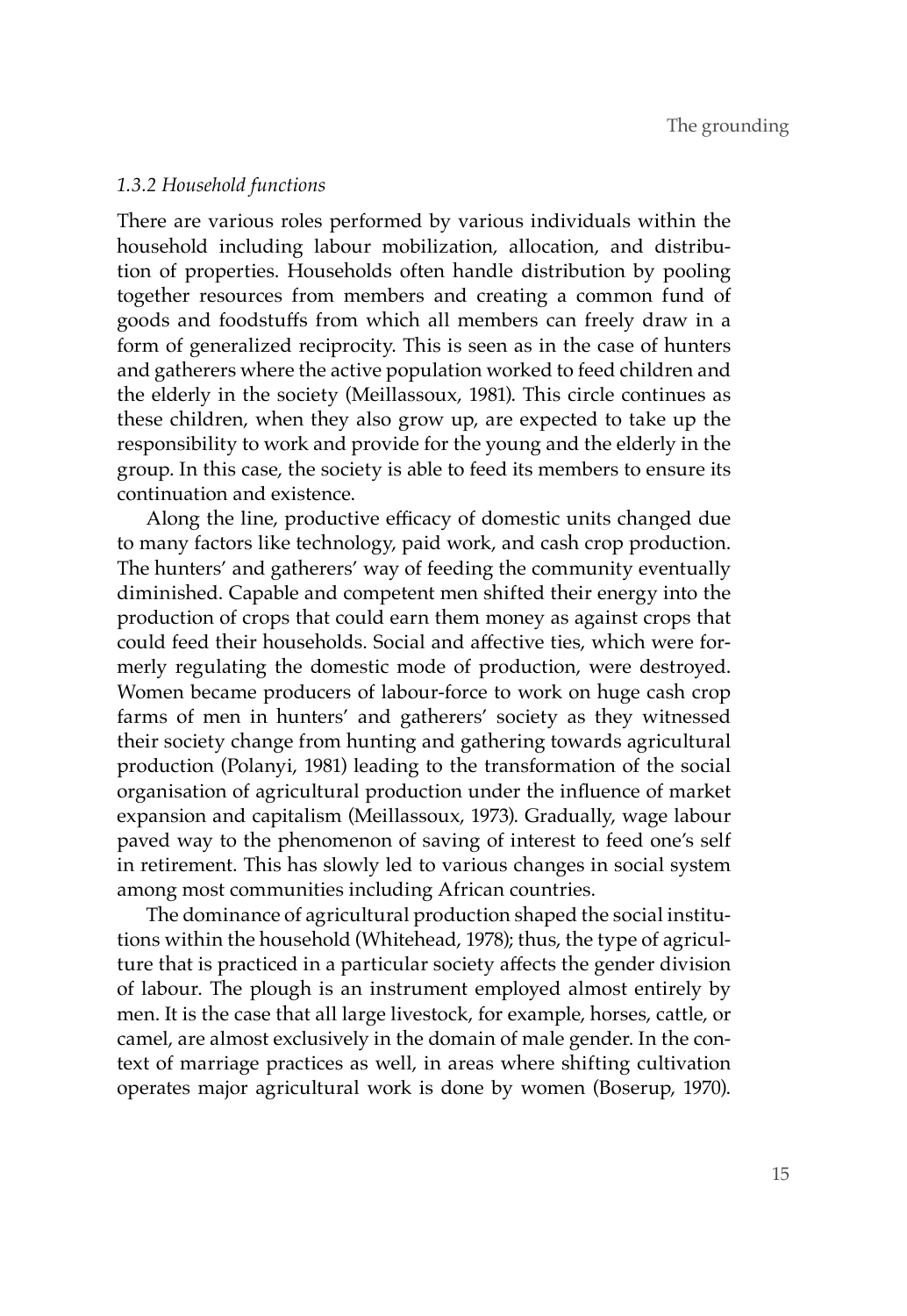On the other hand, women become labourers to work on the farm of their husbands in areas where cash crops are produced as well as child bearers as source of labourers to feed their husbands farm (Whitehead, 1978). In areas where plough cultivation dominates women do less agriculture work. Women's roles within the household tend to be influenced by the mode of production whether as producers themselves or as help mates to their husbands (Goody, 1978; Boserup, 1970).

 In Ghana as elsewhere, there are complementary roles in farming activities among men and women in many households. Women help husbands in sowing and weeding on farm land. During harvesting, women go into small-scale business by selling products from the farms. For example, in Teteman, I did observe cassava processed into *gari* or sold just after harvesting by women for subsistence. The money is put into a common pool for the upkeep of the household. Due to mixed cropping, most farmers produce two or more crops on the same piece of land at the same time. These crops do not all mature at the same time. Maize, for instance, matures faster than cassava. As the maize matures, women sell the maize either fresh or boiled in the market as their husbands continue to work on the farm to tend the cassava. As the cassava matures, the women then change products to make use of the next available crop from the farm until the next planting season.

Very often, lots of women go into income generating activities with capital from their husbands or from a household common pool. Some also operate household business whose profit therefore is not for their own enhancement but for the benefit of the entire household. In this case, individual household members all have to benefit from the common pool of resource. Every individual household member therefore has a role to play in contributing towards this common pool. This includes working hand in hand with other members of the household.

As indicated by Whitehead (1978), in most African societies the marriage pattern showed a higher rate of polygyny where men marrying more than one wife. This is because, most often in Africa, polygamy plays a role as an heir-production device. When couples marry and an heir (basically a male child) has not been born, the man brings in another woman to bear an heir for him while the first wife still remains in the marriage. On the other hand, where monogamy operates like in Western societies, the first wife is divorced and another one brought in to produce an heir leading to serial monogamy.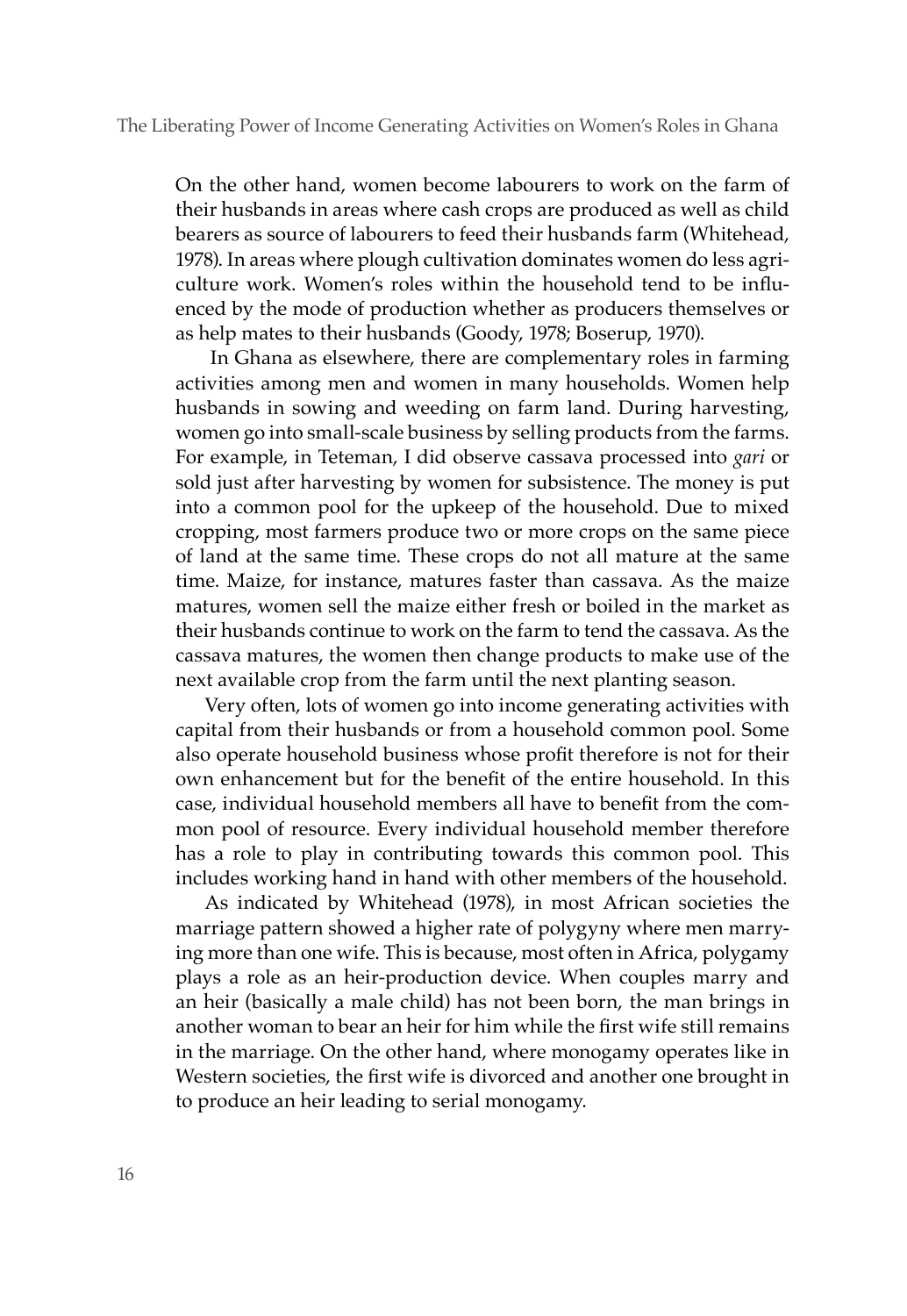The issue here is that in polygamous societies like that of Africa the domestic organization is very complex and domestic relationship more diffuse when many households consist of a plurality of wives/mothers (Goody & Goody, 1976). It is very true of the complex nature of African domestic organizations due to the complexity of household relationships. If this is the case, it would therefore be difficult trying to provide the same intervention for women in various households and claim the intervention yields the same result for every woman. Every woman is unique and may experience different household relations from one another. The way their lives are affected by their relationship within the household members would be different. As such, every household should be seen as unique which requires unique interventions. Some households may require different levels of interventions than others.

For example, polygamy is recently not a frequent phenomenon in my study area. Due to Christianity and education, many households are now monogamous. A point worth noting is the influence of other household members (extended kinship relations). Their influences within the households might have some impacts on the household functions including the income generating activities of the household which includes that of women in the study area. In as much as polygamy affects household means of resource allocation, another aspect of social system that influences households, and their mode of functioning is the mode of inheritance.

Inheritance is a very complex phenomenon among many societies. Among the Akan, there are some property inheritance that could be transferred to men only or to women line for the betterment of the lives of those who have inherited and for the upkeep of the deceased family (Awusabo-Asare, 1990). On the other hand, there are some that could be transferred to family members but not meant to be used. For example, gold dust or precious minerals might be transferred to living kinsmen but might be warned by their predecessors for such items not to be sold out. Such items are to remain in the family and passed on from generation to generation.

Inheritance of property shows the continuation of a lineage. A lot of things could be passed on from generation to generation to create a link between the living and the dead or even among the living. Passing on knowledge to the younger generation is a form of inheritance. Although both children can inherit property from parents, when it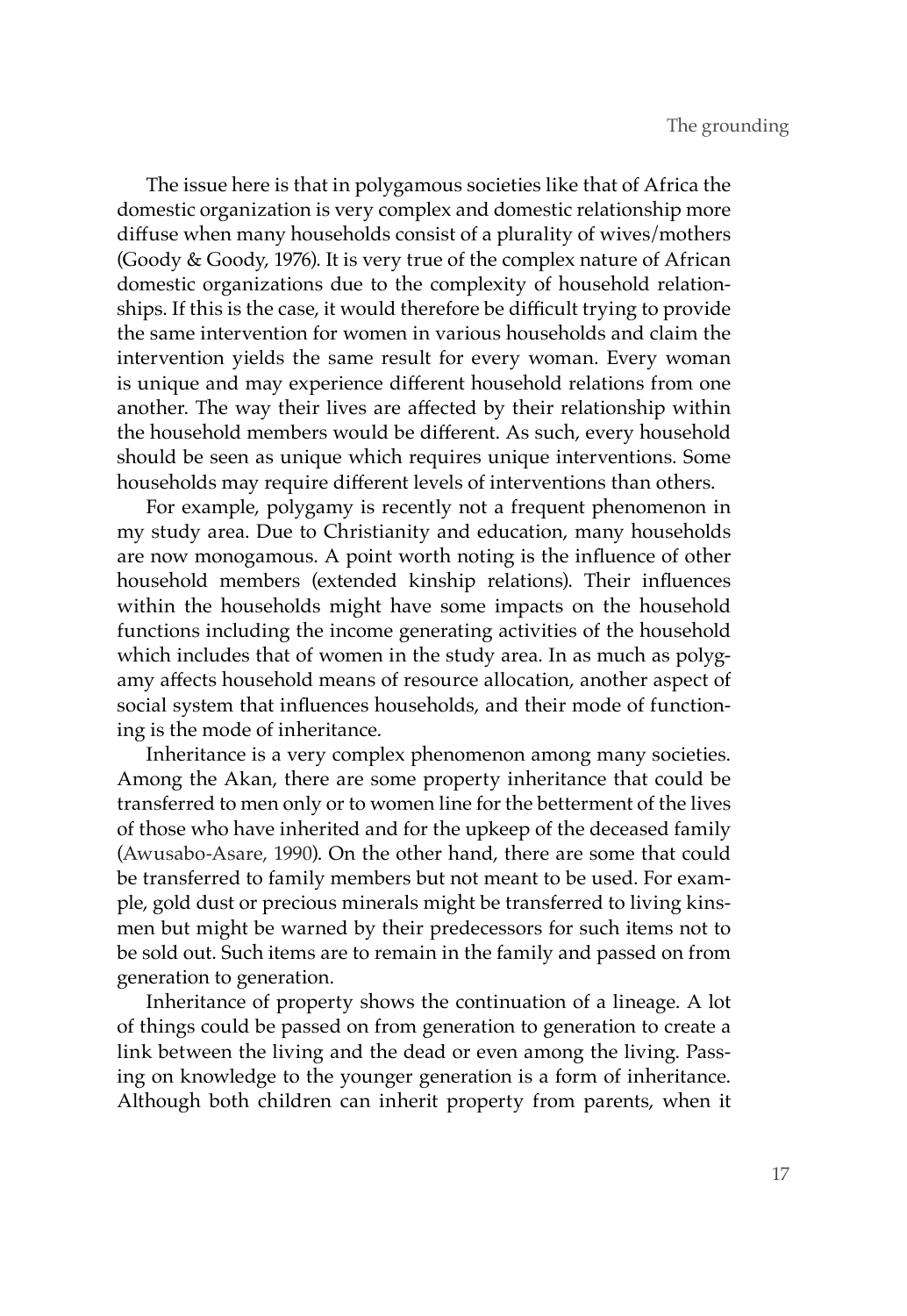comes to knowledge of economic activities, the situation is different. Women can pass on their work knowledge to female children especially in situations where the income generating activities of the women are related to work labelled as female domain (food vending, fish mongering, selling in the market). The transfer of such knowledge is important which would help maintain a long-term family legacy of a particular economic activity. Most often, children are branching to other areas of specialization leaving the inheritance of household legacies.

Institutions such as formal education systems, religion, and current technological advancements are taking functions of the household leaving a fragmented nuclearized husk involved only in sharing wages, housekeeping, and child rearing in the domain of the nuclear family. The nuclear family has been adapted due to current industrialized and technological environments especially in this era of computer and internet, so that the extended family is no longer a viable institution. Socialization of the young generation, education, training and good behaviour and adjustment into societies, sanctions/punishments or ordering of good social behaviour are now in the domain of the state and in educational systems. Provision of welfare services are done by the government and Non-Governmental Organizations (NGOs).

Religion in addition to economic hardship has cemented the nuclear family system in most African countries (van Dijk, 2002). The inherited system of taking care of other children by the extended family is dying out with much emphasis placed on how to get one's children the best of education. Family members have become individualistic seeking the welfare of themselves and their children. This causes a reduction in inherited roles played by extended relatives in most communities. For example, extended family members used to support other members' financial capital in the establishment of business. The notion was that if it flourishes, the person can in turn take care of needy people in the large family. The extended family members also used to contribute to cater for other family members' children to travel abroad to gain education or even to enter university in the same country. The phenomenon one sees currently is the where nuclear family tends to look for financial support from banks to engage in whatever they want to do for themselves and their children. All these institutions are having great impacts on how households function these days.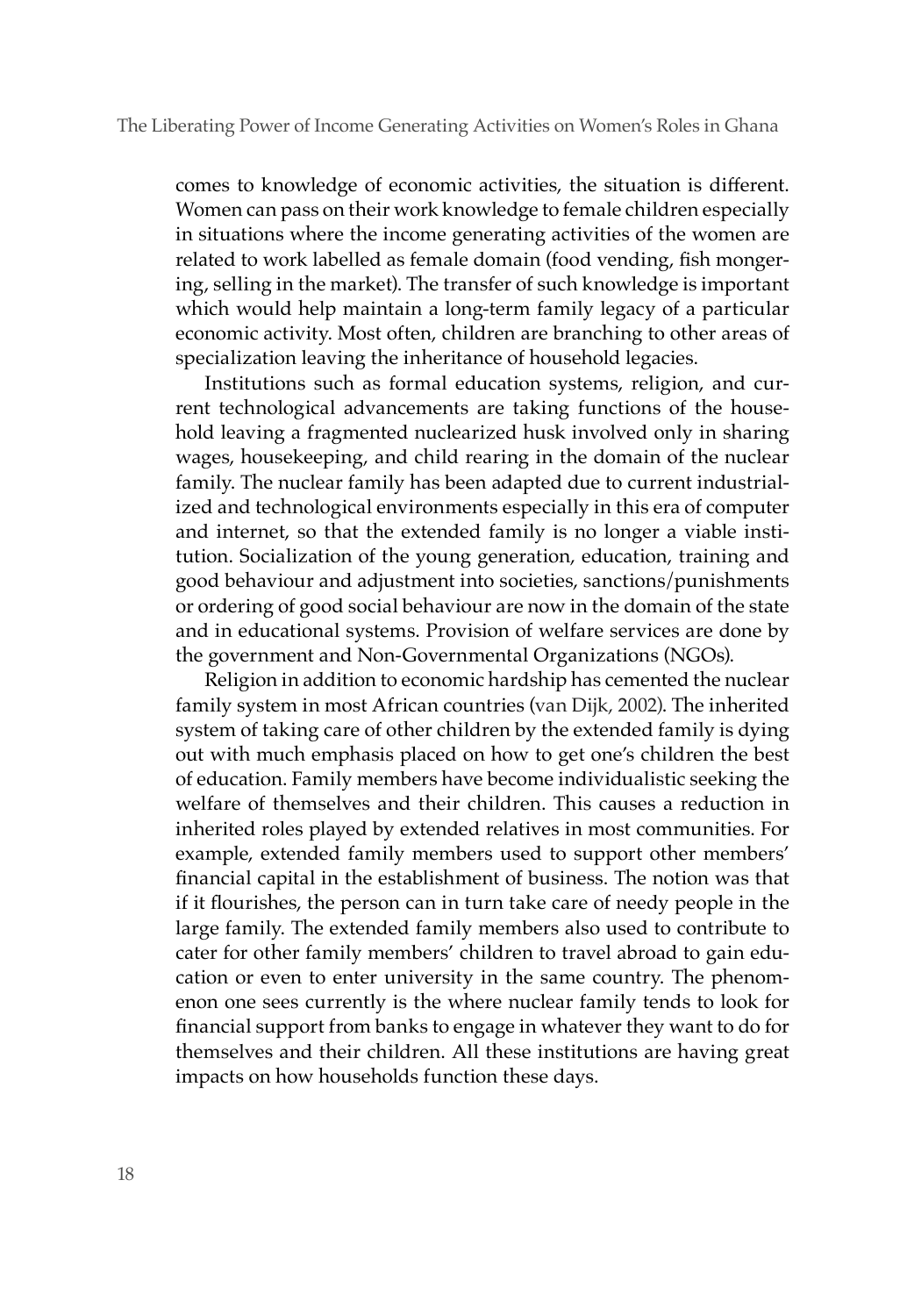## *1.3.3 The household as a decision-making unit*

The household is the basic residential unit in which decisions on inheritance, childrearing, consumption, and economic production are organized and carried out. Due to the fact that the household is made up of various individuals, there is always the situation where conflict of interest within the household might arise. As a result, bargaining as an activity within the household environment is necessary between husbands and wives. There are times that the conflict of interest might lead to cooperative and non-cooperative decisions in the household. For instance, if there is a commodity to be bought which in the long run would not benefit the entire household, a compromise has to be made for the money to be used for something else to benefit the entire household. Conflicts arise when individuals in the household do not reach a compromise as to what to get first with the available resource. Decision-making on material substances in the household could be managed with a compromise, but the entire decision-making process mostly favours the most powerful in the household. When individual members are not able to reach a compromise, they tend to act in order to maximize their own satisfaction as against the total satisfaction of the welfare of their members.

Mostly, resources in the household are scarce and there are ranks in authority in the household. The man is seen as the head of the household even if he is not working or earning less income than the wife as would be discussed in the subsequent chapters. But even with this, culture gives priority to the male gender. The man is seen as the head of the family, and sometimes whatever decision he makes in the household is final as confirmed by all my fourteen women participants in this study. This sometimes work against bargaining power of other individual actors in the household, especially women. There are times decisions taken by the men might affect the income generating activities of the women, but most of the time the decisions of the men still surpass that of women.

Studying a household would mean to know what each individual in the household has and possess. What people have would influence the kind of decisions they make in the household. Should the woman be contributing much income into the household pool, her economic power would influence decisions on what to buy and vis versa. For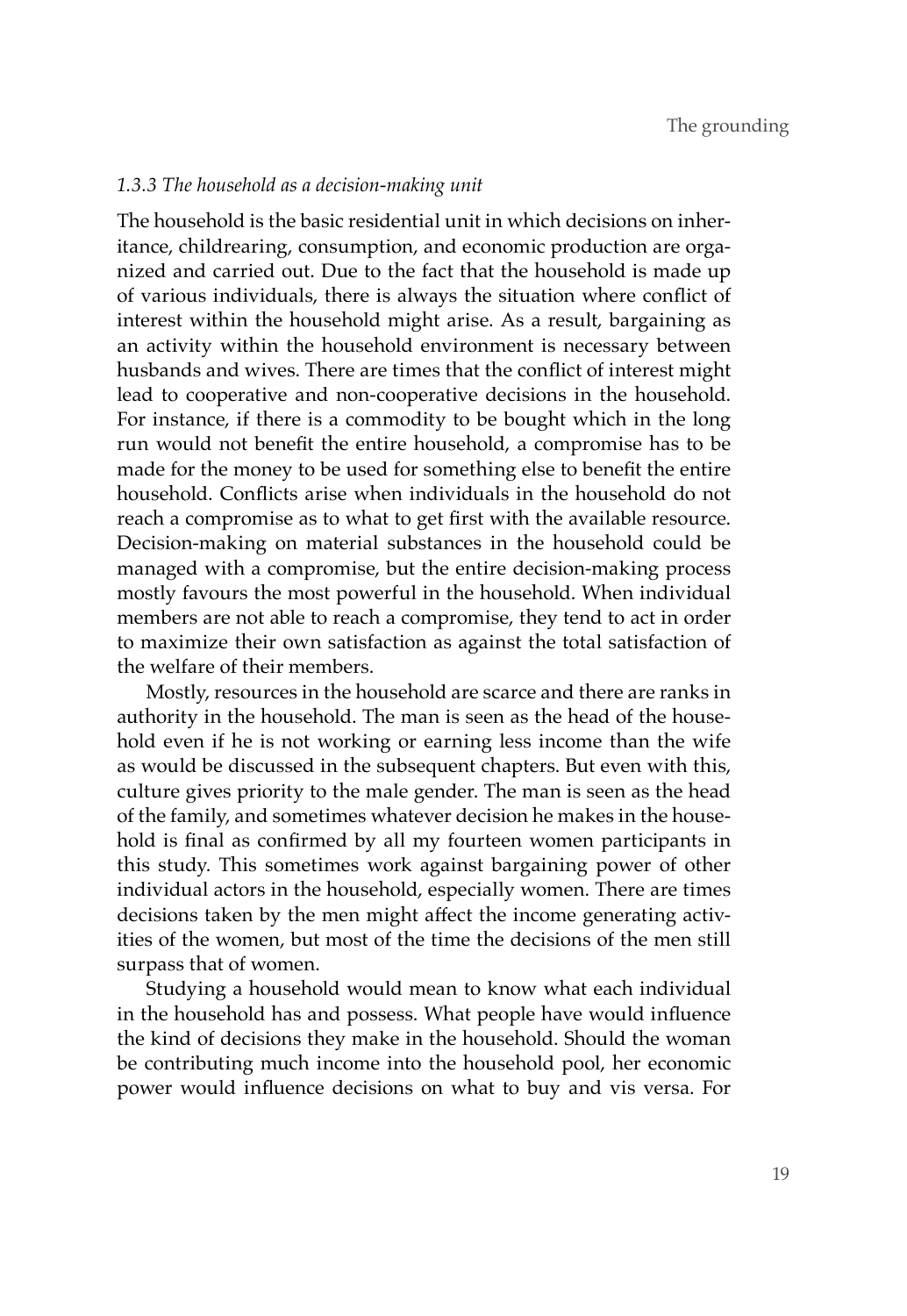such a household to survive without chaos, it is necessary for members within that unit to have a consensus in resource allocation. This is why Hahn (2005) had suggested that it is therefore necessary to study households in connection to individual's ownership in relation to others.

Social change and its accompanied factors have led to undulating household budgets at various points in time. Technological advancement, religion, and economic changes have positively or negatively affected households and their budgets. The recent phenomenon of the rampant of Pentecostal churches with their ultimate wealth amassment affects household budgets. Most women spend whole working days in these churches without going to work. Sometimes, business capitals are given to these pastors in expectations of miracles of various forms as observed from field observation. The household is therefore a complex perspective which includes the influx and allocation of resources including the exchange of gifts and reciprocal activities.

## *1.3.4 Economic change and the household*

More often, changes in the economic system of the society affects economic situations in the household as well as taste. The taste and preference of individual actors in the household change also in relation to household budgets. The needs that constitute the standards of living of a society are culturally and socially defined and they change all the time through channeling of desires into status goods.

Different households have various ways of dealing with their budgets. For example, in this study, the rural households' budgets are less on the acquisition of food than in the rural area. Therefore, women in the rural area would have different demand and budget than that of the urban area. Every household experience is different and so would be the experiences of the women in each household. For example, the household of a woman whose husband is a salary worker would be different from the other woman whose husband is not or one who is a single parent. As a result, the economic change within the households affects individuals within it.

Should the men in the household earn much higher income, this would affect the household taste and allocation of resources, autonomy, and agency of the man and the woman. The opposite is also possible where the higher income of the woman could also affect the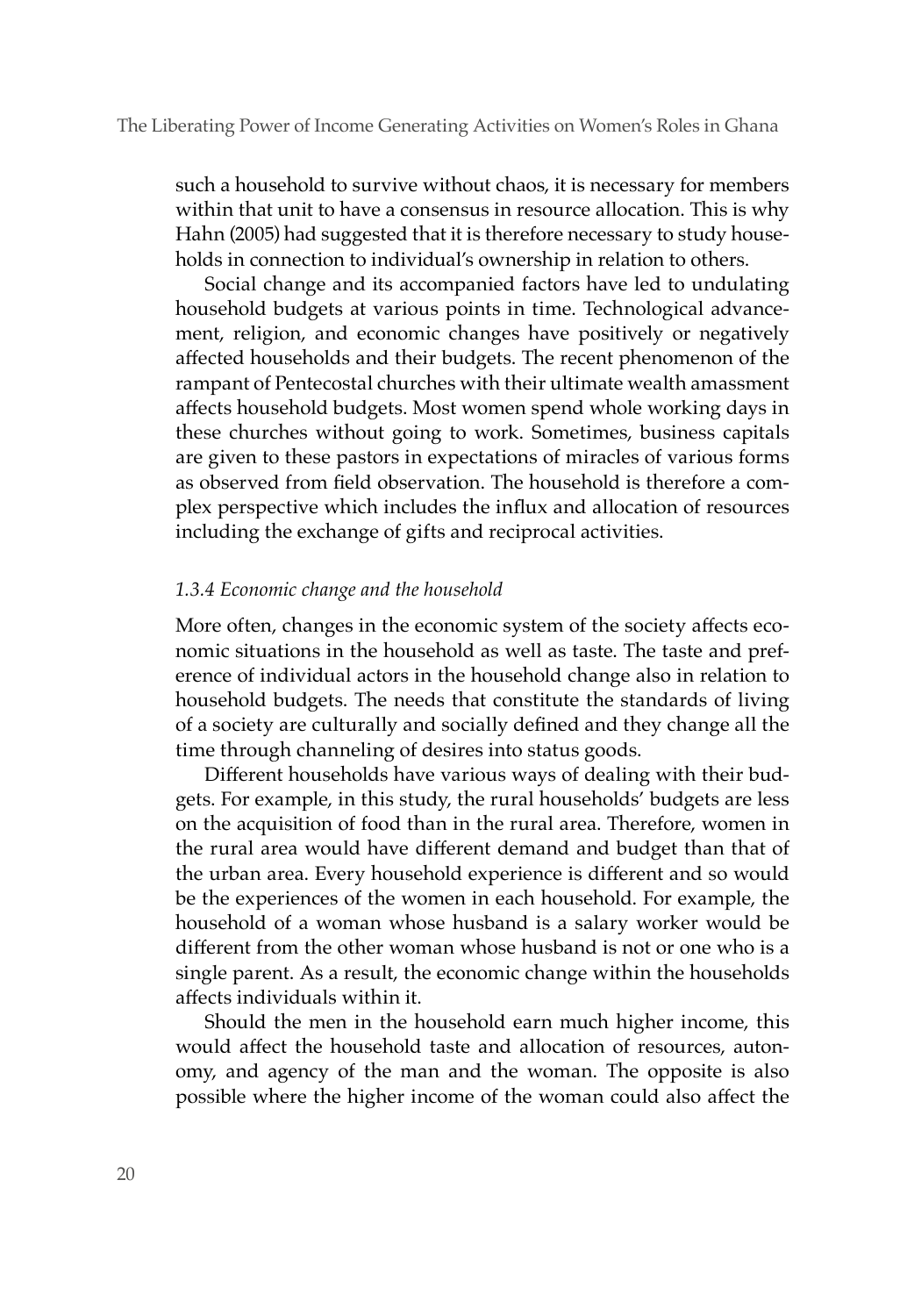agency and autonomy of the woman. This would confirm Wilk's (1997) research among Northern Toledo where the young are able to defy the elders because they are less dependent on the village for food and labour.

## *1.3.5 The impact of work on women roles in the household*

Formal education, globalization, urbanization, and other factors have resulted in some role change in many households and societies. Some women are seen in topmost positions within public and private organizations. The era where much emphasis was placed on fertility and reproduction for labour mobilization on farms is somewhat an issue of the past thanks to technological advancement and education. But the irony of the situation is that whilst a small number of Ghanaian women continue to play popular roles in well-paid jobs, the large proportion are still engaged in works that are not economically rewarded (non-paid jobs) or with less economic (monetary) benefits (informal economy).

After working the whole day trying to make money to support the household, women still come back home to take up their care-giving roles as tradition demands with little or no help from the men as would be seen later in this document. It could, from the facial value, be seen as a double burden to women who would have to engage in economic activities and still engross themselves in most household chores. Even with economic independence, women in this study still encountered some setbacks within the household in respect to their agency and overlap in gender roles.

## *1.3.6 Income distribution and power in the household*

The fact that women still lag behind in respect to agency and autonomy is especially important to look at with the practice of capitalism and monetary economy – a phenomenon depicting the possibility of classifying work under paid and non-paid work. Looking at the developmental cycle of societies, men and women engage in food production for the sustenance of families and the society. The capitalist economy brought about labour migration of the energetic men. As a result, the production of food for the sustenance of the household and societies were left in the domain of women and the elderly (Meillassoux, 1981).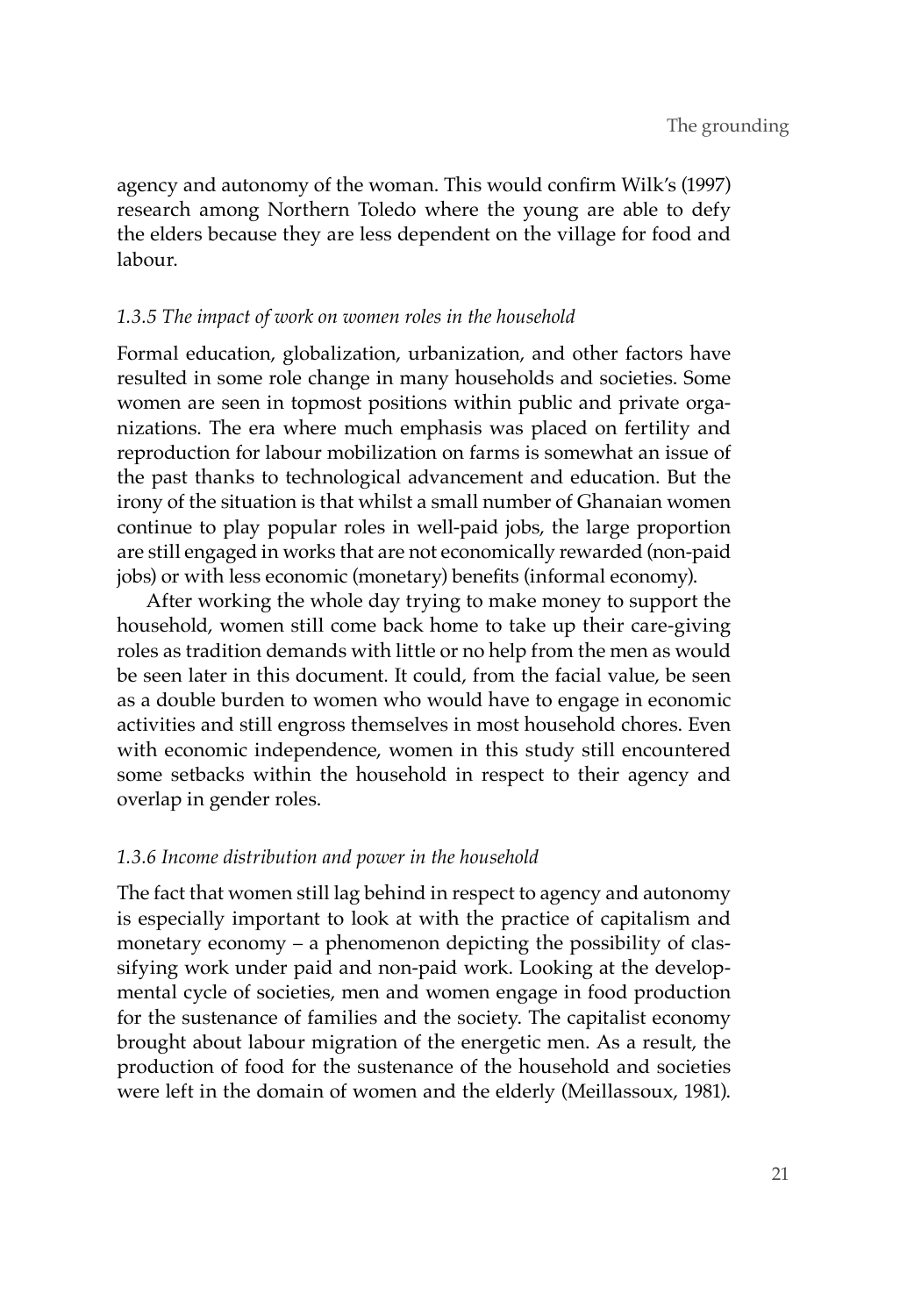The able young men in societies where agriculture was the main source of livelihood migrated to work in mines to receive wages<sup>7</sup>. In societies, where mines were not available, there was the encouragement for the production of cash crops like cocoa, coffee, rubber, cotton, etc. for export. Many men went into the production of cash crops leaving the production of food crops in the domain of women and the elderly during early development cycle of societies (Meillassoux, 1981). One major consequence that this system brought about is the issue of paid and unpaid work. Men's activities yielded them monetary gains while women's work was for the sustenance of the family.

The introduction of cash crop and wage-labour accrue with people who engaged in them some respect. People in the cultivation of cash crops made a lot of money by selling their crops for money. These people were mostly men because they cultivated cashew, cocoa, sugarcane whereas the women cultivated banana and beans, according to a research by Carr (2008), in the Central region. Those categories of people who cultivate cash crops had strong purchasing power. Basically, because women are mostly into food crop production which earn less, they would have to economically depend on husbands for money to exhibit any purchasing power which automatically impact on household. A research by Vogler & Pahl (1999) highlights that in general the partner with the larger income is likely to play the more dominant part in decision-making in the household than the one with lower income. The research therefore argues that access and control of income in the household could be a great determinant of women agency and autonomy in the household, especially when they have total control over their income generating activities. But sometimes, cultural habits (reciprocity, family first) tend to influence women income generating activities which tend to affect income of women in my study.

It is worth noting that in many societies people who migrate to work receive some kind of respect when they return to their original homes. Their standards of living are improved, and they have something to offer to their society. Work therefore is seen to confer on the individual's respect. An individual who migrates and does not get work to do when such a person comes back, the person in the village working maybe on the fields and produce some crops and is able to feed the family is much respected than one who goes and comeback without getting any job. It could therefore be said that work brings about respect for people in the society.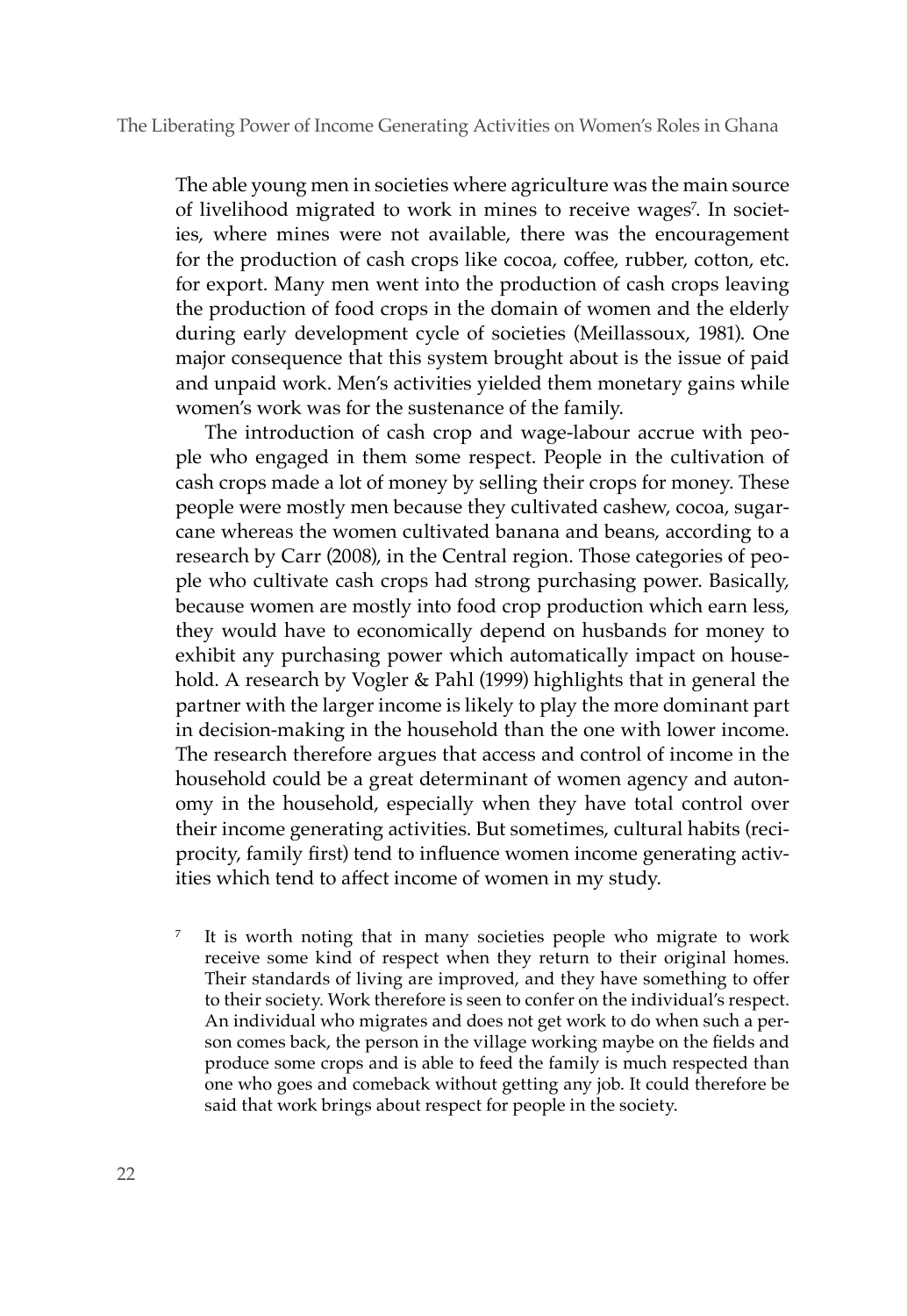## **1.4 Giving and receiving in economic activities**

The notion of giving and receiving exists in every human society, but its importance and/or effects differ from society (Mauss, 2002). Giving and receiving are mutual interactions that concretize reciprocity and contractual behaviour in society. It is a two-way affair, which buttresses the view that life is not a one-way traffic but rather takes its form and dynamism on the stage of mutual exchange. Even at the personal level in daily life, it is a common observable phenomenon to see people exchange gifts. In a situation where one party is not in a position to give a material item in return, there is a latent expectation of some sort from the giver that the recipient of the gift will show appreciation or a sign of joy about the gift.

There are at times parents encourage children to say thank you to persons who are benevolent to them in any way. Even though this gesture of the parents could be interpreted to be part of educating the child to be courteous, the bottom line is that the recipient gives something in return for the gift received. The expression of gratitude from the recipient encourages the giver to repeat such an act either to the same person or to others in similar situation.

Piot (1999) observed that the Kabre people engage in lots of exchanges as part of their culture and daily life activities. Every evening, the exchange of evening meals among various homesteads in the living compound is a very common practice. Refusal to take such food among the Kabre calls for the other party to be hurt which can lead to a distortion in the cordial relationship among the households. There are exchanges of beer, farming tools, farmland, and animals for sacrifices between friends.

These exchange of gifts and reciprocities are based on the 'need based logic' where one reciprocates a gift when the other person who has offered the gift is in need the next time. But sometimes giving and receiving take place not because someone is in need as Piot observed. For example, there was a rich man who had twenty fields for farming. He himself had cultivated six of the fields and loaned four out to others. The ten were lying fallow but has borrowed two fields from a friend and was farming on them. When asked why, his explanation was that "it is not good to die without eating off someone else's plate" (Piot 1999:56). In examining this answer in a cultural context, the com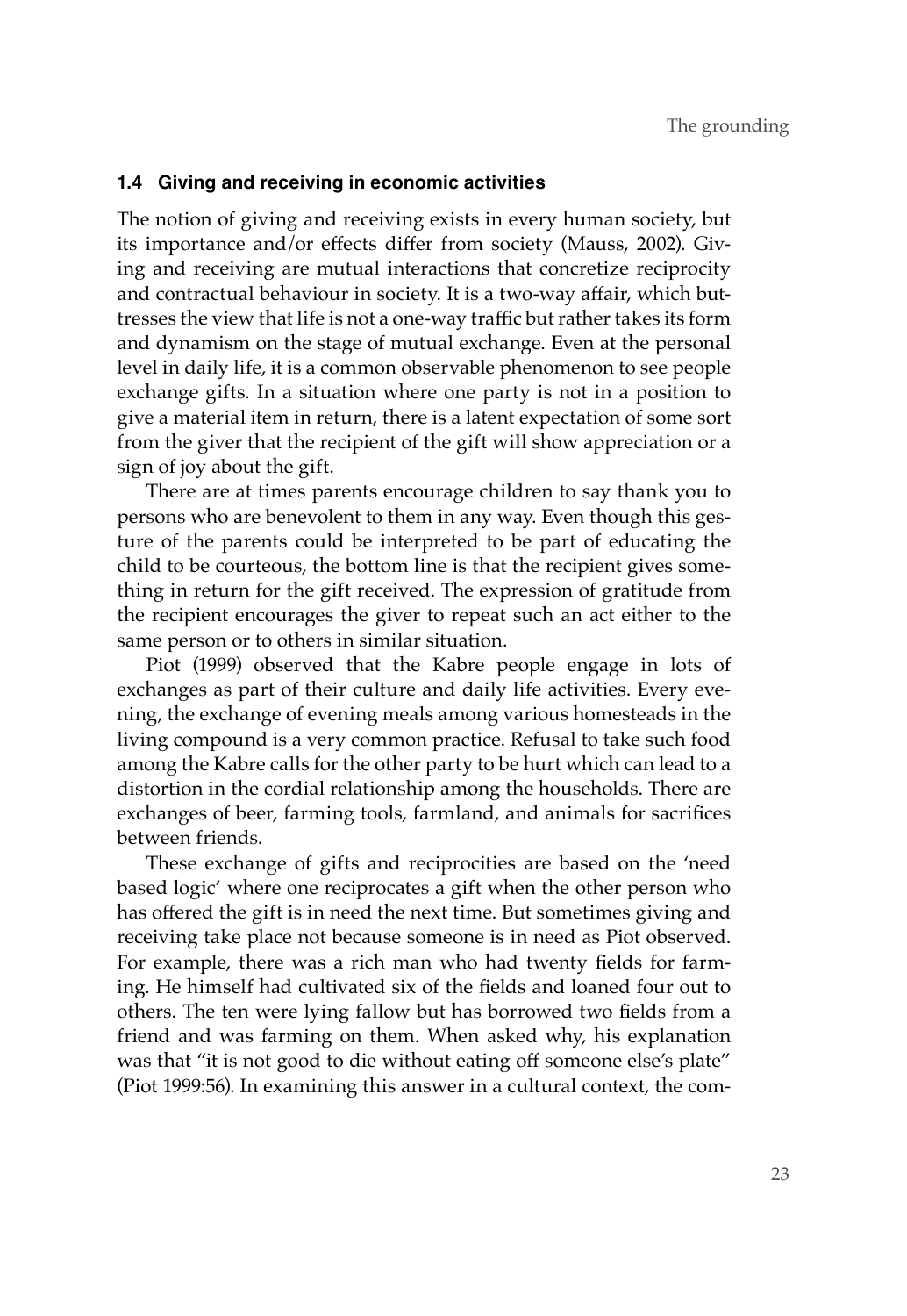ponent of cultural sharing and relatedness among people is relevant. Taking the field of the friend to farm on is a demonstration of their relatedness and trust.

Friends and family members know how to manage this cultural component in order to relate well with each other. Taking the Kabre people of Togo as our point of discussion, in returning gift exchanges, there is flexibility in the nature of the exchanges between the people who are involved. For example, if a friend invites his colleague and family to his house for a feast this year, the following year this invited guest is also required to reciprocate. To show much appreciation, the invited guest is to kill a much bigger animal to invite his friend and family to come and feast. This is to show the growth of their friendship. But if due to hardship and circumstances he cannot afford a bigger feast, he goes to tell the first friend. He would then agree for this second organizer to kill any animal he has to prepare the feast.

Premium is placed here on attitude and intention rather than objects (Piot, 1999). This is because gift exchange establishes a relationship between actors, other than the exchange of commodities. An observed case by Piot could help explain this position better. In Piot's study, he observed that the chief of the village drunk beer from a beer seller (a woman) and paid half of the price every day. At the end of the farming season, the chief harvested and brought three baskets of sorghum to the beer seller as a gift. She in turn accepted the offer (gift from the chief) and cancelled all the debts of the chief, despite the fact that the money accruing from the grain would not be enough to pay off the amount owed by the chief. When this woman was asked whether it wasn't the authority of the man that has been used to bully her, she replied in the negative and gave her own explanation or interpretation to the phenomenon. To her, the chief greets her whenever he meets her and reminds her of his indebtedness to her. To this woman, this gesture "is worth far more than a few calabashes of beer" (Piot, 1999:64). Most often people give out to friends and families not because they expect exact payback but for them to continue to be in relationship. The act of giving has been part of human race and their interactions which could be explained from the genesis of goodness towards one another found in various religions.

In (almost) all religious traditions and beliefs there is the element of giving of alms and/or donations to the religious body. Even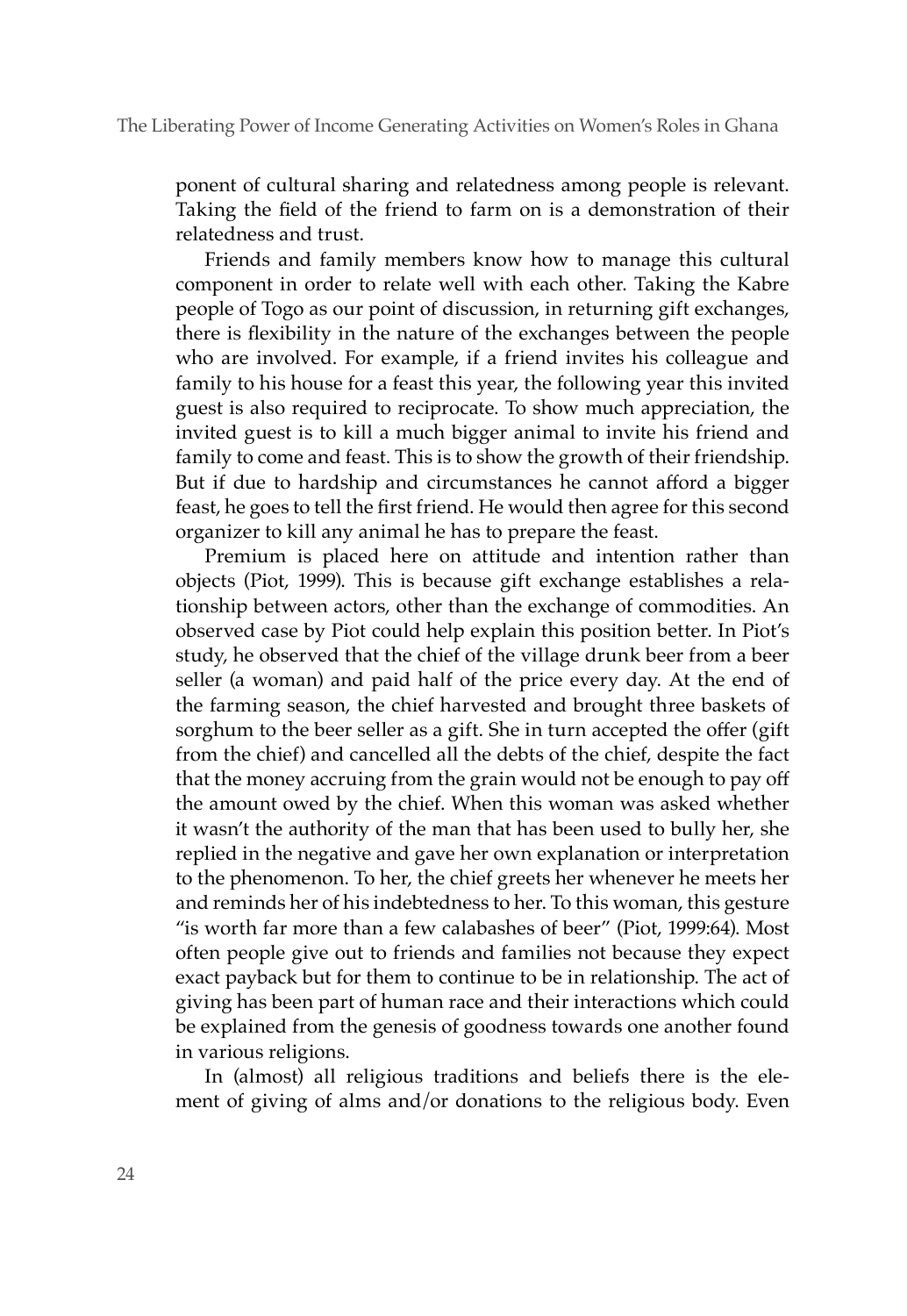though the giving of alms may have the objective motive of ensuring that those in need are catered for in society, it is questionable whether there is no inner expectation of a reward of some sort from God. In a country like Ghana, through personal observations, donations and alms are received with gratitude and a prayer for the giver. Seldom does one refuse prayers from a beggar who in this instance becomes the contact point with the divine. In other words, people donate generously in churches and mosques freely during harvest festivals and programmes. First of all, there is the expectation that God will accept their offering and bless them in return. In more concrete terms, service is expected from the authorities of the churches or mosques that the given donations will be used for development projects and in taking care of the poor in society. There is thus an unwritten contract based on expected social behaviour. In the case that such a contract is breached (that is in the case that the money is not used for the intended purpose) the ensuing consequence is disharmony and chaos in the society.

The question being debated among scholars is whether there is something like "non-reciprocal" gift and whether there is selfless giving in the society as such. As argued by Malinowski (1922), reciprocity is an implicit part of gifting and as such, there is no free gift given without expectation of reciprocity. Once a gift is given, there is the inner expectation of a reciprocal gesture in return. Malinowski's study became the subject of debate through the French anthropologist Mauss (1966) who then posits that there is no such thing as 'pure gift' in any society. Although scholars like Parry (1986) agrees with Mauss, he however does not down play the role religion can play on reciprocity since great stress is placed on gift and alms being performed in secrecy without public annunciation and without expectation of any worldly returns.

The above religious concept had boosted the preoccupation of people with charitable good works and had led to the common fate of such 'free gift' to become a purchase price of salvation (Parry, 1986). Gifts and reciprocity engulf the daily human behaviour, be it in business, religious life, education, family relations, or relationship among friends. Whereas people may not explicitly express the motives behind the gifts they offer to others and the expected feedback, there seems to be a latent but generally accepted norm of reciprocity as part of behaviour in human society. Due to the fact that the general human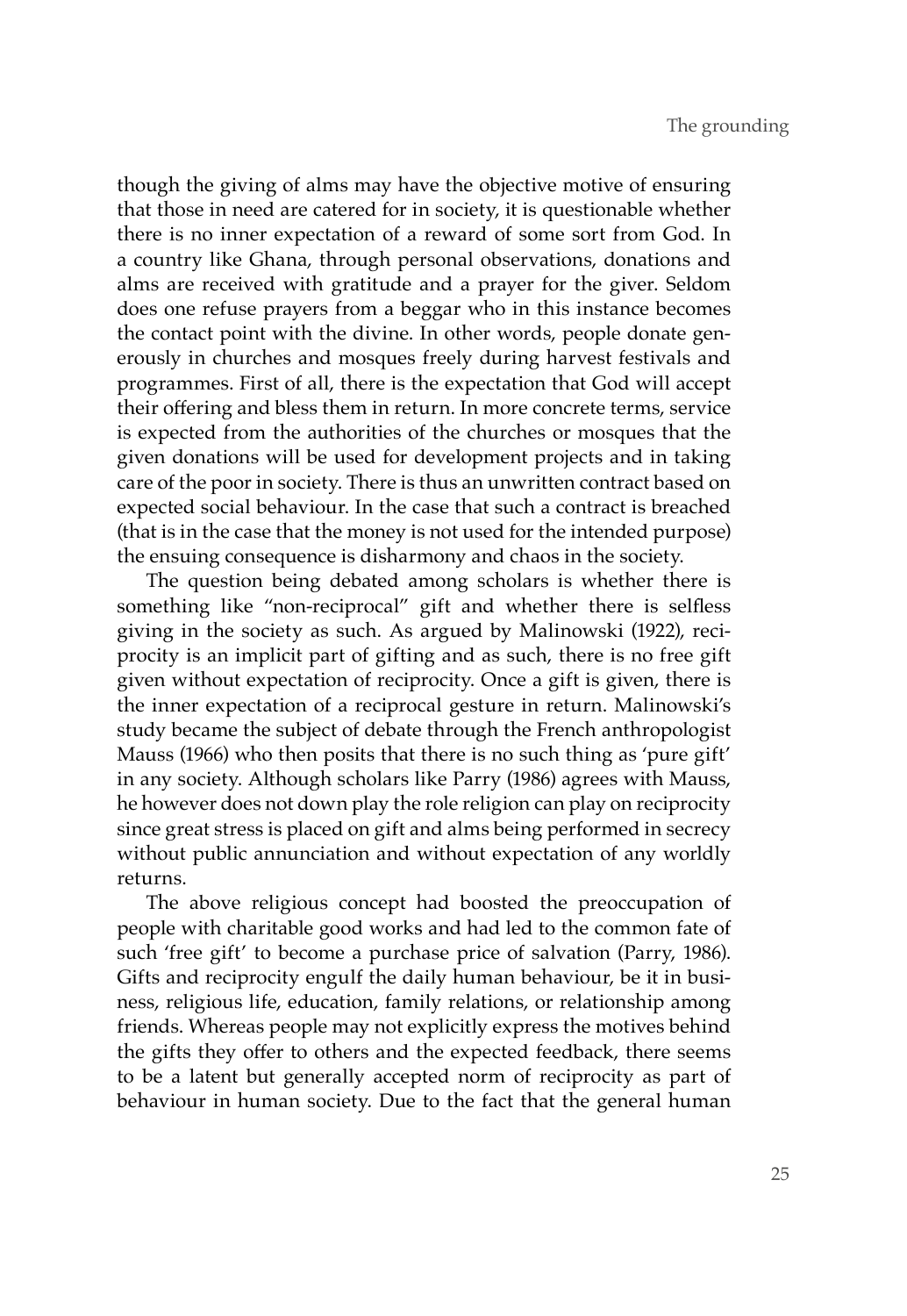society will be too large to deal with in this study, I can talk about the various interplay of gifts and reciprocity in the income generating activities of the fourteen women and its impacts on the progress of their work in subsequent chapters.

## *1.4.1 Gift and reciprocity in some cultures in Ghana*

"*sɛ obi hwɛ wo ma wo se fifiri a, wo nso wohwɛ no ma ne diɛ tutu*" which literally translate "If someone takes care of you, during your teething period you should as well take care of them when they are losing their teeth."

Throughout the daily experiences of Ghanaians giving and receiving is inevitable just as has been observed among the Kabre of Togo by Piot. Agyekum (2010) describes the daily life of the Akan as one that is occupied with the inflow of gift and reciprocity. In his view, the phenomena are so important that the indigenous education and acculturation take them as vital cultural components thus the emphasis on the essence of gratitude and appreciation for services and gifts.

The quote (which is a proverb) above perhaps best illustrates reciprocity among the Akans. In many families in the study area parents are responsible for the welfare of children. They offer the children protection, care, and love that promotes healthy human growth. Through examples of parents children learn basic values and attitudes of life. The children, in turn, respect their parents as the source of their very being, as their teachers, and as the ones who have laboured and sacrificed for them. This process in connection with the proverb above is regarded as 'taking care of you during the teething period'. Aged parents expect their children to take care of them when the children are grown-up and the parents are weak and old. This explains the other half of the proverb 'should as well take care of them when they are losing their teeth.' The reciprocity exemplified in this proverb brings out an unwritten contract between the generations. This serves as a social insurance and cushion in difficult times. Even though the component of responsibility cannot be bracket out, it is assumed that the children take up the responsibility for their aged parents out of the love they received from the parents and as a sign of gratitude and respect.

The proverb expresses a way of life of the people. It partly explains why the concept of old people's homes does not work well in the Gha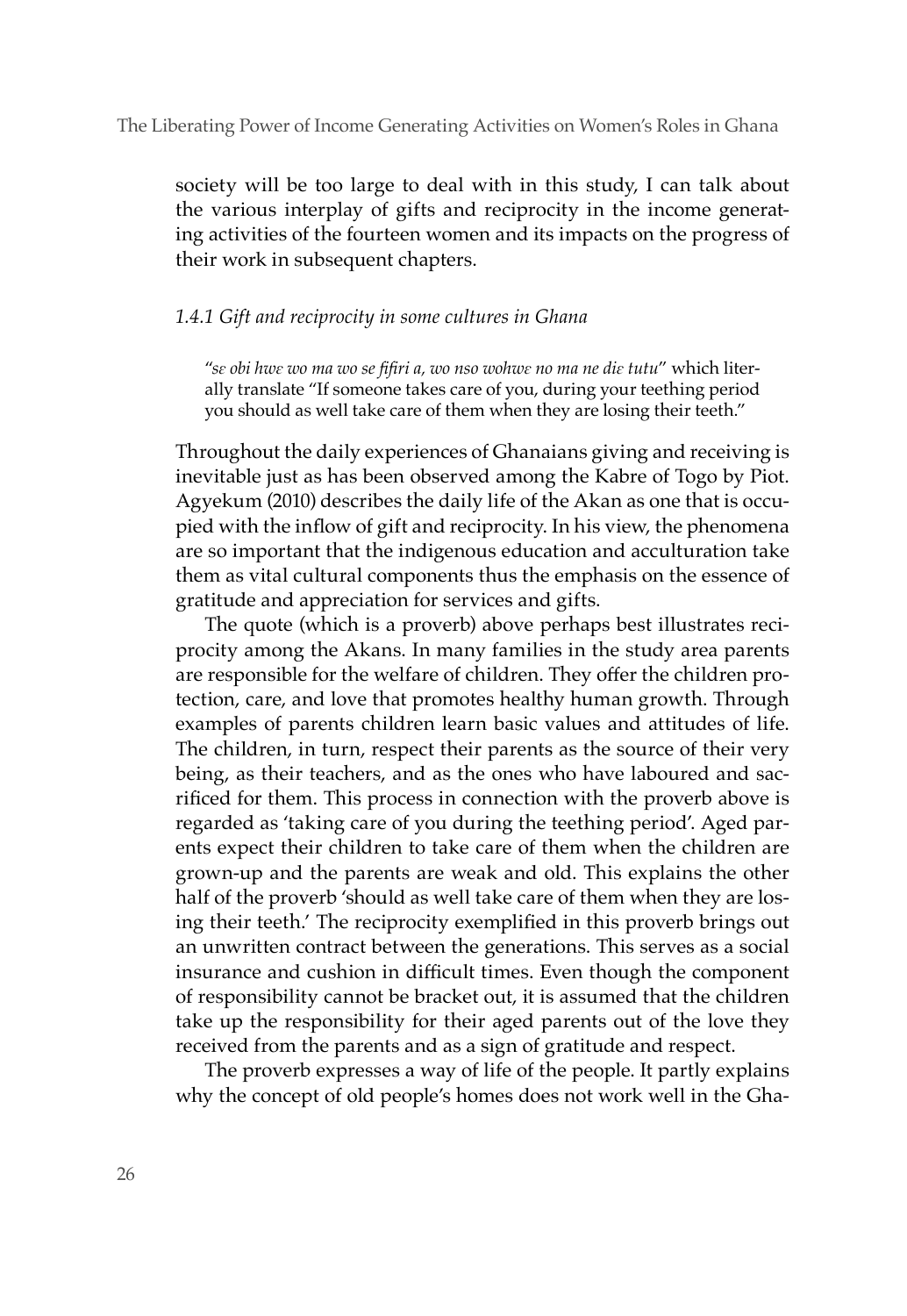naian context. It is the responsibility of the children to take care of their parents till they die. Any child who sends the parents to the old people's home is looked upon with scorn and disrespect. This is not to say that in western societies children do not take care of their parents when they grow old. In fact, huge sums of money are paid by adult children, and regular visits are made to check up on parents in old age homes. The Ghanaian situation is a bit different due to the extended family system and kinship ties where old parents would like to be surrounded by grandchildren and be with other kinsmen. This gives the elderly hope and joy rather than sitting among other old men and women.

It is important to note that the proverb above does not necessarily refer to parents taking care of their children when they are young and children taking care of their parents at old age alone. It also represents exchanges of help among members of a society. For example, if Mr. Müller offers me a helping hand in the form of financial assistance to establish a business, I am to reciprocate when he needs my help. In this case, the help Mr. Müller gives during this period is as referred to in the proverb as "the care during my teething period". In the same way, the help I reciprocate when Mr. Müller needs me represents 'the care during losing of teeth'. Thus, teething and losing of teeth should not be understood in the literal sense but as when someone helps you, you reciprocate by helping back the person. Caring for one another is a fundamental gesture within homesteads in many African countries. For example, among the Kabre household management the food a house produces for consumption are not simply a form of nourishment but also establishes social relationships (Piot, 1999). Children who are not born into a homestead but nevertheless grow up in that homestead will regard those who feed them as their parents and vis versa.

Sometimes occupation and major changes in the life of the children make it impossible to perform these functions very well. Some parents are left in the village alone while the children also take up white collar jobs or self-employed businesses in the cities. In such cases, material things are provided for the old parents by their children but sometimes the emotional support and joy which these parents need are not readily available. Such groups of aged people thus seek for other means of relating to others. They attend programmes or visit people, which in otherwise would not have been done, if the younger generation were at home with them. The younger generation that might not understand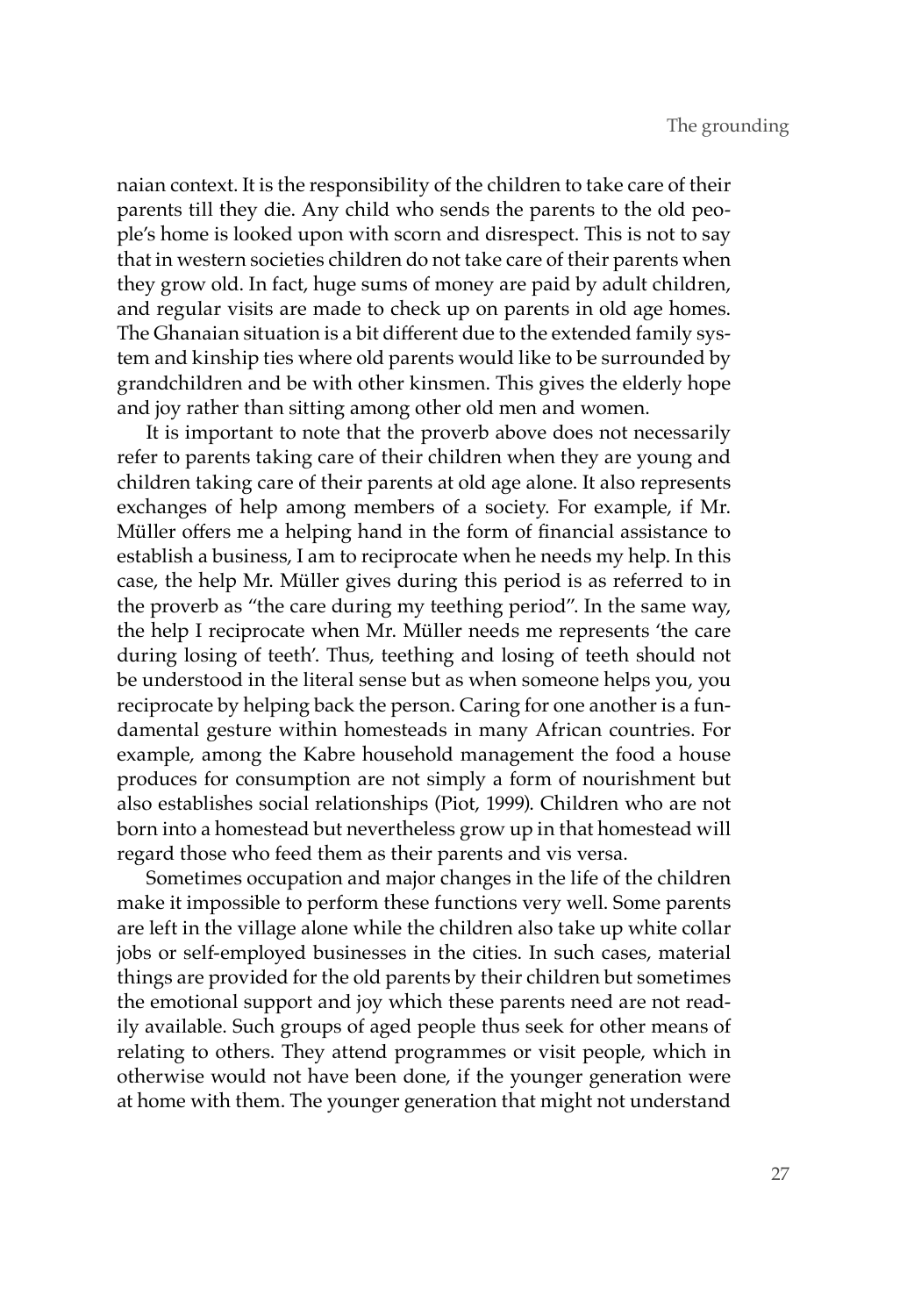the plight of these aged ones may perceive them to be nuisance and others brand them as witches and wizards. The care for parents and the ability to offer gifts and reciprocate good gestures towards people sometimes could have negative impacts to people, especially when it is not separated from economic activities. In order words, monetary gains are not the only focus of income generating activities of participants in this study, but there are also non-economic satisfactions gained from providing gifts from their income generating activities.

# *1.4.2 Reciprocity in vocational training set-ups*

In many institutions, the training of young people in a trade demands some apprentice training. The principle in the Ghanaian context is that when a young person intends to learn a trade or vocation, he or she goes to the already perfected 'master' or 'madam' in that particular trade for the apprenticeship. The time period usually last for about two to three years. The process demands that the young apprentice pays a fee to the trainer.

Before and during colonial times parents were responsible for the training up of children in their vocation. Children usually took after the vocation of their parents. For instance, a hunter teaches his son hunting, a fisherman teaches fishing and a blacksmith teaches blacksmithing. This leads to the creation of a genealogy of blacksmith, hunters and fishermen. In the recent era there are lots of job opportunities; children are faced with lots of diversities like sewing, hairdressing, carpentry, electrician, sprayers of cars, etc. which in precolonial era were not available.

Both the master and apprentice (teacher and student) respectively have their respective roles to play. During my follow up field observation in 2018 one of the participants in the rural area (Teteman) had stopped her food selling and had enrolled herself as an apprentice as a seamstress. She explains that she had to pay an entrance fee of two hundred Ghana Cedis (GH $\mathcal{C}$  200.00/ $\in$  37), then pay three hundred and fifty Ghana Cedis (GHC 350.00/ $\epsilon$  64.1) for the signing of agreement<sup>8</sup>

Signing a contract agreement is a paper document the master offers to an apprentice to sign indicating the number of years the apprentice would be working with him or her.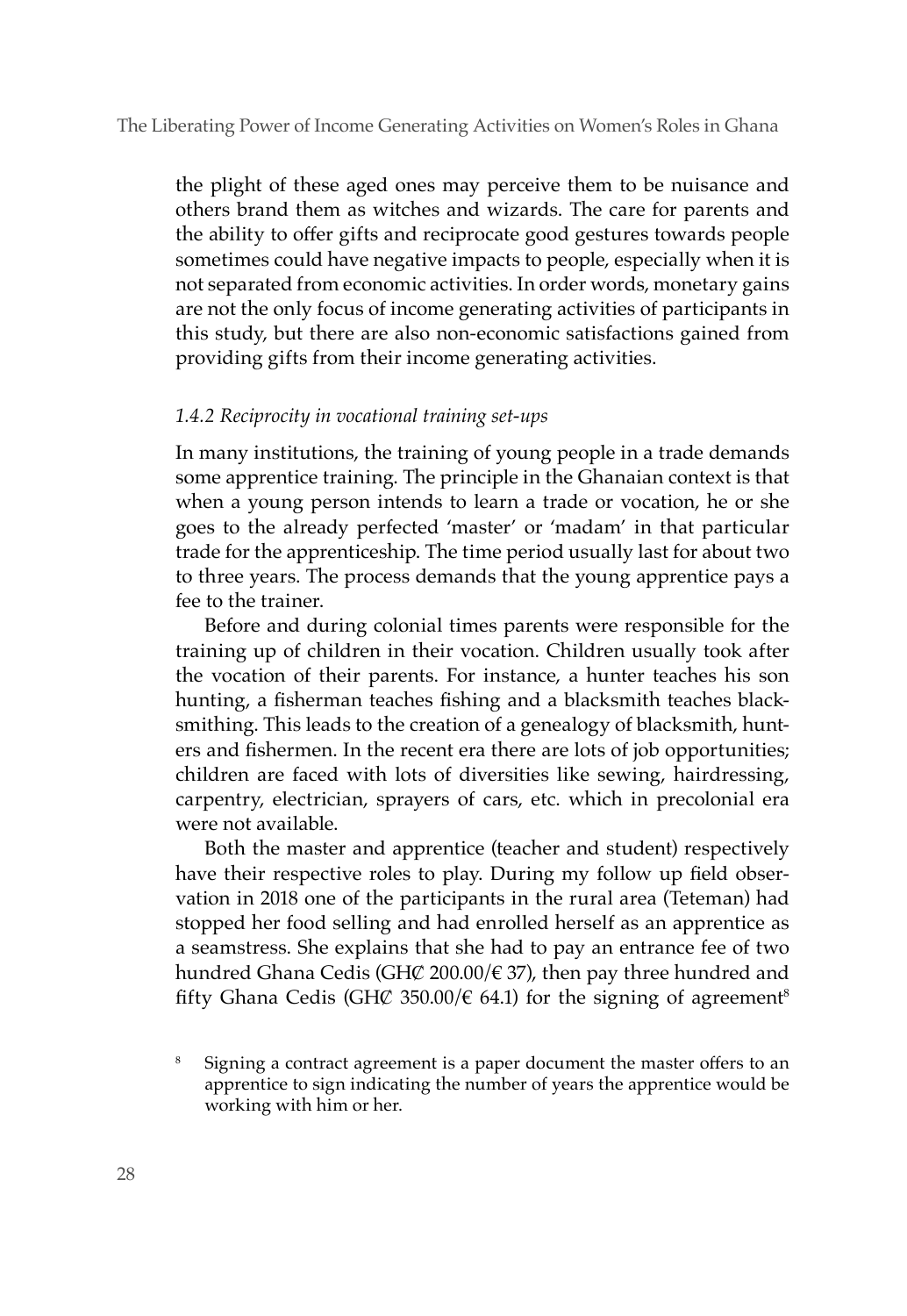between her and her master before buying her sewing machine for eight hundred Ghana Cedis (GHC 800.00/ $\in$  148). All these moneys haven been paid, it is the responsibility of the teacher to teach the student to learn the trade and in reciprocity, it is the student to be punctual, learn the trade, and serve the master by sometimes washing, cleaning, and fetching water for the master (Dzifa, fieldwork 2018).

Secondly, the money serves as a motivation for the trainee to be serious since he or she would not want the money to go waste. It goes with the principle that anything that does not cost a dime is not valuable. It is therefore a reciprocal gesture between the master and the student to coexist for the trade to be taught and learnt. The master or 'madam' of the trade has the obligation to teach the trade to the apprentice well enough for the person to learn and get a trade at the end; and in return, it is also the responsibility of the apprentice to receive this knowledge by learning it very well and being punctual at work. There is a giving of money (fees) and an expectation of service called good training.

There is the concept of giving and receiving in almost all life activities. As a matter of fact, it is almost impossible to study women income generating activities without seeing this trend of gift and reciprocity playing roles in their work.

## *1.4.3 Reciprocity and solidarity in Ghana*

Kinship and family bond are crucial to the individual (Aldous, 1962). Although the nuclear family system is more predominant in recent times, people still relate well with their extended family members and call on them whenever they are in need. For example, in times of difficulties it is the kin members that come together to pull resources to support the person. This could be seen in a case of the son or daughter gaining admission to the university and there is no money for the parents to pay the fees. Other family members could come together and contribute money to pay for the child's fees. They may do this until the young person complete the university. It could also happen that an individual in the extended family may pick up the responsibility of catering for the young student in need. Kinsmen are to help each other in need. A kinsman in need of help has to be aided. Grimard (1997) confirms the stance above by arguing that families provide insurance and credit to their members whenever there is economic hardship. This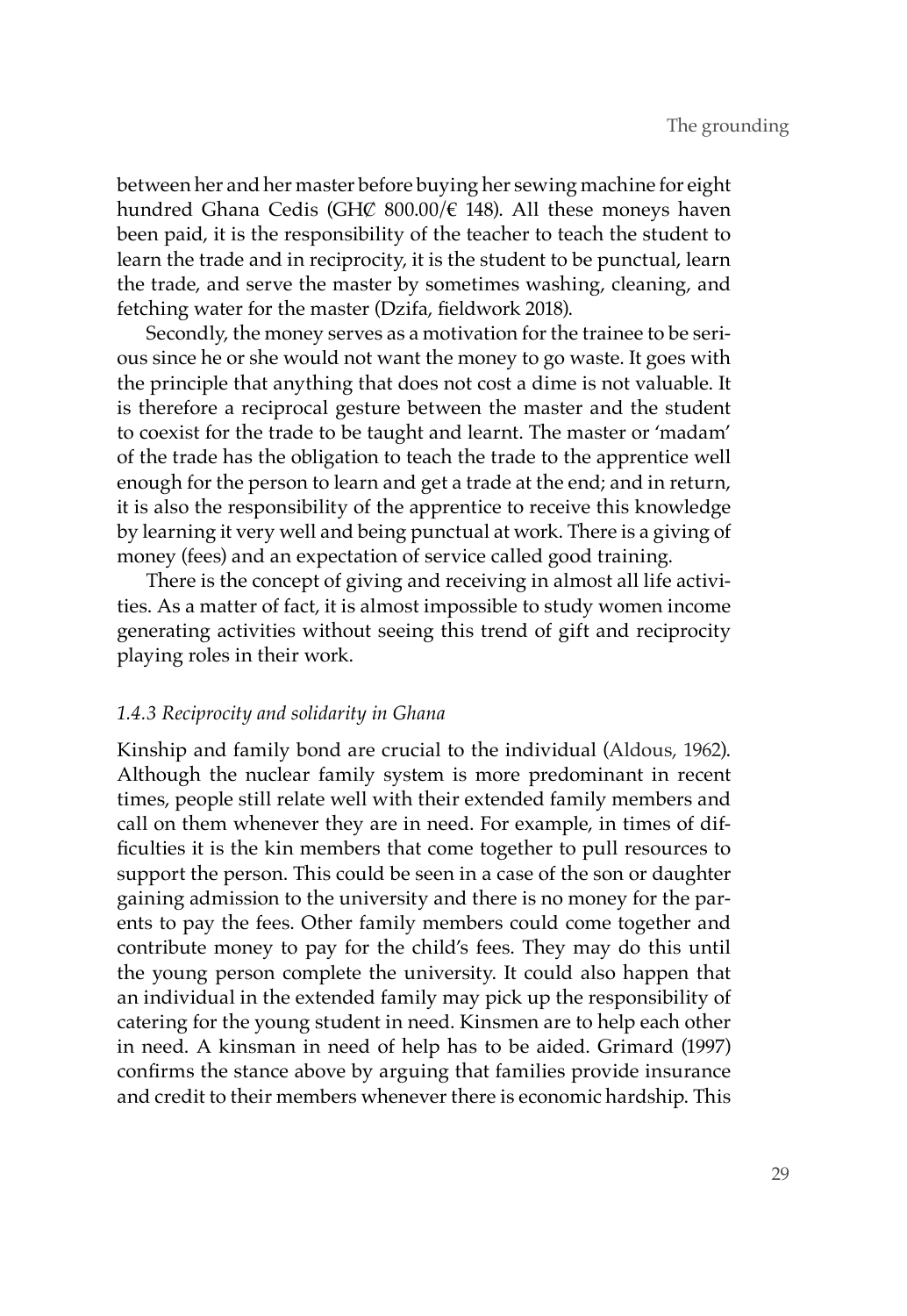#### The Liberating Power of Income Generating Activities on Women's Roles in Ghana

was the case of Mawunya, one of the participants in Teteman, whose start-up capital for her income generating activities was from her siblings.

This young person who receives help from the clan or extended family member(s) is also to show similar kind gesture to others in the kinship group when the need arises and when he or she can afford it. The issue at stake was a young person in need. A gift was given to him or her either from a group of individuals or from one person. The consequence of the gift to this young person, however, is the provision of help to others in future. This makes people stay together in solidarity among themselves.

On the other hand, the negative effect of this system should not be overlooked. Pressure from extended family or clansmen could stretch to the office, whereby the family or clan members would request this young person if in a higher position to create jobs for other members in kinship group. If the person is a minister of state for instance, the expectation could be that he or she will ensure that the town or kinsmen gets direct benefits.

Giving and receiving permeates in different ways in the society. During big events like weddings, funeral ceremonies, graduation ceremonies, and other big occasion that might have to be organized in a family, if the immediate people involved do not have the required resources to do it, other family members come in to offer help. Some provide food, money, music, and other items to make the ceremony a success. The kinsmen and women see it as their responsibility to ensure that the ceremony is successfully ran. At the end, those that were helped also have to show appreciation by thanking these people once the event is over. They may also offer their support to other members when others also need help.

Refusal to go around the homes of important people to show appreciation send bad signals to people that the assistance offered has not been recognized. These two examples demonstrate vividly that Ghanaians are engaging in a chain of obligations that are based on reciprocity and solidarity, some of which have telling consequences including the economic constraints on women income generating activities. It must be pointed out that what has been discussed above applies to several communities in Ghana, either centralized, patrilineal, matrilineal, rural, or urban (Noll, 2016).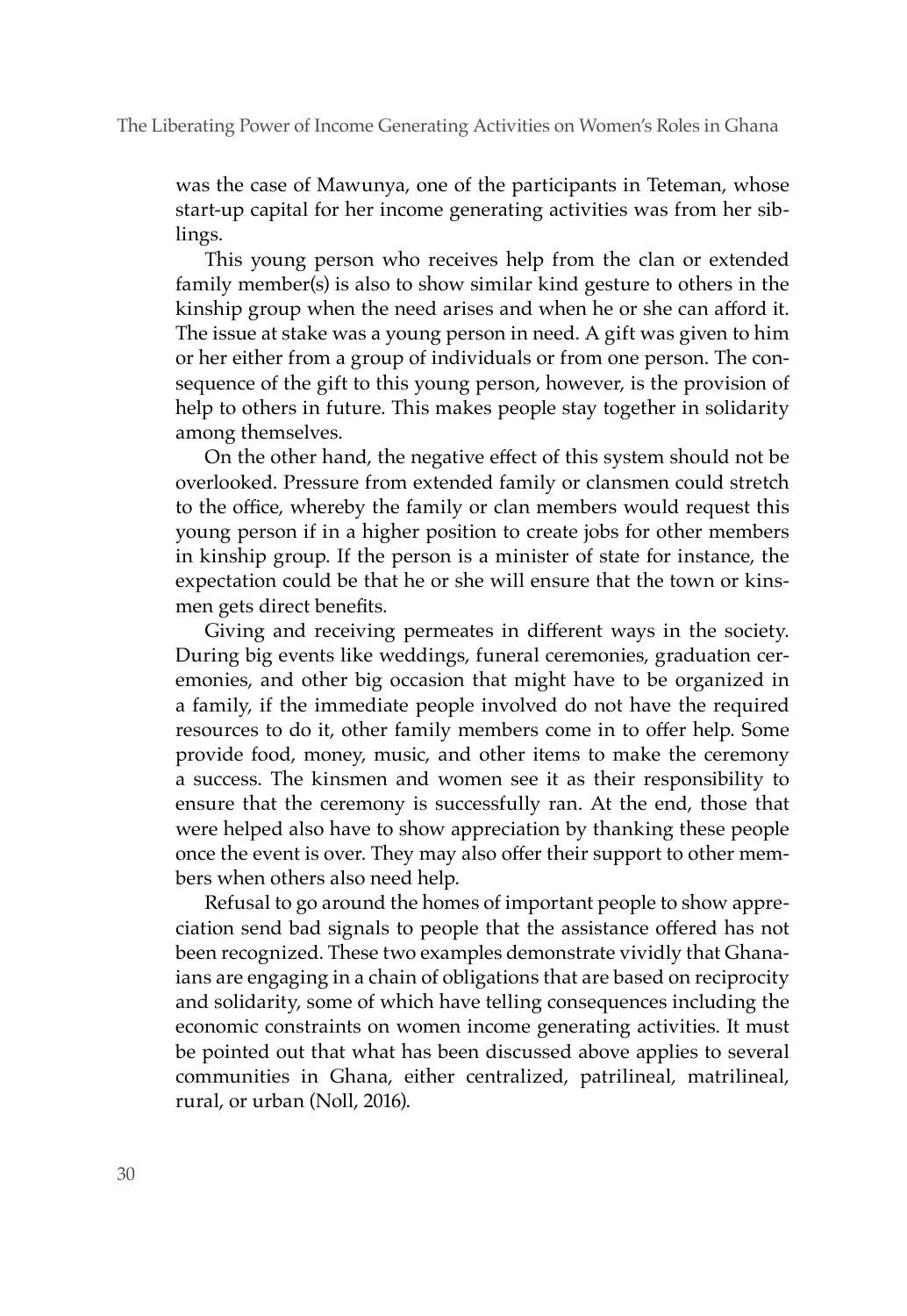# *1.4.4 Giving and receiving as basic principles of relationships in most cultures in Ghana*

From the illustrations above it can be observed that giving and receiving are concepts every Ghanaian experience right from infancy. It can be seen as the baseline and the bedrock of the relationship between members of a group. Taking the life of a little girl in a rural area for example, from the day she is born, her life begins to evolve round her parents and others in her immediate environment (extended family, clan, and village). All these people exert a certain amount of influence on the life of the child. The child grows up with the notion and understanding that she is not only related to her parents, nor is her welfare attributed to their sweat alone but rather many more people participate in her upbringing. This is supported by the Akan saying that "*eba no da wo yem na oye wo dia, na se opie pe onye wodia biom*". Meaning, "A child is yours as long as it is in your womb but once it comes out it is no longer for you alone". This child then belongs to the entire extended family and clan and is related to them. The upbringing is also a collective responsibility. It is therefore the responsibility of the entire extended family members to teach her the norms and values of the society, to make her a socially accepted person bearing the name of the family and village. When she is found doing something wrong in the village, other people other than her parents have the responsibility to reprimand her.

In return, she also shows appreciation by respecting the elders and following their examples. She is taught to be responsible and to give a helping hand right from an early age. In almost every household in the study area, the socialization of boys and girls into the specific gender roles are realized right from an early age as indicated earlier in 1.1.2. Boys are given special roles that are different from girls (Brown, 1996). In the Akan culture for example, boys are exempted from certain task like sweeping, cooking, washing cooking utensils, and taking care of younger siblings except when there are no females in the family to perform them. Such duties are seen as feminine jobs and form part and parcel of children socialization. Mistakes made are corrected accordingly and they joyfully assume their roles with time. Children grow within this periphery until they reach marriageable ages and leave home.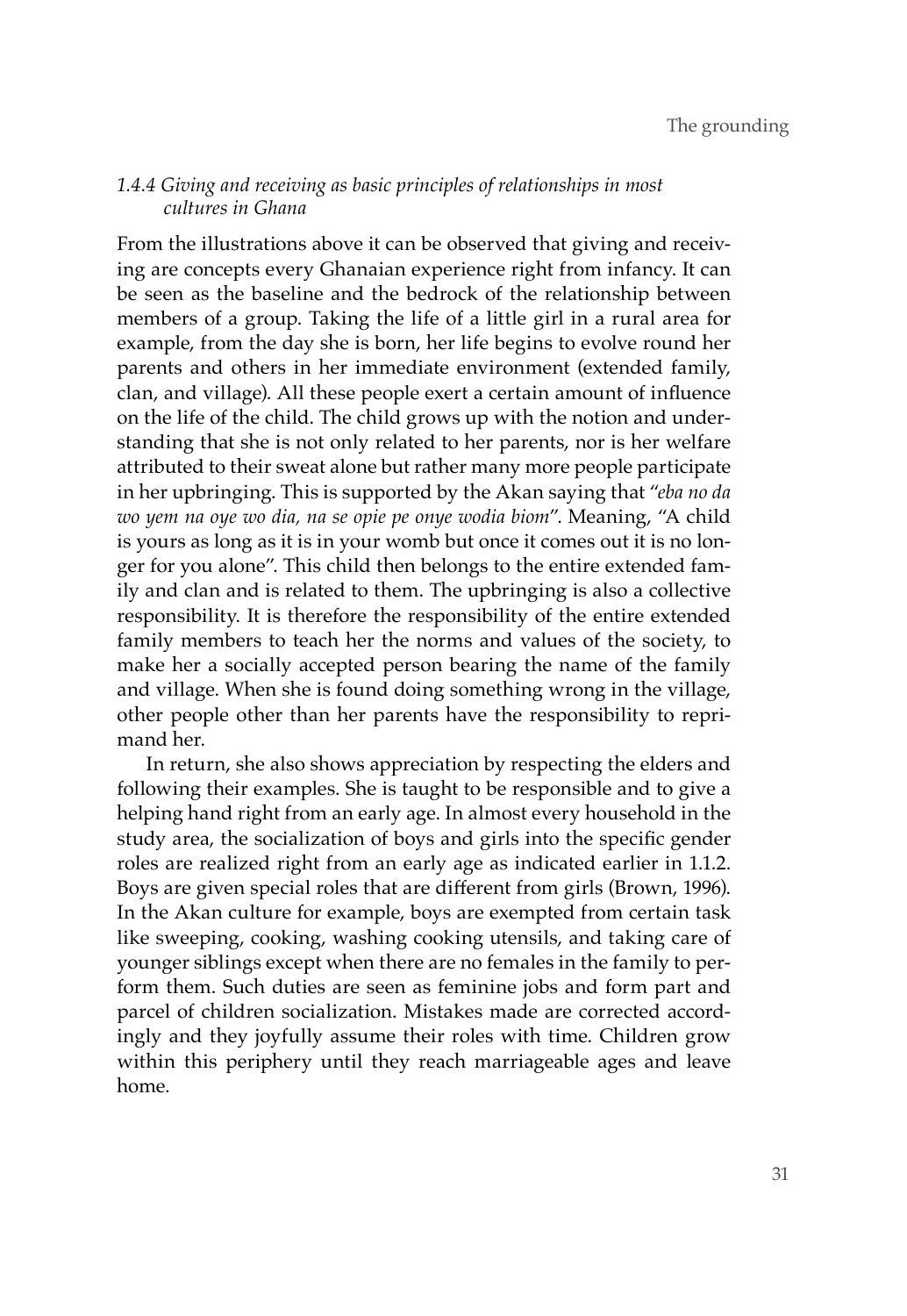The Liberating Power of Income Generating Activities on Women's Roles in Ghana

A form of reciprocity within the family setting in Ghana is marriage and the payments of bride wealth. Various ethnic groups have different forms of payment of bride wealth and it is an important component of the marriage process. The marriage payments range from bride-service to payments of prestation and dowry. Bride wealth is the most common form of marriage payment in most of the cultures in the south of Ghana. The Akan call it *ti nsa* (literally translated as head drink). This is the 'token' a man gives to a woman and her family in exchange for her hand in marriage. This includes money, property, or any item demanded by the family of his wife-to-be. The essence of this exchange is not to purchase the woman but to honour her family's efforts and labour in preserving and grooming her into the beautiful woman she has become. It is also to seek formal permission to live with someone who belongs to another lineage.

One element in the marriage ceremony is the giving of gifts from the groom to the parents-in-law. This gesture could be seen as reciprocity in two folds: from the groom and from the bride. The groom has found a woman he would like to live with. The parents and family members of this woman are missing a precious member. In reciprocating for this loss, the groom thus "appeases" the parents and other members of the family such as the brother(s) of the wife with gifts. The Akan call this gift giving to the brother as *akonta sekan* (cutlass for the brother-in-law). This is a token handed over to the bride's brother(s) mostly in the form of cash. It is a way of rewarding him/them for protecting his/their sister from 'bad boys' in the neighbourhood and 'invaders'.

Similarly, the woman who nursed the bride from suckling to the beautiful woman who is now ready to marry is given half piece of cloth, headgear, and an amount of money. The groom shows appreciation to her for the good work the mother-in-law had done in the life of the woman he is about to marry. The father of the lady is also appreciated by the groom. The groom presents to him a full piece of wax print cloth (12 yards) and some money. This is to 'pacify' him for the 'loss' of the daughter after the pain of raising her and parting with her.

On the part of the bride, it is the joy of every growing up girl to lead a life that would attract good suitors to marry her. Parents take the pain to give advice to this girl and to teach her the consequences of getting pregnant before marriage. It is therefore the dream of many girls in appreciation for the good work the parents and family members have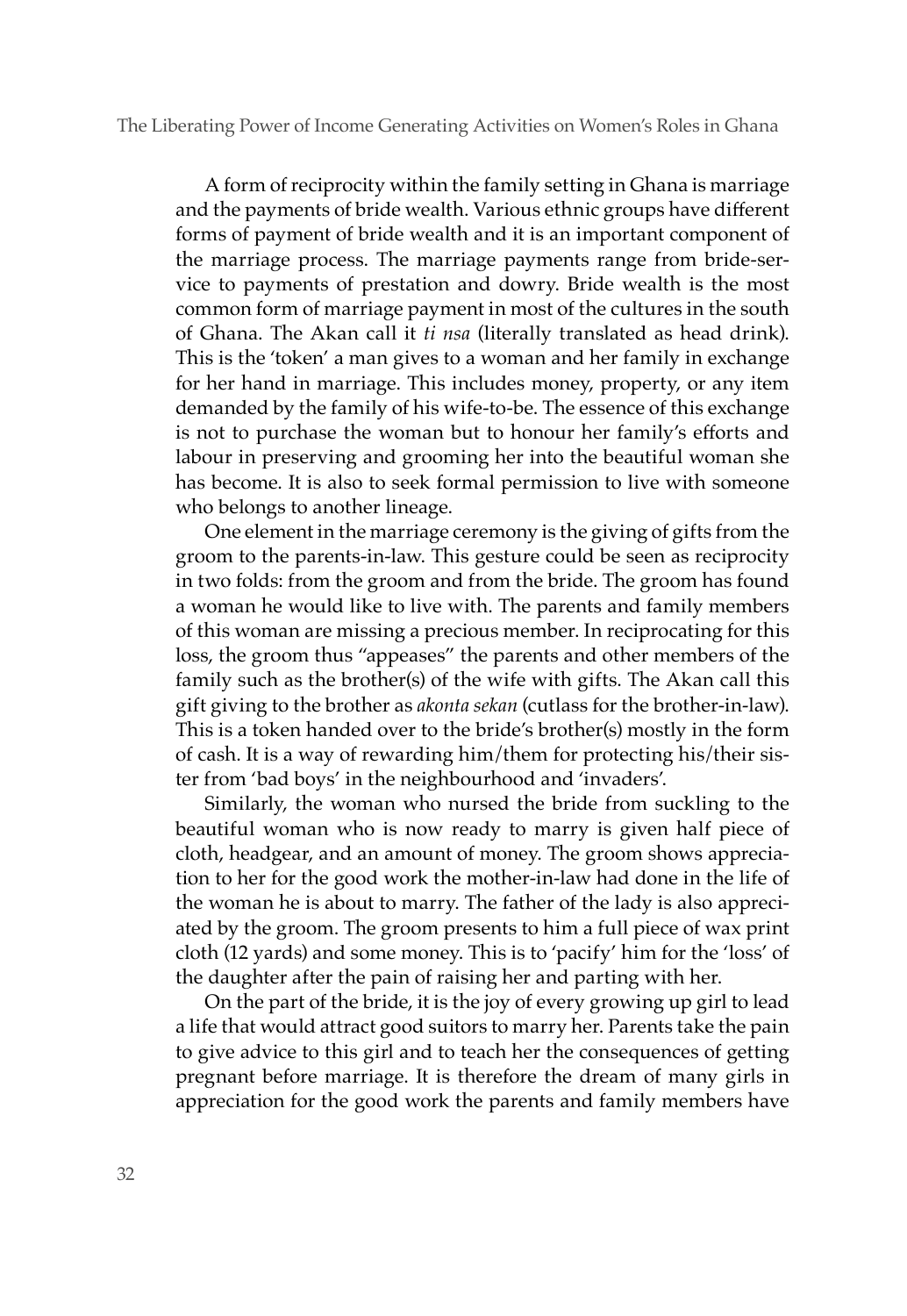done for her to also appreciate and reciprocate in return by not disgracing them. It is a big disgrace to any family in some cultures for one's daughter to get pregnant before puberty rite and before the payment of bride wealth (Lithur, 2004). In reciprocity to the work the parents have done for this girl, she says thank you to them in a special way by taking good care of herself to attract a good suitor. Marrying a good suitor brings glory and admiration to the whole family. Getting pregnant before puberty rite was seen as a shameful act bringing disgrace to the parents and the entire family. Young girls are sometimes ostracized when they get pregnant before their puberty rites in the Akan culture (Bleek, 1990).

Among the Frafra of Northern Ghana a woman according to tradition is seen as the work force in the family. This woman when given out in marriage contributes to the workforce in the husband's family; first of all, through her physical contribution and secondly, through her children (in future). In order to fill the gap that will be created in the original family, cattle and sheep are given as dowry to the parents of the bride to make up for the loss of their daughter. Sometimes this gap bridged where her husband organizes his friends every year to go and work on the farm of the father-in-law. This usually takes place in the month of July. Among the Frafra set-up it is also possible that the brother of the bride can give the sister in marriage to his trusted friend. The brother of the lady determines the price to be paid by the friend for the sister's hand in marriage: it is usually in the form of a smaller animal like goat or sheep that will be slaughtered that night and a meal prepared accordingly. As can be seen from the above, reciprocity and solidarity form a significant component of cultures in Ghana.

Marriage rules serve as strong bonds for lasting marriages. A strong marriage will lead to peace of mind for both men and women. This will reduce divorce rates as marriages based on payment of marriage rules are difficult to destroy. In my follow up field data in February 2018 three of the participants in the rural area had left their marriages. An observed phenomenon among the three women was that, their bride price had not been paid, only a bottle of gin was presented to their family by the men which was even after their first pregnancies. The bottle of gin given to the family of the woman is to tell the family that their daughter is in relationship with this young man who will later come and do the marriage rite. So long as the bride wealth had not been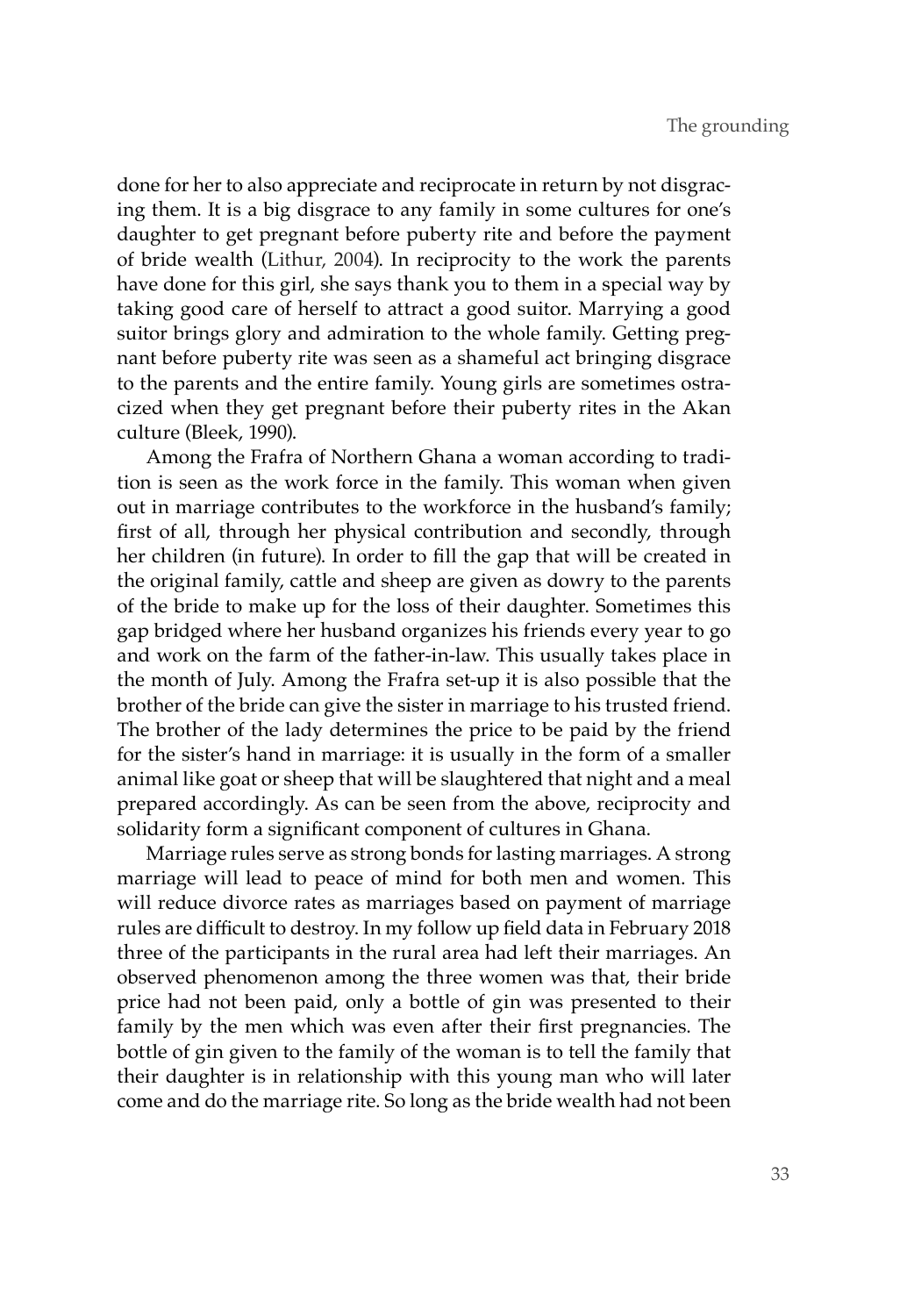paid, the marriage is not recognized by the family. In the case of my three participants the real bride wealth had not been paid by the men. One of the women had stayed with the husband and had three children with him, the second woman had two children and the last woman had one child. Marriage payments establish some form of reciprocal gestures towards husband and wife, which helps to maintain unity among them. This helps give an enabling environment for the growth of income generating activities of the participants.

## *1.4.5 The effects of reciprocity on income generating activities*

In most times, cultural perceptions find their way into income generating activities. Kinship ties make it possible for other kinsmen, for example younger children, to find themselves in the homes of other kinsmen who are not their biological parents. Orphans also are taken care of by other kinsmen. Family members who are not well to do find help from other relatives who are into paid jobs or in small-scale businesses. Most times, pressures from family members and friends really have effect on family income generating activities. This put pressure on expenses of the household. When this happens, sometimes revenue from income generating activities are used in catering for household needs.

Many women face such challenges in the study area. For example, it was observed in my fieldwork that Elinor struggled to cater for her eight children and a grandchild at a particular point in using income from her food vending. Her first husband was an alcoholic without any job. She personally had to work to feed and educate all her children. Even with this heavy budget, she sometimes sells to family members without taking money. Women income activities sometimes suffer from gift giving. For example, as explained by Saul (1981), there was an old woman from Manga who decided to brew her red sorghum worth 1,700 franc at that time into beer to sell. She germinated the grains in her village and spent 125 francs to have the malt ground at the mill. She then took the grist to her kinsman in another compound because she didn't have the necessary equipment to brew. The woman later complained that one third of the production was lost on gifts to helpers. The woman's gross revenue was 2,635 franc. If the market value of the woods she collected was to be included, this woman would actually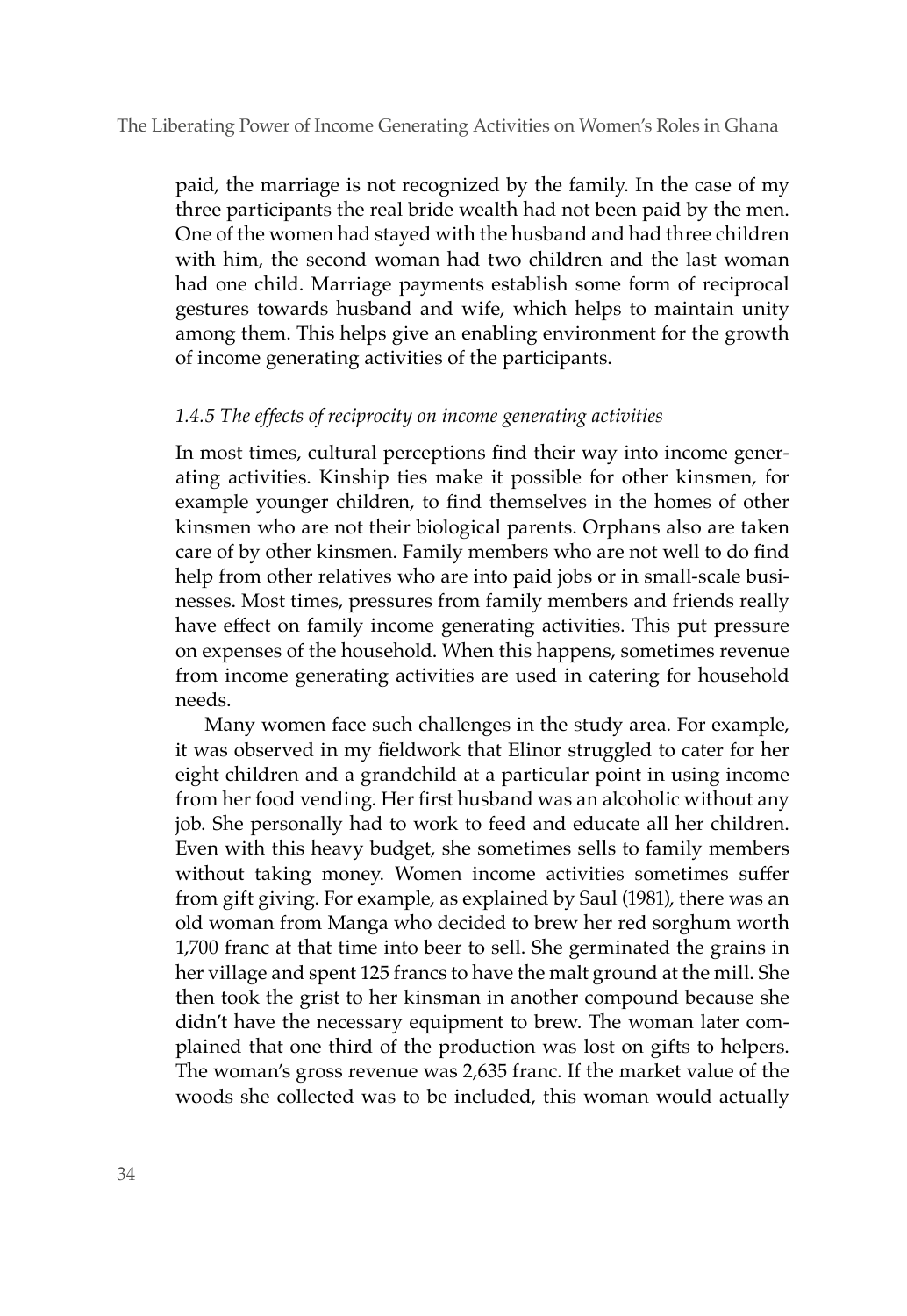have been better off by not brewing the beer than just selling the grains (Saul, 1981).

Much of women income gets lost through gift giving. This might be because sometimes these women do not look at the economic aspect of their activities but the social aspect of it. It is not all times that income generating activities are run based on economic quests. Subjecting all income generating activities to economic calculations and the women performing these activities as economic actors would mean a distortion in the system.

# **1.5 Square pegs in round holes**

The phenomenon above requires a critical understanding of the cultural perspective of the participants under study. The importance of one's culture in the analysis of a society's mobilization of their means of sustainability, be it economic, social, or political, need not to be over looked. It is also very important therefore to be careful in the kind of method or view that issues from certain cultures are subjected to analysis. That is why one cannot overlook the contribution of Sahlins (1976) in his attempt to explain the debate between anthropological analysis of materialism and structuralism among tribal societies. He argues that the materialist (Marxist) view of culture cannot be transported into the understanding of the 'tribal' societies because the producers in these societies are not alienated from the forces of production but rather part of a natural blood bonds which governs their economic action.

Kinship ties forms the bedrock of societies who are organized based on blood relationships. Hence the economy of the people, their way of political organization, their religious formation, and their philosophical thoughts are not separate systems functioning autonomously as is the case in the European countries. Sahlin's (1976) argument about kinship ties forming the bases of the relationship of these people is undisputable9 . What deemed to be critically examined is how the mate-

It is a common saying in Ghana and Africa for that matter that blood is thicker than water. Despite the negative connotation that can emanate from the statement, it buttresses the community component of the average Ghanaian. He or she needs the community for the development of identity and growth.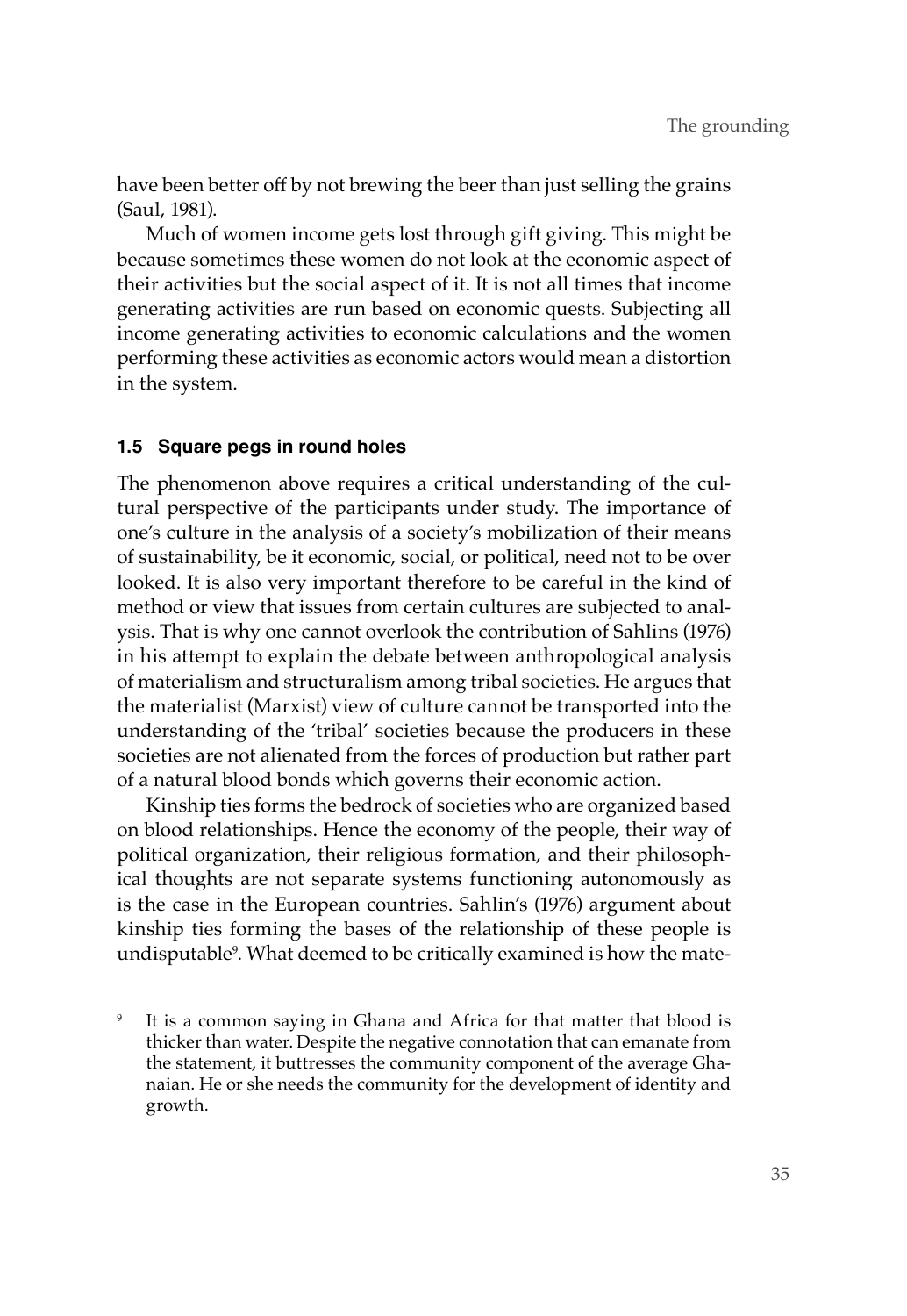rialists further see such societies having no superstructure $10$  and as such do not have institutions. This view cannot be accepted on its face value. The first question is: whose views are Marxists reproducing? It is for sure not the view of the actors in question. It could be that from the Western point of view the superstructures are not clearly defined. I doubt whether members of the affected societies the materialists are reporting on will also see things in a similar manner since they don't wear the same "spectacles" the local people do. The second question is how much knowledge of the intricacies or complexities of a particular culture a foreign researcher can really gain to be able to make a generalized statement?

To analyze the real situation in various households and understand the culture of the people, it is very important to take into consideration not only economic benefits being received but to bring out the cultural aspect of why such a phenomenon prevails. It is of this reason that Polanyi (1944) with his substantivism debate echoes the importance of analyzing society and people beyond economic gains.

Polanyi (1944) argues that before the great transformation markets had a very limited role in society and were confined almost entirely to long distance trade which was not based on the definition of market economy. The great transformation of change occurred when the powerful states which were pushing for industrial revolution in their economic ventures managed to push and change the social structure and human nature. The consequence of allowing for a competitive capitalist economy leading to a market economy based on a system controlled, regulated, and directed by market prices led to the great transformation of societies. For Polanyi these changes implied the destruction of the basic social order that had reigned and existed throughout all earlier history. The big central change was that factors of production like land and labour were sold on the market at prices determined by the forces therein instead of its original means of allocation undertaken based on tradition, redistribution, or reciprocity.

The point worth noting is that the self-regulating market system that was introduced seemed to have been the means to subordinate the substance of society itself to the laws of the market (Polanyi, 1944). As a

The superstructure of a society is their ideologies like beliefs, values, arts, etc. that help a society to survive.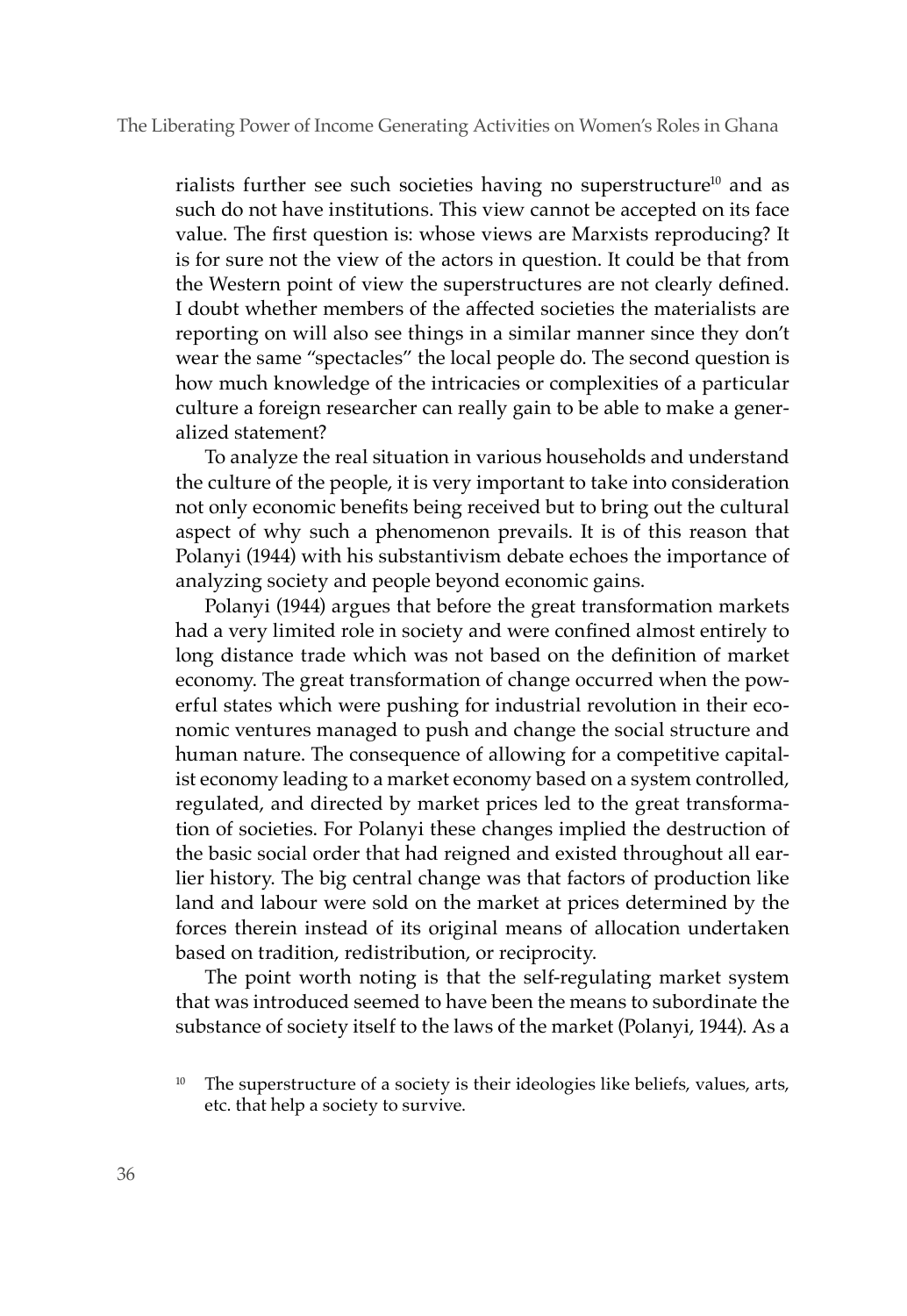result, land, labour, and money were considered as 'fictitious commodities' by the market. Polanyi thinks obviously they are not commodities and the hypothesis that anything that is bought and sold must be produced for sale is emphatically untrue in this regard. Labour is only another name for a human activity, which goes with life itself. Land is only another name for nature, which is not produced by human kind. Money on the other hand is merely a token of purchasing power, which, as a rule, is not produced at all but comes into being through the mechanism of banking or state finance. None of these items are produced for sale. The commodity description of labour, land, and money is therefore entirely fictitious, Polanyi argues.

Subjecting these 'fictitious commodities' to market economy creates a distortion in the social economy. There are inherited means that societies adopt in dealing with such commodities. For example, many communities used to mobilize labour based on reciprocity. For example, among the Akan there was the concept of '*ndoboa'*, which saw to the mobilisation of labour for work on the farm but extended even to include the building of houses. Under this system a group of people (friends or relatives) during the farming season took turns to weed on the farms of every individual in the group. They would all move to one person's farm to clear the forest. The responsibility of this person was to provide food to those working on that particular day on his field. At the end of the day they all retired to their homes. Another time they would all go to another person's farm to clear the forest/field and the same principle applied as exemplified above. This cycle continued until all farms were cleared. In Teteman, in the Northern part of the Volta region, for example, this system is known as '*kasi bokya*'. Other ethnic groups also have similar systems but give different names to them.

Labour then was organized based on fraternity, solidarity, and reciprocity. Currently, labour in most communities is now being paid for resulting in the creation of paid work. This had led to the re-structuring of the society. The social structures like the communal way of life have broken down in most communities giving way to the individualistic lifestyle with profit maximization being the core aim of citizens. This is as a result of the market economy system with the consciousness for monetary gains. The confused syndrome which has been created by the combination of inherited notions of reciprocity and solidarity together with modern economic or monetary system sometimes has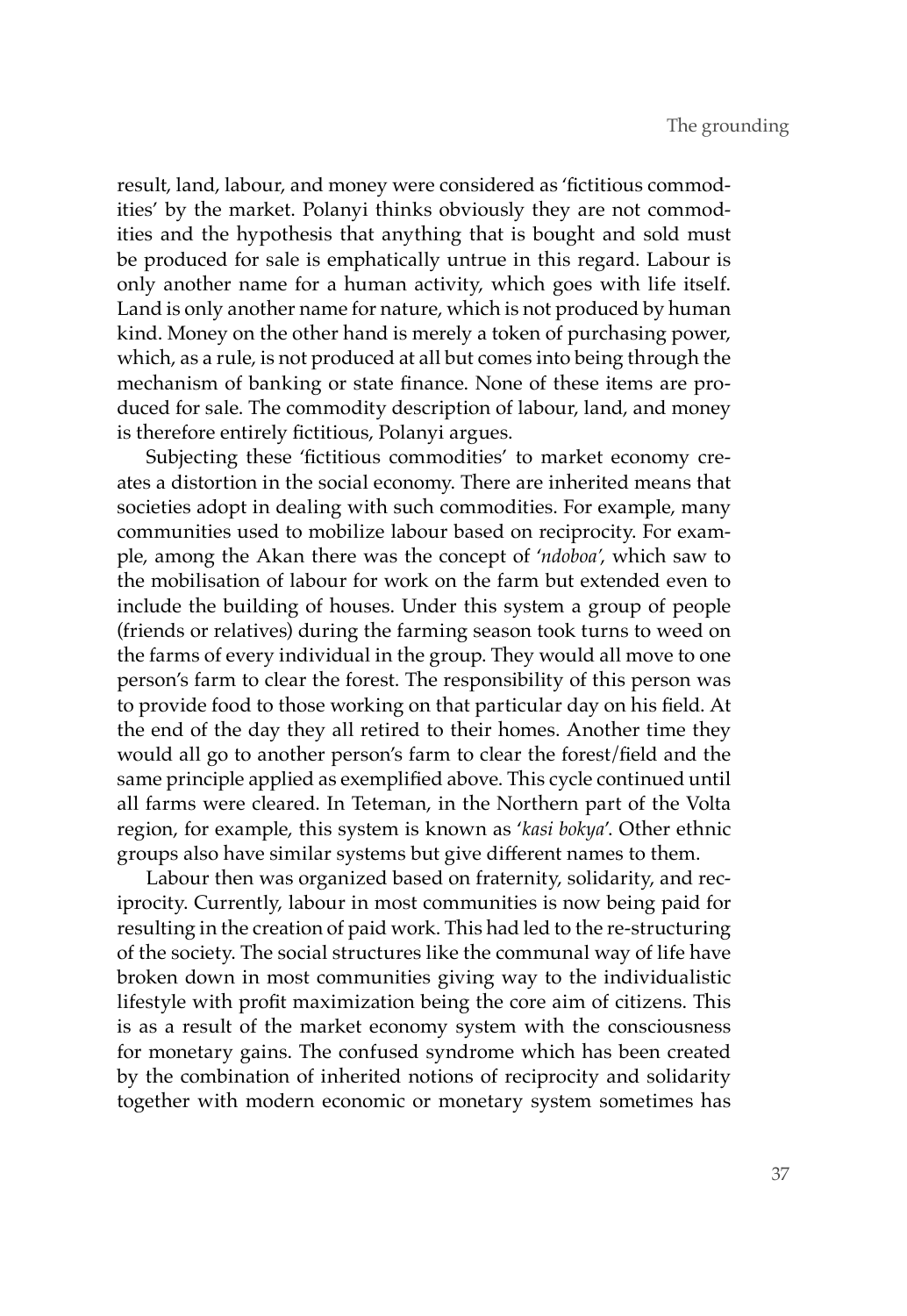negative consequences on some people in the society. This is especially the case where family members and friends are expected to work based on human activities not being quantified monetarily but the person involved makes monetary gains.

 Land among the Akan in pre-colonial era was seen as a communal property belonging to three categories of people, the living dead (ancestors), the living, and the numerous of those yet unborn (Nukunya, 2003). As a result, land was not to be sold. It was to be used by the current generation and passed on to the future ones. But technological advancement coupled with its growing market economy had led to lands being sold outright for money. Some lands now are sold for building projects, farming, and commercial purposes losing its original value and purpose. Once these lands are sold, lineage properties turned to be lost together with the binding force of lineage members.

The forgoing discussion explicitly suggests that culture and economy are wholly integrated where culture is seen operating on the same space and environment with market society (Ray & Sayer (Eds.), 1999; Jameson, 1998). Economy and economic activities cannot be understood outside its cultural milieu. An economic activity may become a taboo if carried out outside the cultural belief. There are observations of sabbaths by the Jews; observation of non-fishing on Tuesdays by the people of Elmina; non-farming activities on Wednesdays by people of Teteman. Thus, culture gives meaning to economic activities. Culture is thus a critical element in the income generating activities of women. It is wholly integrated in these women economic activities.

# **1.6 Women empowerment strategies in Ghana – the historical perspective**

Over the years, women in various parts of Ghana have been involved in different levels and spheres of the economy of the country. The proportion and possibility of the women in the economy, however, depend to a large extent on the locality of the affected women and the economic and cultural factors thereof. It must be said that Ghana is a multi-cultural society due to the co-existence of many cultures and traditions. The same argument holds when one considers the language landscape of the country. A pictorial glance of Ghana reveals three major geographical zones: savanna, forest, and the coastal belt. These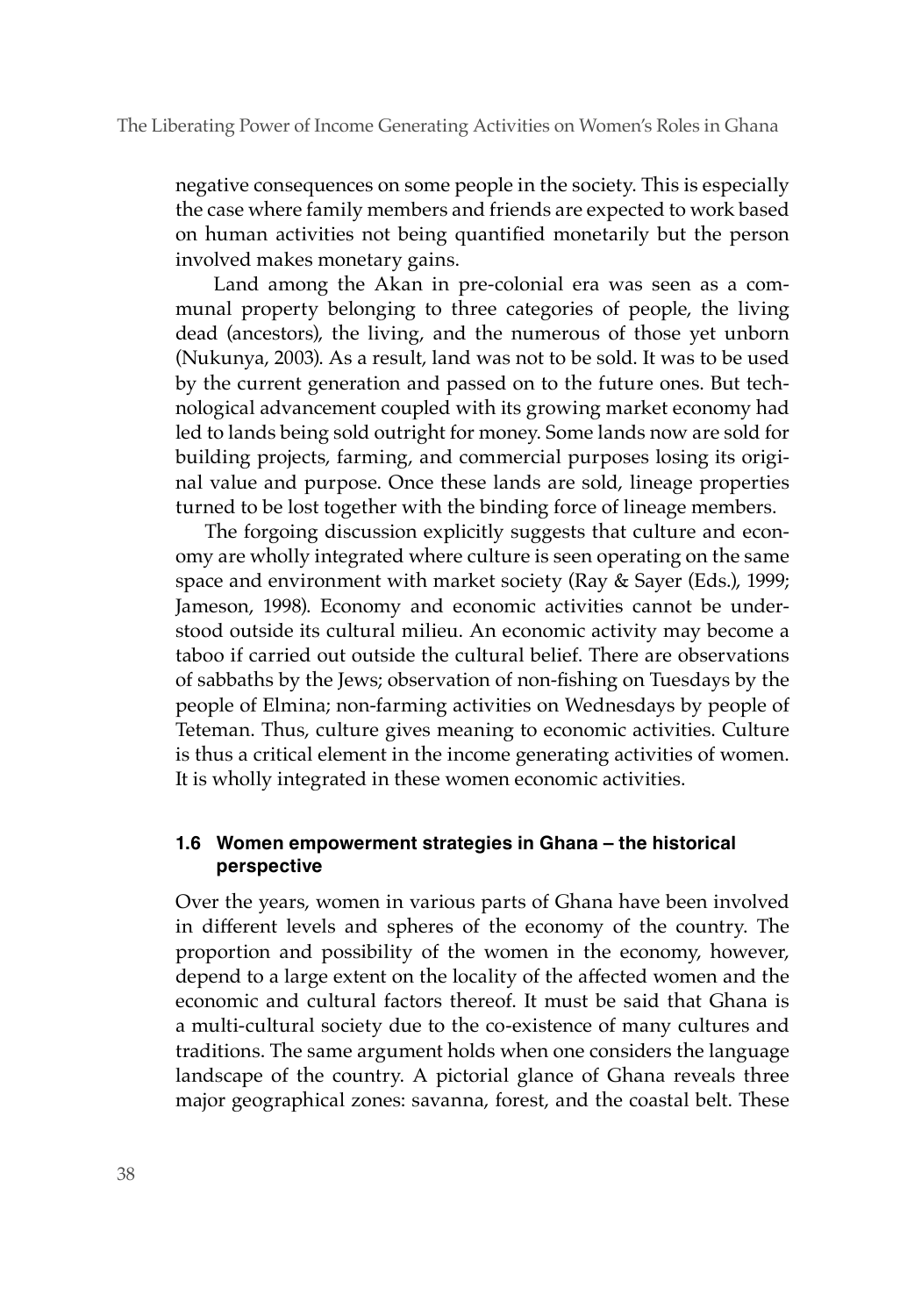geographical zones affect and form to a large extent the ethnic and cultural composition as well. For example, the way of life of the particular people around that area, the food they eat, the clothes they wear, and the nature of the shelter can be traced to the particularities of the geographical location as well as the cultural worldview.

Taken the basic differentiations of the geographical zones into consideration, one observes that the differences in economic activities engaged by people in these zones are also informed by their environment. Awinongya (2013) purports therefore that Ghana is by and large multi-cultural and multi-ethnic, with each cultural and ethnic community having its own history, customs, and values, even though they might share some commonness with neighbouring ethnic groups. As a result, opportunities and level of economic activities depend largely on the environment and cultural practices thereof.

Women living in coastal areas might be found engaging in economic activities that are related to fishing and fish servicing. Whereas men along the coast would grow up learning almost automatically to fish, the women would engage themselves in the sale of the produce of the men. The economic contribution and involvement of the woman are pre-determined here: sale of fish and fish products. The dynamics between men and women in the savanna region and the forest zones determine also the economic activities.

According to Prah (2003), some colonial practices and rules defined men as heads of households creating discrimination in workplaces, especially those in the towns<sup>11</sup>. This position of Prah cannot be bought at its facial value but rather be interpreted and appreciated in context. A graphical presentation of the phenomenon could be further explained as follows: the colonial administration had men at the realm of managing affairs and women mostly in offices working as secretaries and

The issue of men in Ghana seen to be the heads of households is not a product of colonial rule administration but rather a cultural practice which has been there over centuries. It will be a fame of "blame" to purport that the prevalence of male dominance in families and households was absent in various cultures before European rule in the Gold Coast. Furthermore, it is not uncommon to still find educated women seeing their husbands as those responsible for leadership of the households. If this phenomenon was a product of the colonial administration, it stands to reason that it would have been scrapped off after independence.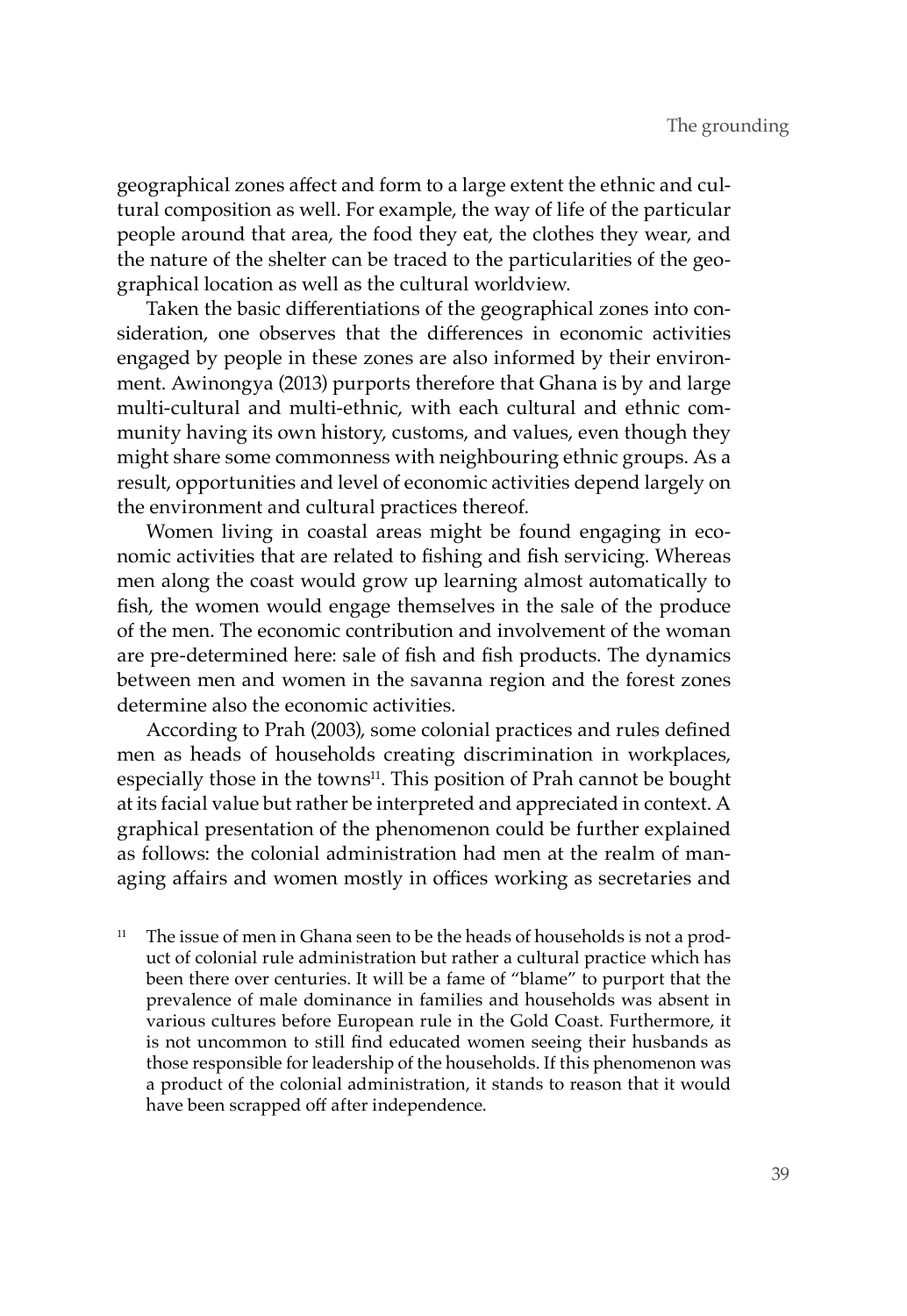offering administrative support. The formal educational training of Ghanaians also began with men. The logical consequence was that they (the men) rose and occupied those leading positions in administration, especially in the system of indirect rule<sup>12</sup> Women of the Gold Coast were engaged in either trading (commercial activities), farming, or took up lower office duties.

The formation of the *Convention People's Party* (CPP) with its dynamic leader Dr. Kwame Nkrumah signified the advent of liberation not only for the political freedom of the country but also for women. It is not surprising that the women traders in the urban areas formed a strong pillar of support to the party. It must be stated that the women of the Gold Coast had always yearned for liberation from oppression and discrimination. Already in 1900, Yaa Asantewaa took arms and called upon the lady counterparts to fight against colonial domination. She believed that if the men wouldn't fight to liberate them, they (the women) would do it themselves because she had keenly wanted to defy the British (Boahen, 2000; Brempong, 2000). Even though they lost the war, the element of wanting to be free and probably self-reliant was present in the minds of the women. The grounds were then set for the participation of women in the struggle for independence.

According to Prah (2003), Kwame Nkrumah came promising the best of (economic) support for the majority of the populace – and this included women. This resulted in the reservation of ten seats for women in parliament at that time (Manuh, 1991). It is therefore not surprising that market women in urban cities took active part in the anti-colonial struggle (Apusigah, Tsikata, & Mukhopadyay, 2011) and contributed in support of the activities and organization of CPP (Manuh, 1991). This was because women wanted to be included in development agenda of the country.

The active participation of the market women led to the establishment of *National Council of Ghana Women* (NCGW) in Gold Coast which became the women's wing of the CPP, although it was dispersed and abandoned with CPP when Dr. Kwame Nkrumah was overthrown in 1966. Issues of women emancipation was put on the government's

<sup>12</sup> Indirect rule was the system of British colonial administration in which the day-to-day administration of an area was left in the hands of chiefs albeit under the supervision of the colonial government.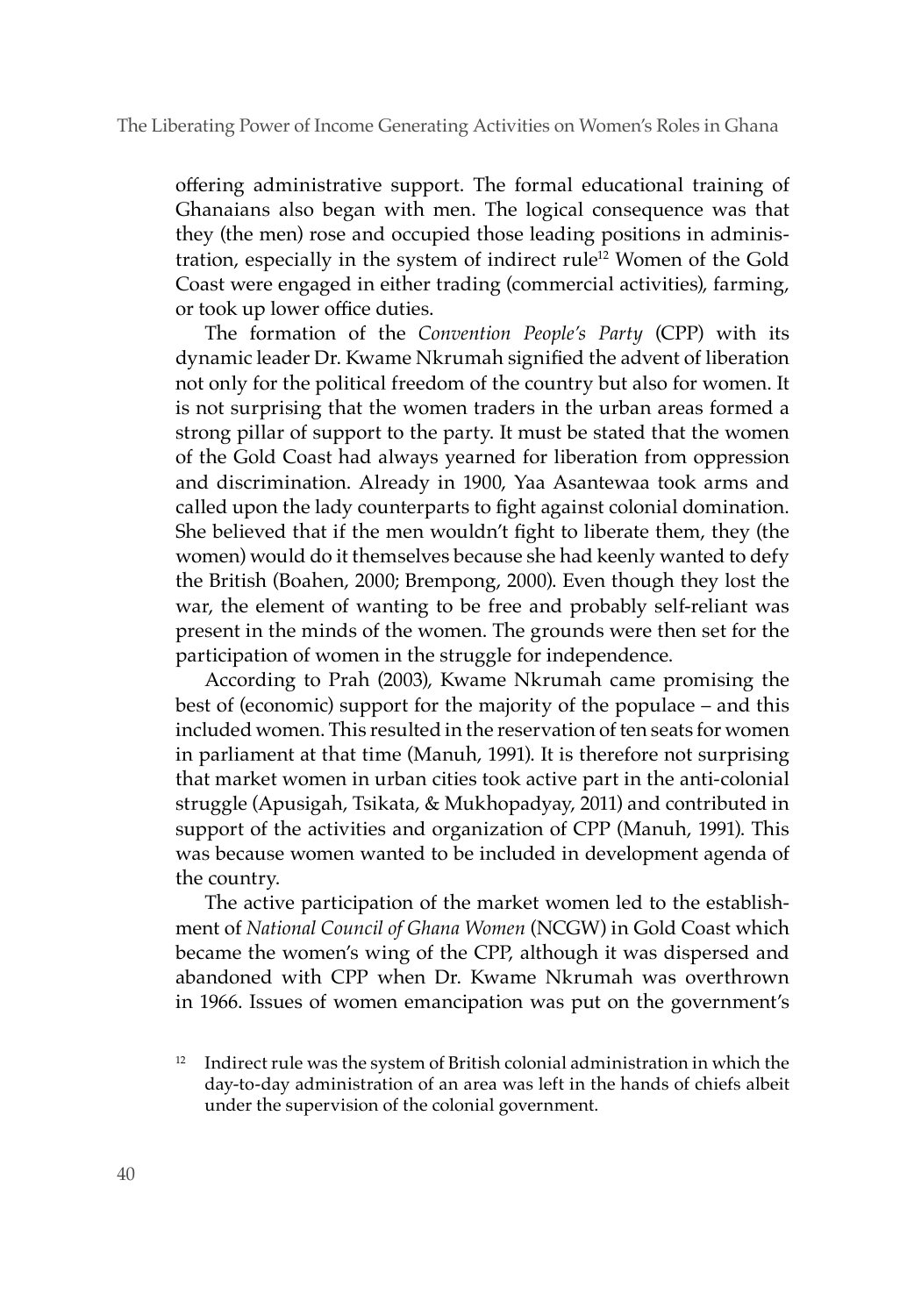agenda which led to the institution of affirmative actions for women in various spheres of work and politics. Through the sponsorships of the council, many young women scholars were sent abroad for further studies and to pursue short courses (Apusigah et al., 2011) as a way of women emancipation and inclusion in the development agenda of Ghana.

The overthrow of Kwame Nkrumah in 1966 was followed by a series of coup d'états interspaced with democratically elected governments. The last coup d'état was staged by flight lieutenant Jerry John Rawlings in December 31, 1981 by overthrowing Dr. Hilla Limann. The overthrow of Dr. Hilla Limann's (democratically elected) government through Rawlings and the coming to power of the *Provisional National Defence Council* (PNDC) marked a new era in women involvement in the development of economy of Ghana.

Limann was overthrown in 1979. His overthrown was after 10 years of military rule (Oquaye, 2004). His government had thus challenges. Factories were producing at approximately 20% capacity, which affected the export strength of the country, and spare parts became scarce commodities. The reason for low production was not far-fetched: production costs were very high thus making exports unattractive. At this same period the black market boomed in operation, leading to incidences of bribery, corruption, and inflation. Certain basic commodities like cloth, fish, soap, sugar, cement, iron rods, bread, etc. also became rare to buy. The speculation around this phenomenon was that women were hoarding the commodities in their stores and decided whom, when, and how much to sell what. A word was coined for such a system: *kalabule*, which connoted cheating and pricing things arbitrarily in order to make exorbitant profit at the expense of others.

Lack of success in meeting the expectations of people and the shortage of basic commodities gave the military fertile grounds to intervene in the government leading to a coup in 1981 (Buah, 1998). At a latter phase the PNDC established the *31st December Women's Movement* with Mansima Konadu Agyemang Rawlings, the wife of Jerry John Rawlings, as the president. The movement was launched officially in May 1982.

The United Nations adopted the year 1975 as the International Women's Year to emphasize the need for women empowerment, equality, women's access to natural resources, and improving the wellbeing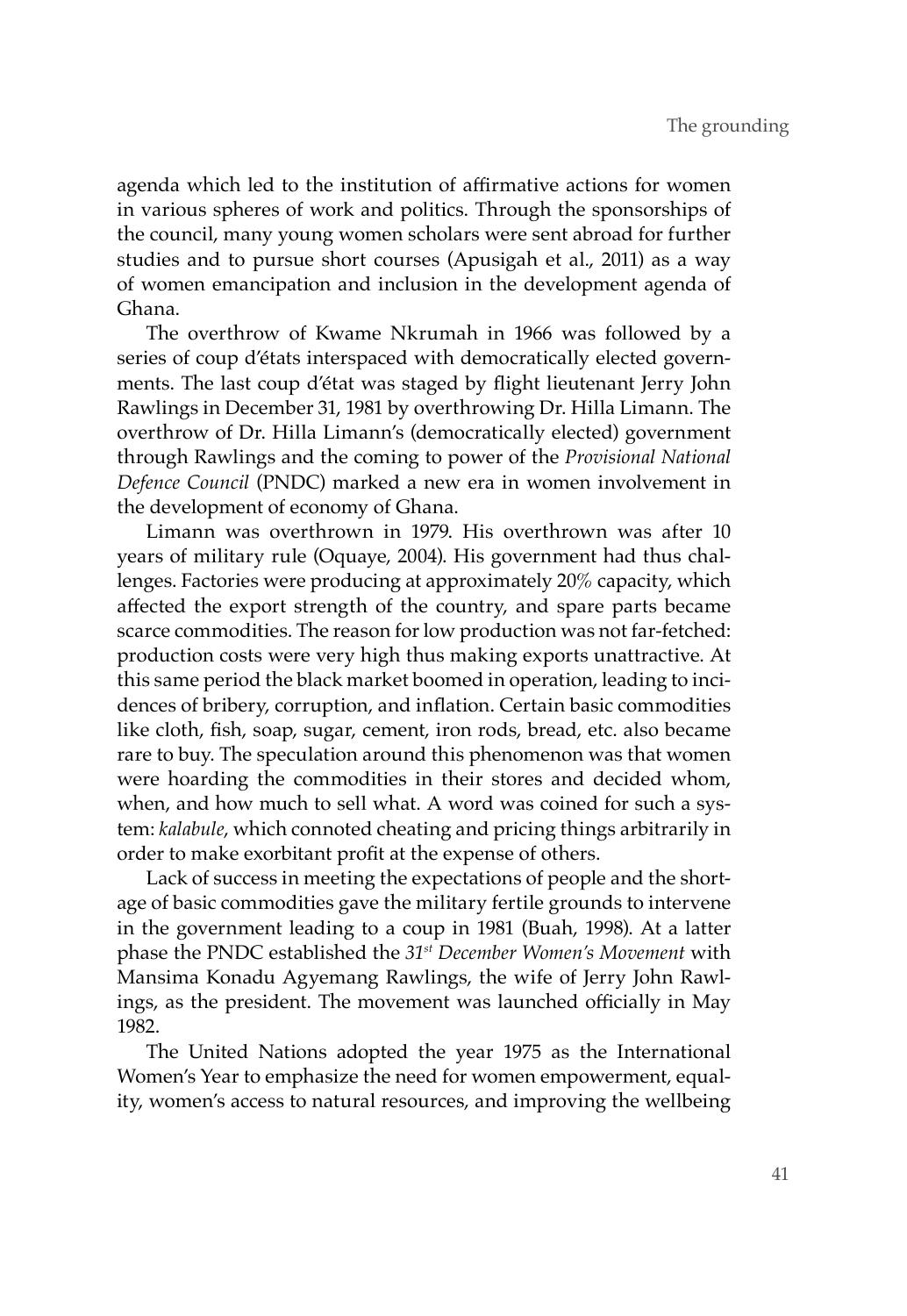#### The Liberating Power of Income Generating Activities on Women's Roles in Ghana

of women. This was quickly followed in 1979 by the Convention on the Elimination of all Forms of Discrimination Against Women (CEDAW). CEDAW was perhaps the foundation for women's right, empowerment, and equality putting women on the center stage of the global debates (UN Women, 2014). The six-part conventions in 30 articles emphasized key areas from sexual discrimination, women's right, economic and social status of women, women's marriage and family rights, and the role of national, central, and international governments in these areas. The core of the convention is elaborated in the first article where it defines discrimination against women as, "Any distinction, exclusion or restriction made on the basis of sex which has the effect or purpose of impairing or nullifying the recognition, enjoyment or exercise by women, irrespective of their marital status, on a basis of equality of men and women of human rights and fundamental freedoms in the political, economic, social, cultural, civil or any other field" (Charlesworth, Chinkin, & Wright, 1991:631).

This recognition of women empowerment is also evidence in a number of international norms and agreements that arose after CEDAW. These included Principle 20 of the Rio Declaration on Environment and Development, The Beijing Declaration and Platform for Action, among others. The Beijing Declaration, for instance, just like other international norms and agreements before it, emphasized the need for equality, empowerment, respect for women's rights, and the advancement of women in a blueprint of 12 critical areas of concern (UN, 1979). The Declaration identifies crucial areas of women empowerment that urgently require support ranging from food, economic, health and environmental security, gender equality in the workplace, women access to natural resources, among others (Skaine, 2008). The Platform for Action became significant in drawing up the Millennium Development Goals and later the Sustainable Development Goals.

The formation of the *31st December Women's Movement* was perhaps as a result of these women empowerment debates that arose during the 1970s to 1990s. The movement was considered as an NGO to cater for the needs of suffering women but later became the women's wing of the PNDC government (Prah, 2003). Among other things, the movement provided loans, working tools and equipment, and training to women in small scale businesses. One of its aims was to liberate women from poverty by engaging them in productive ventures as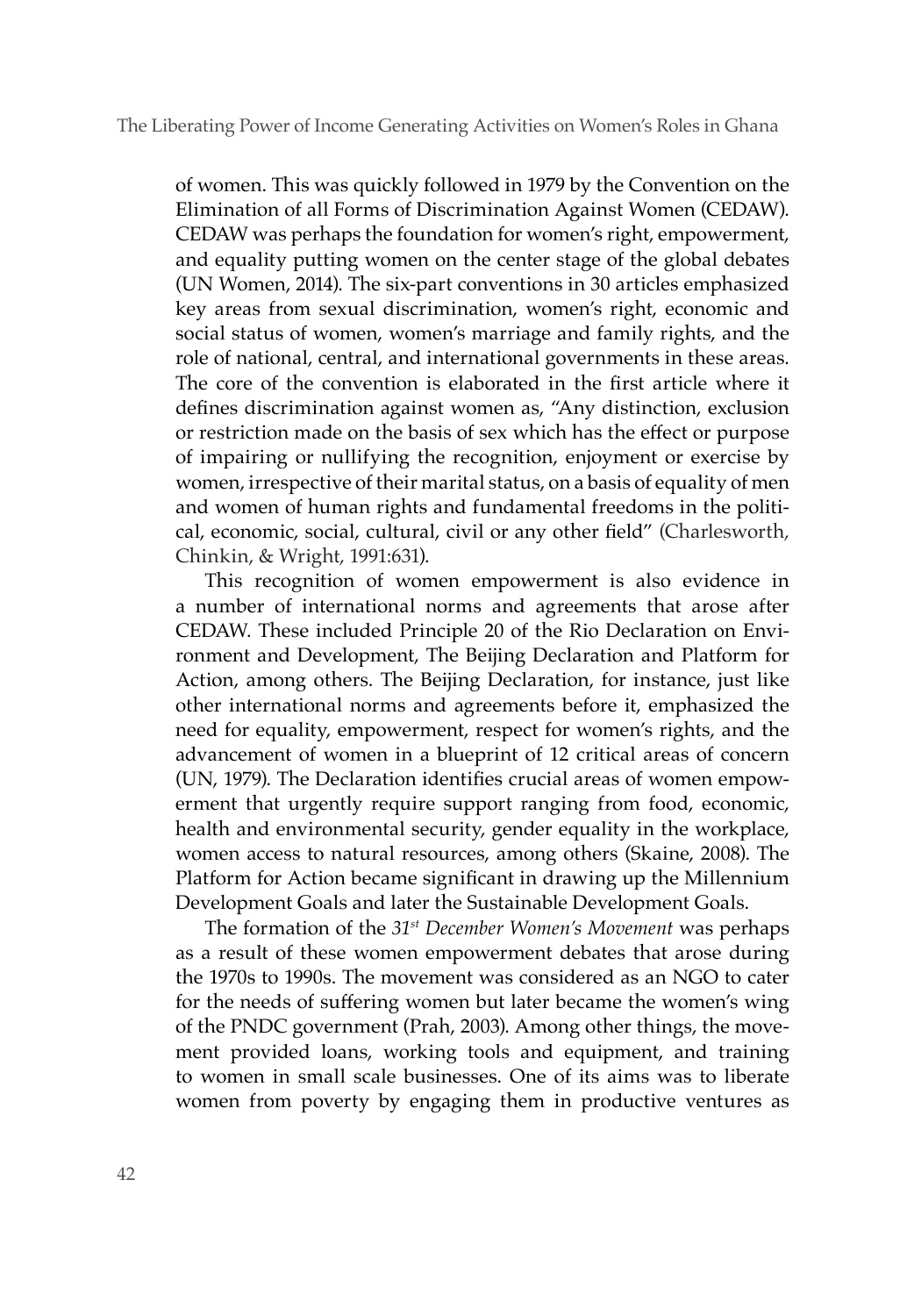well as encouraging group action and communal solidarity, education, income generating activities, and provision of day-care centers. As part of the achievements of the *31st December Women's Movement*, women have found themselves pursuing various roles that transcend managing the small family unit and applying modern technology in farming as well as varied positions in national politics (Prah, 2003).

The movement stood up for the disadvantaged women of the society and together they worked hard in creating modest economic opportunities for women. For example, the *31st December Women's Movement* engaged women in income generation projects. These projects included oil processing, cassava processing, beads, pottery making, tye-anddye, etc. These activities were done in all regions of Ghana both rural and urban adding value to products thus enhancing their economic power (Oquaye, 1995).

In 2000, the then ruling government, NDC, lost election to the New Patriotic Party (NPP) after John Jerry Rawlings had completed his two terms of office. His successor from the NPP, John Agyekum Kuffuor, in his inaugural speech expressed his gratitude to women and established the Ministry of Women's Affairs in 2001 to cater for women issues. During his second term in office the NPP government renamed the Ministry of Women Affairs to the Ministry of Women and Children's Affairs to see to children's rights as well (Apusigah et al., 2011). The NDC government again renamed this ministry to the current umbrella of the Ministry of Gender, Children and Social Protection from 2013. One of the aims of this ministry is to promote gender equity in political, social, and economic development systems and to create a society that offers equal opportunity for both men and women (Apusigah et al., 2011).

From the above discussions, in as much as women organizations are geared toward activities that empower women through education and management of their capacity building, it is very important to critically examine the procedures that such courses have been carried out over the years. The constant growing awareness of the self-worth of the woman in all spheres of life has therefore led to various interventions in women's lives. Awinongya (2013) advocates that the plight of women needs to be listened to by allowing them to tell their own stories. More often, organizations go to the field with assumed solutions to women's problems. Such an approach is prone to failure. The suggestion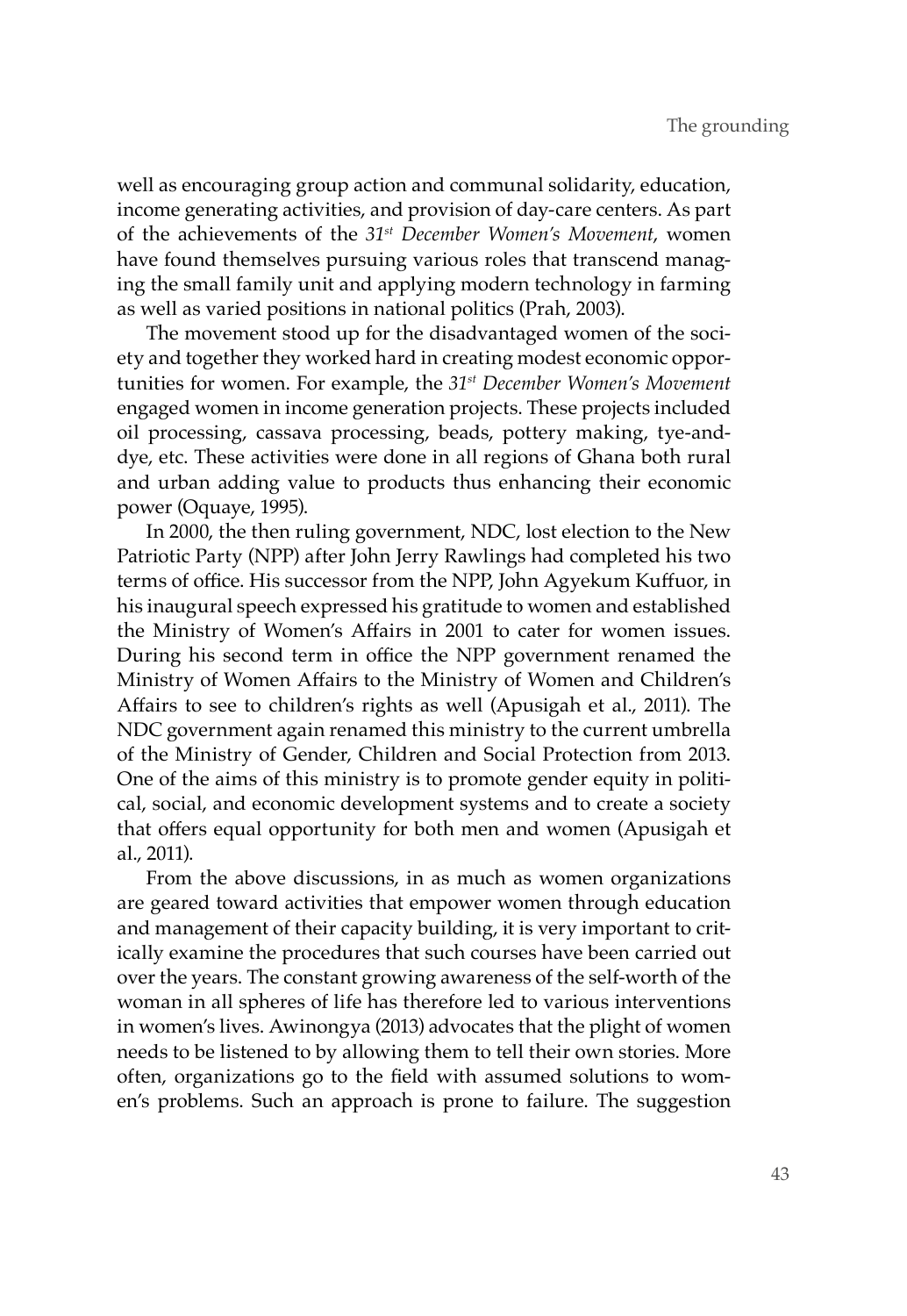The Liberating Power of Income Generating Activities on Women's Roles in Ghana

is that the society should take distance from making women passive consumer of the services of some selected members of the society and rather opt for co-responsibility and participation of all without prejudice to gender (Awinongya, 2013).

The *31st December Women's Movement* as already discussed provided loans and training opportunities for women to engage in small scale businesses. Often than not, women participations in finding solutions to their liberation are missing. This is not to say that such interventions are not good, but the concern here is that mostly such women are not part of the think-tanks of finding solutions to their own problems. As discussed earlier, the geographical zones will mean that three women in three different zones undertaking three different economic activities. Pre-designing an economic intervention model that fits into the state of the three women exemplified above without actively involving them or considering their culture in the development of the idea and strategy as well as in the implementation and monitoring of the intervention would be totally wrong for the women involved. Each woman should be dealt with independent of the other. Their independent needs could only be known when time is spent in their respective households and their live stories observed.

#### **1.7 Ecology, economy, and culture**

The environment as well as other factors such as social norms and inherited traditions are critical influential factors in the everyday life of a people. These factors include the choice of food, shelter, economic activities, and other behaviours (Booth, Sallis, Ritenbaugh, Hill, Birch, Frank, & Rickard, 2001; Dixon & Ginsbergt, 1928). Ecologically, where people settle has somewhat influence on the development and culture of the people. People found in a forest region would have to adapt to the forest to make life easier for them. To be able to adapt to their geographical environment, they have to make use of natural resources around them. For this reason, people found along the coast are bound to make use of the sea thereby engaging in fishing for livelihood. In the same way, people who found themselves in the forest region engage in farming for sustenance. Economic activities, the food people eat, their mode of dressing, the songs they sing, and their religious beliefs, among others, are greatly influenced by the geographical setting.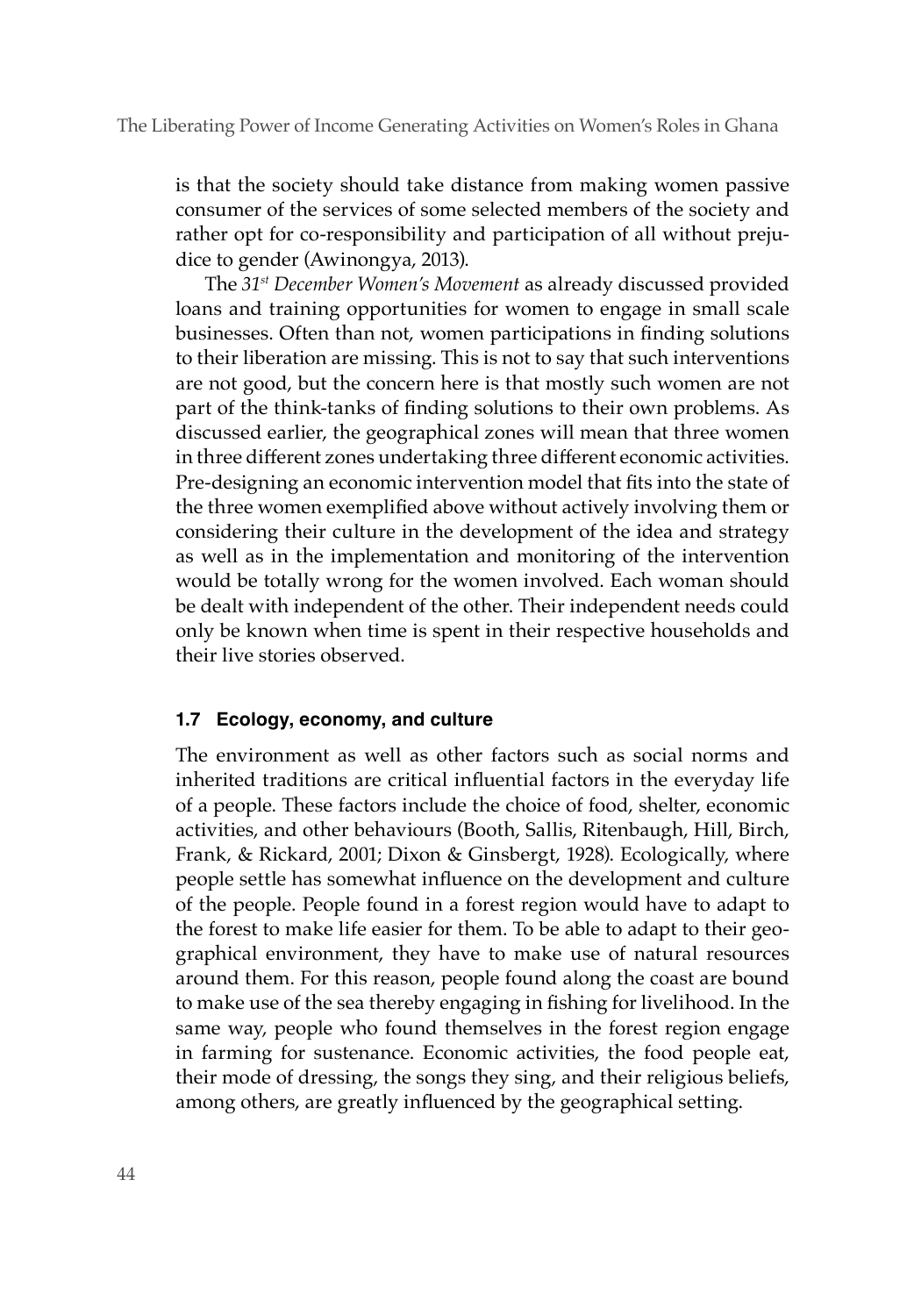The environment surrounding of a group of people is therefore very important in shaping the way people behave, react, and organize their lives to make life easier for them. This is because the mode of human behaviour, daily work schedules, economic activities as well as ceremonies, festivals, and religious activities are greatly affected and influenced by the environment one finds him or herself. For example, the three northern regions in Ghana are considered to be the poorest in the country by Mazzucato, Van Den Boom, & Nsowah-Nuamah (2008). According to them, relatively, the rich people living in these regions are less than 3%. The place lacks infrastructural development and economic activities are mostly centered around agriculture. But due to the dry nature of these areas, sometimes farming becomes difficult leading to poor income from farming activities. The poor seasonality of the area leads to migrants toward the southern part of the country for better working environment (Thomas, 1973). This migration activity has resulted in to the cultural element of funeral activities.

In a research by Awedoba and Hahn (2014) among the Kasena<sup>13</sup>, funeral organizations these days among the Kasena to some extent now depend on contributions of Kasena migrants in the south. The success or otherwise of a funeral of a dead member of their family members now depends on Kasena migrants who have migrated to the south to seek greener pastures. This is leading to changes in funeral organizations. Before, burials used to take place a day or two after the dead of a family member, but now the wealth or success of a Kasena migrant is linked to how well he or she is able to organize the funeral of a family member by providing lots of food, drinks, and entertainment for sympathizers and mourners. This is leading to a delay in funeral organizations where family members now have to wait for Kasena migrants in the south to bring income for funeral organizations. The environment

 $13$  The people of Kasena are an ethnic group located along the border of northern Ghana and Burkina Faso. The Kasena people speak Kasem. The Kasena people are closely related to the people of Nankanni where administratively in 1936 they were brought together to form the Kasena-Nankana administrative district (Austin, 1976). Before the partitioning of Ghana and Burkina Faso in the 20<sup>th</sup> century between British and France, the Kasena people were part of the Gurunsi ethnic group. The Kasena people are agriculturalists producing millet, sorghum, yam, maize, and other food crops.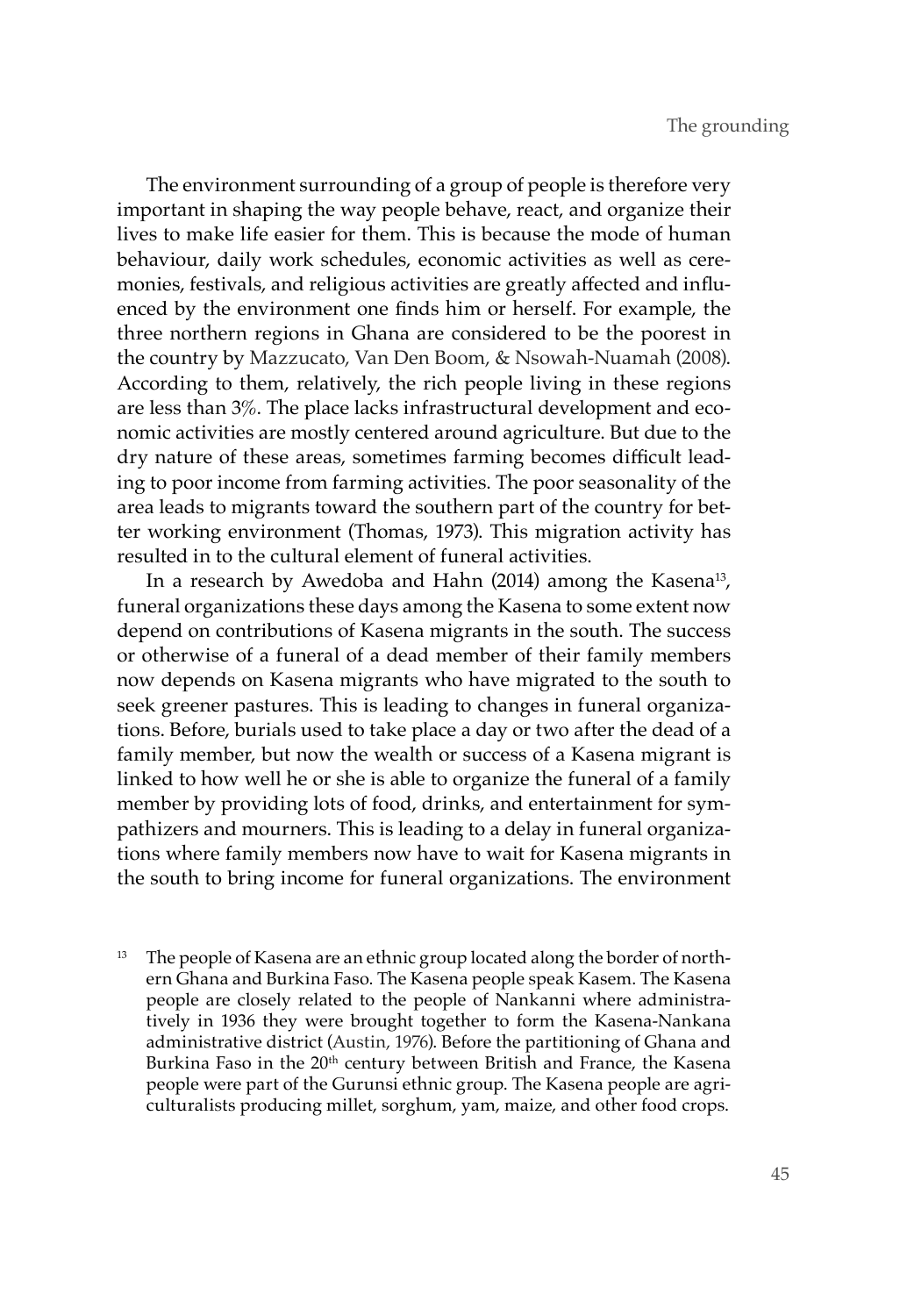could either therefore impact on its people to have a continuous and stable lifestyle or a change in inherited norms of a particular group.

It is not my argument that the Kasena migration is a bad phenomenon. Although the migration phenomenon is leading to a change in funeral organizations, on the other hand, it clearly shows how people are circumventing the negative impact of the environment to their greater good. The Kasena migration to the south could be viewed as a positive progression to move away from the environmental predicament to engage in something else. The Kasena youth are seeking new opportunities to turn their plight into good fortunes. Finding new opportunities without being stark to their old environment shows their smartness. The smartness of Kasena people gives them the option to define alternative strategies to overcome limitations of their environment. The alternative is the amassing of wealth from the southern part of the country after their migration.

Having established the fact that environment affects the lifestyle of a particular group, it is not far-fetched for me to say that women engaged in various income generating activities in a rural context would experience life different from their other female counterparts in the urban areas.

In Plattner's (1989) research on markets and marketplaces in Mexico, he established that in developed countries shopping for goods are centered within a confined center, i.e. in malls, where consumers can walk in and buy almost everything they (consumers) need within a particular shop. Goods, especially food stuffs, are available all year round where they are refrigerated and stored. Prices on goods are labelled and there is no need for bargaining. A market arena in developing countries on the other hand is not like that most especially in rural areas. There is the seasonality of foods because of lack of storage for them. Once those particular foods are off season getting them become expensive. This affects the sale of these foodstuffs during their seasonality.

For example, when tomatoes are in season, because of their short shelf life and due to lack of storage facilities for them, tomatoes are sold on the markets at relatively very cheap prices as compared to prices during the lean season. Goods are mostly scattered on the floor and involves bargaining for their prices. The same item could be sold to two different people at two different prices depending on the bargaining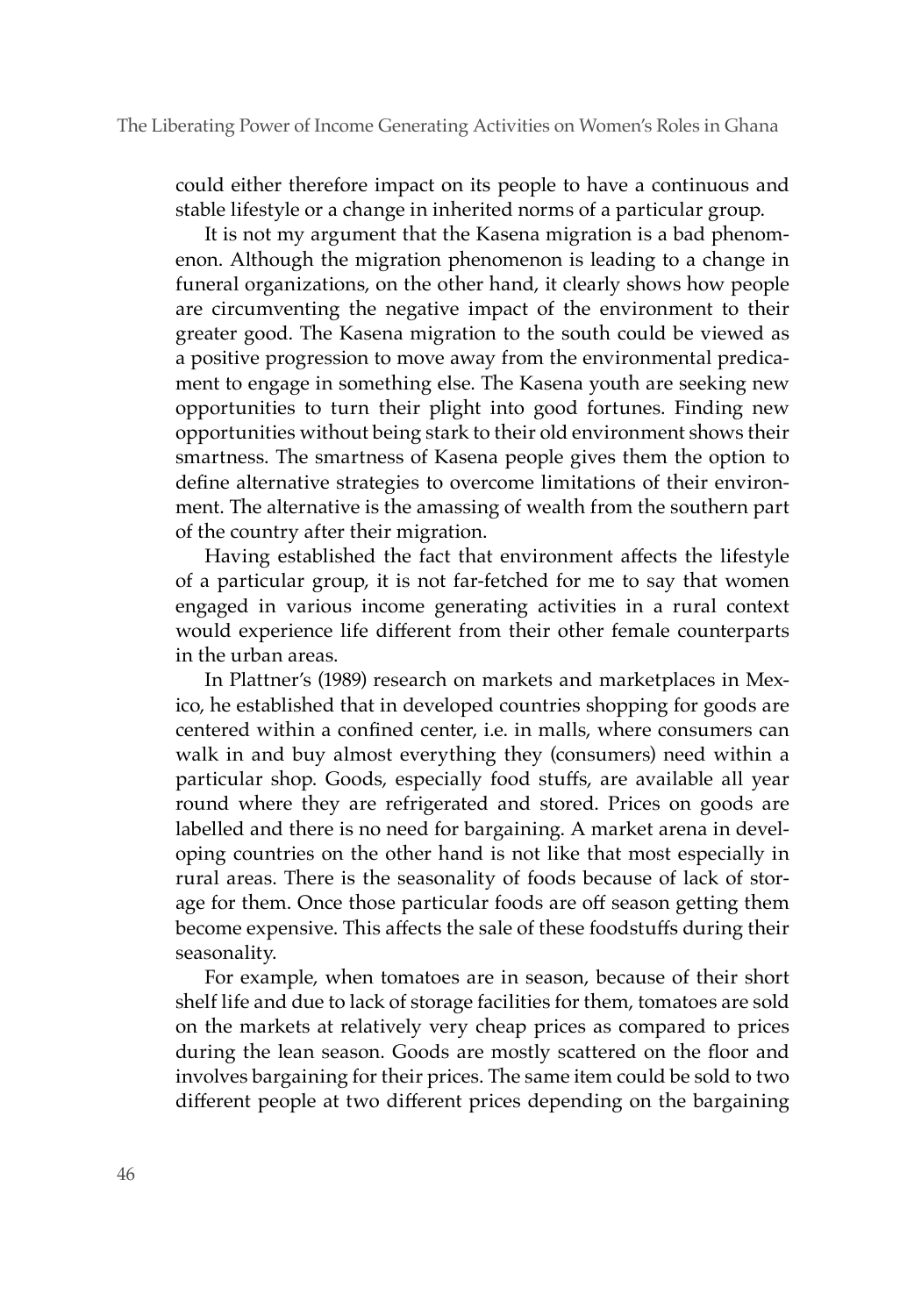power of the individuals or the time of purchase, whether in the morning or late in the evening when the market vendors are about to close and leave for their homes.

Plattner (1989) had explained that people tend to do their shopping at the cities centres (urban) where they could get all the items needed at one place than to travel to a rural area which would be much expensive in terms of transportation of goods to one's home. As a result, the further away the store or the market point for goods and services, the decrease the consumers. Therefore, demand for goods and services in the hinterlands (rural) becomes very weak and transportation too difficult for consumers.

If culture according to Tylor is a complex whole and this complex whole includes knowledge, beliefs, arts, moral, law, customs, and any other capabilities and habits acquired by man as a member of a society (Tylor, 1871) and society is influenced by environment people find themselves, then in my own opinion, women in urban and their counterparts in the rural area engaging in various income generating activities with the same socio-economic status but differ in terms of geographical locations are bound to have varied lived experiences. There are bound to be differences between the women across the different geographical areas. In terms of purchasing power, profit margin, ready markets for goods, and services, it would seem better off in urban areas and one would expect this to trickle down to their agency, autonomy, and experience a change in their gender roles in their households and community as a whole. But whether this assumption is true or not, the succeeding chapters would throw more light on the assumption. The differences in the research participant's worldviews and experiences will reflect differences in their standards of living, income, and other behaviours and activities. I can say differences in experiences make the whole point of argument in understanding the research participants and they should be treated as such.

## **1.8 Situating the research in context**

Many Ghanaian homes are experiencing various transformations in their domestic unit due to various economic activities by the various actors in the household. The household unit is experiencing more unclear boundaries and unclear role demarcation due to work and its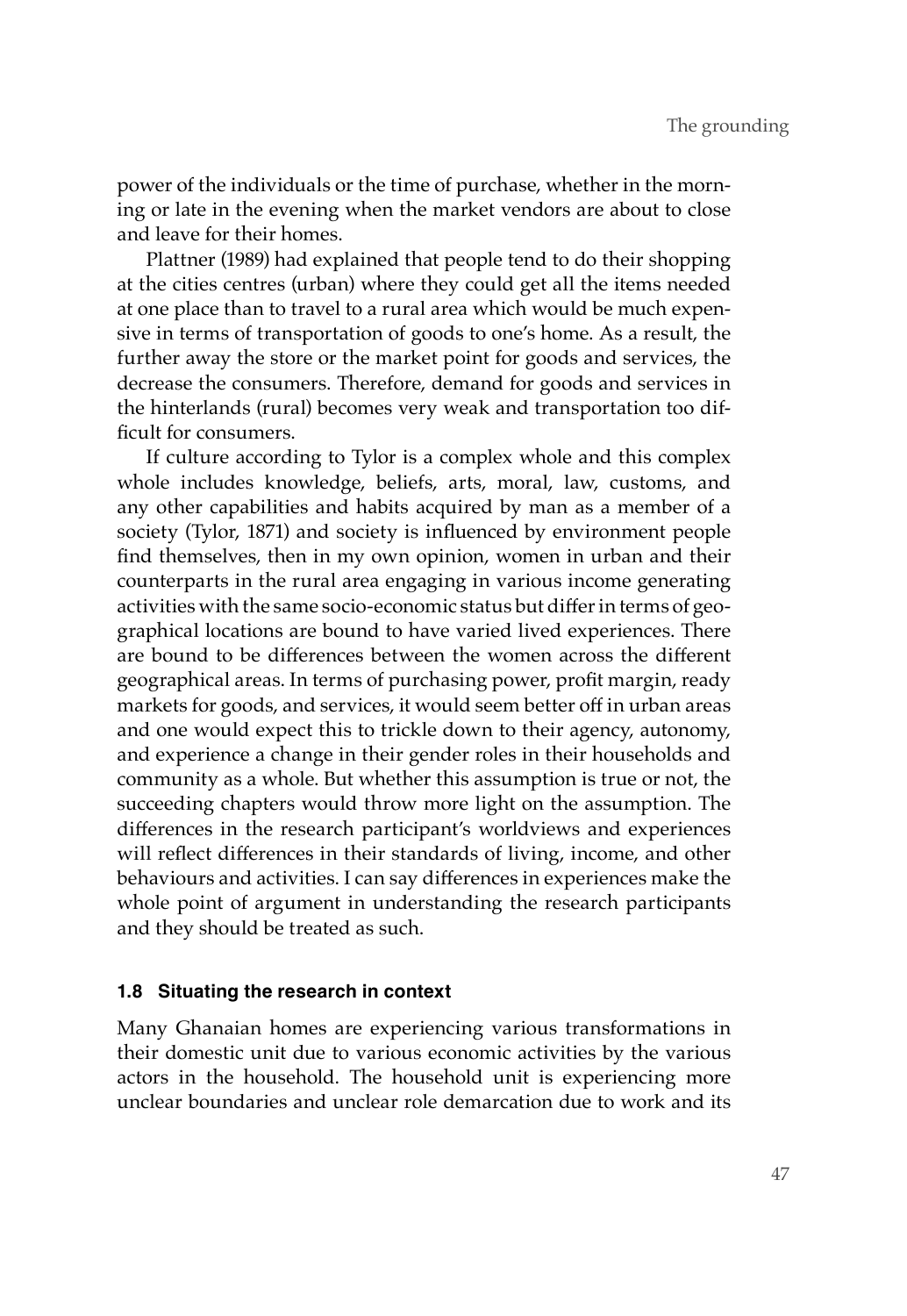economic benefits. Economic activities that used to be centered around agriculture (farming and fishing) are of the minimum. The economy is experiencing changes and the various actors in the household (men, women, and children) are adjusting to these changes. It is therefore not uncommon to see various organizations and institutions (government and non-government agencies) in the country giving interventions to people in the society deemed vulnerable who are basically women. The interventions are to help them adjust to the ever growing and increasing changes in the economy. These interventions are mostly economic-based with the aim of alleviating these women from poverty and changing their status and roles. Although efforts to enhance the status of women have produced some positive results (Mayoux, 1998), women still lag behind their male counterparts in decision-making, property ownership, and assimilation of gender role segregation. Economic empowerment has become the major effort targeted at women empowerment and poverty alleviation. The most common method often used is the Grameen model which focuses on group lending to women to engage in small scale enterprises.

It is important to look at the woman holistically and not as economic, religious, or political being alone. The dissection of the woman into these categories would not render a perfect intervention that would help her. Ebdon (1995) argues of how microfinance programmes are in the capacity of diverting the attention of women from other more effective empowerment strategies. All women are different and located in different geographical and cultural environments. As a result, different women need different interventions. Putting all women under one umbrella and treating them as a homogeneous group does not help in solving women's problems. This has often been the strategy from people whose aim is to help these women. As indicated already in (1.1.4), women should not be made to be at the receiving end of the services of some selected members of the society. It is time to critically evaluate the activities of these women engaged in income generating activities from their own perspectives.

Many reasons have been given in support of women's economic empowerment. These include being a powerful tool for achievement of potentials, like leadership and managerial skills and reduction of poverty among women. It is the view that women who are economically empowered through microfinance activities contribute more to their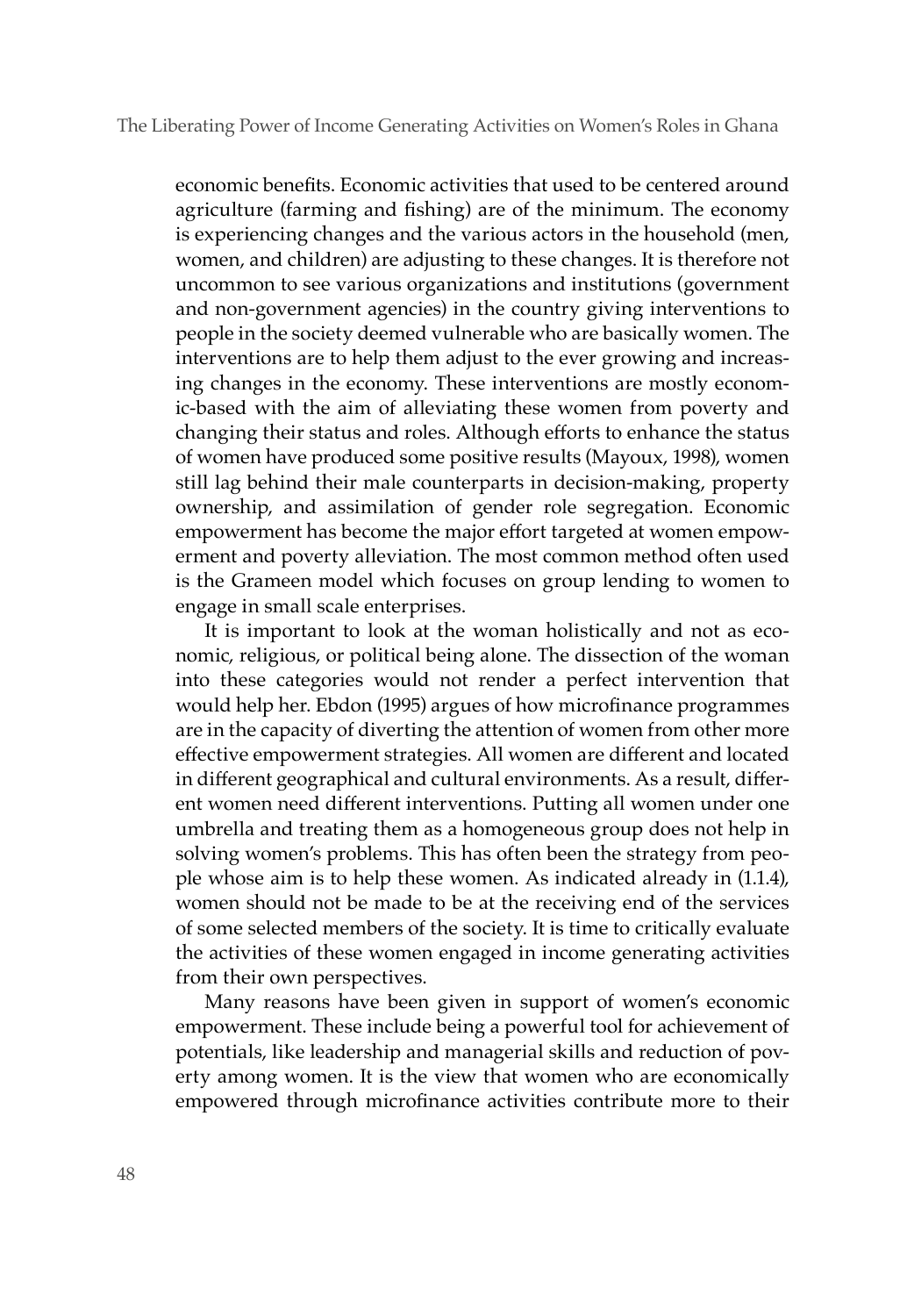families, societies, and national economies as well (Golla et al., 2011). However, some scholars (Goetz & Gupta, 1996) still question how far the activities and services of microfinance institutions benefit women. In-a- much as the real effects of these reasons given by Golla et al. (2011) have not been fully materialized, the same interventions are still being given to women.

The result of the current phenomenon of economic empowerment of women is the proliferation of microfinance and  $susu^{14}$  collectors all over the country. Although Swain & Wallentin (2007) attest to the fact that most microfinance programs target women with the ultimate goal of empowering them, in my opinion, woman empowerment is a multi-dimensional process which should be targeted in combination with other forms of empowerment strategies. Economic empowerment intersects the woman's personal, family, social, cultural, economic, and political space. Will economic empowerment alone not lead to a more economic and social burden of women if not combined with other forms of empowerment? Have the incumbent effects of economic empowerment been critically evaluated in relation to women's roles in the household? These and other questions need to be critically evaluated and answers provided. It is only then that one can truly know the impacts of economic interventions given to women.

A lot of research evidence (Swain & Wallentin, 2007; Goetz & Gupta, 1996; Hashemi, Schuler, & Riley, 1996) have shown that credit programs given to women lead to their increase in household decision-making and their access to financial and economic resources. They are also able to have greater bargaining power within the household. This seems

<sup>14</sup> Susu collectors are a traditional form of financial intermediaries in Ghana. For a small fee they provide an informal avenue for Ghanaians to securely save and access their own money, and gain some limited access to credit, a form of microfinance. The susu collectors have been trained to educate people, especially those in the informal sector, on the need to cultivate the habit of saving of petty income with financial institutions. These people are associated with financial institutions who conduct a door-to-door education and marketing on the need to cultivate the saving of income. Clients who show readiness to save with the said financial institutions are sometimes given loans to either expand their businesses or any activity of interest which would assist them to maximize their profit and be able to pay the loan in the specified period of time.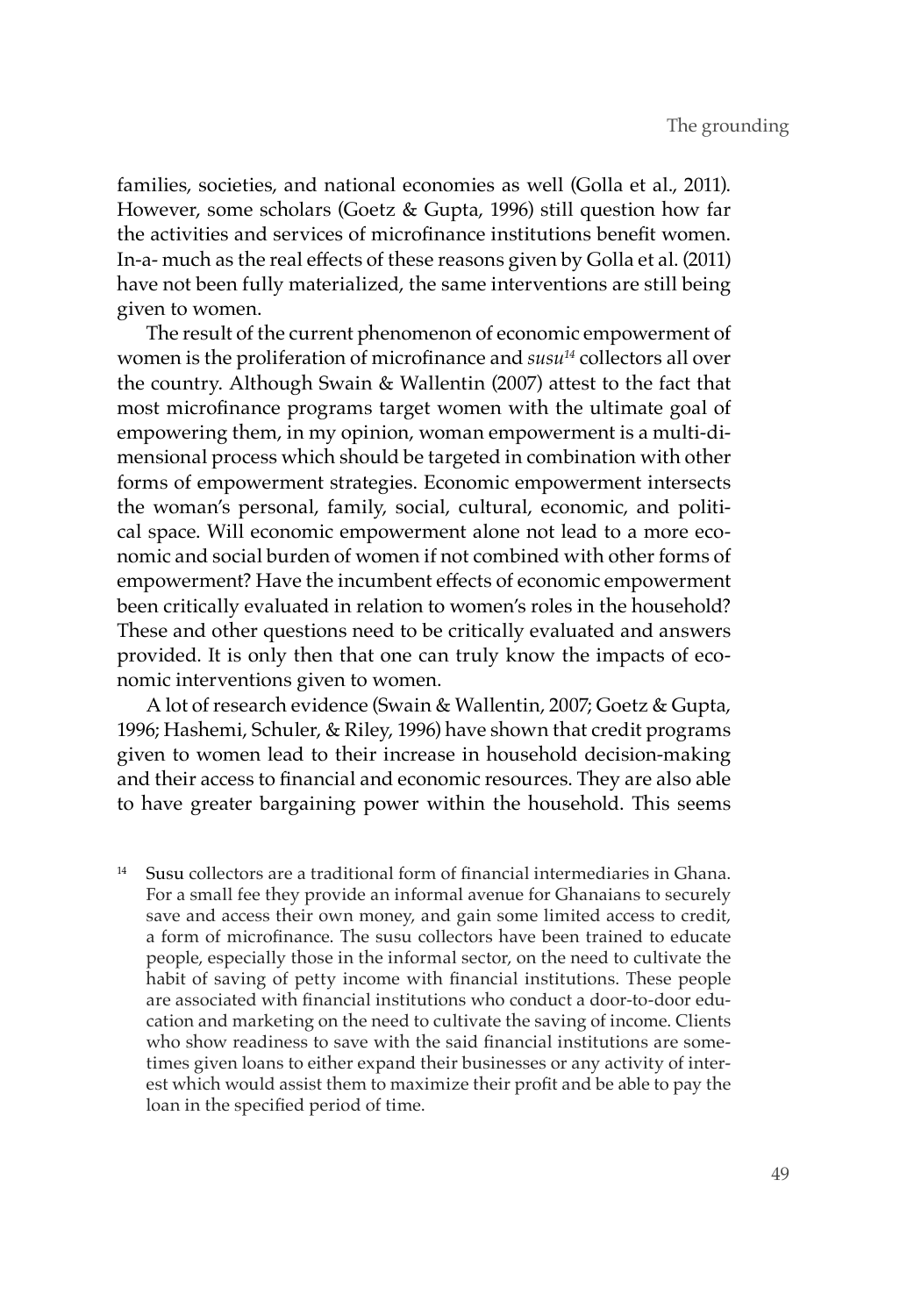to be the general evaluation of women targeted programmes aimed at boosting their economic life. The question is, from the women's own perspective and critical observations, is this what really happens in the households? This and other reasons have informed my current study.

To be able to achieve this, it is necessary to ask some basic questions. How does economic empowerment influence and change women roles? What are the moral and market imperatives inherent in income-generating activities of women? How does an income generating activity influences women's agency and autonomy? What are the challenges inherent in the income generating activities of women? Answers to these questions would help understand the real impact of women's economic empowerment in relation to their cultural norms and roles.

## **1.9 Conceptual frameworks**

This study is rooted in Anthony Gidden's (1986) structure and agency theory as well as in the concepts of urban and rural areas. Giddens's structuration theory suggests that social system comprises structure, agency, and actors (Giddens, 1986). Structure refers to rules and resources available to the agents whereas agency is the ability of an individual to make decision based on free will. Autonomy, similarly, is based on one's independency. Individuals in a particular social system are the social actors. In the context of this study, structure is contextualised to include resources such as children labour, women's income generating activities, women's labour, women's income, women's time, etc. while rules include the folkways, mores, norms, values, and patterns of behaviour. Gidden's theory suggests that a mutual link exists between agency and structure in a given social system. The relationship between agency and structure varies with context. If there is a mutual relationship between structure and agency, therefore, actors in urban and rural areas would have varying degrees of agency because there are different structures available in rural and urban areas.

In the context of this study, women involving in income generating activities are considered as social actors. Women's income generating activities along with the income generated, prevailing values, norms, folkways, and mores are collectively considered as a structure which has multiple relationships with women's agency – decision-making and their autonomy as well.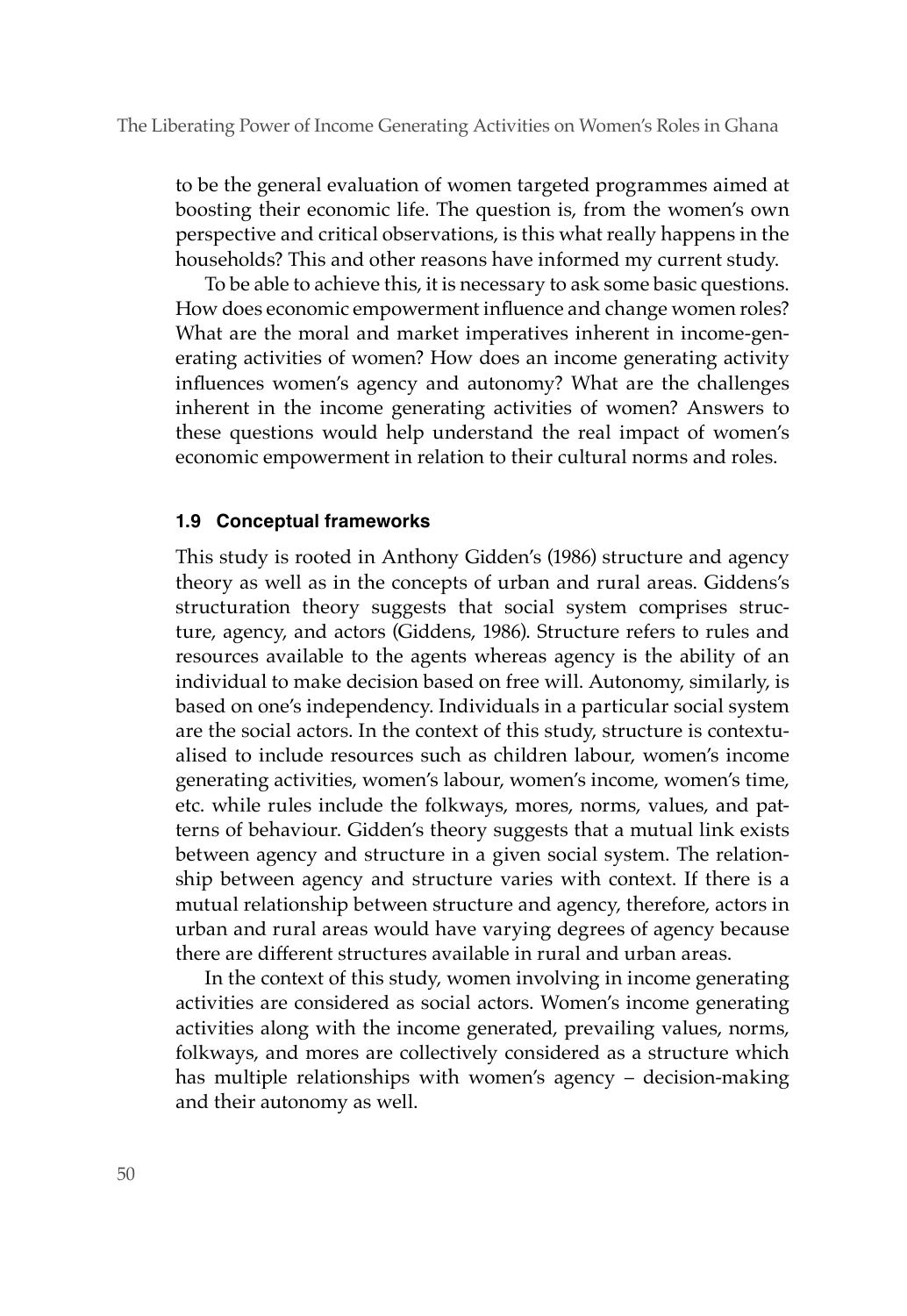The study focuses on how women's income generating activities (dis) enable women's agency and autonomy and prompt overlap in gender roles across urban and rural areas. The history of urban and rural divide in Ghana could be seen as a product of the establishment of empire, slave trade, and colonialism. The colonial era witnessed the establishment of colonial administrative offices. The area occupied by the colonial offices, relative to other areas in then colonial Gold Coast, had better infrastructure, good road network, and healthcare systems. Proceeds from taxation from the rest of the colonies and other resources were moved to the administrative offices and quarters and for onward transportation to the colonizers' homeland. Processed goods from the colonial administrators' homeland were first brought to the colonial administrative offices and quarters before getting to the rest of Gold Coast.

During the post-colonial period, the ex-colonial quarters and offices metamorphosed into urban centers while the rest of the ex-colonies became the rural areas. Infrastructural development and urbanization process characterized these new urban centers. Access to basic amenities and availability of white-collar jobs, given the exit of colonizers, became a pool factor attracting able-bodied young men and women to the centers, thus prompting rural-urban migration.

Similarities and differences between rural and urban areas have been a subject of scientific enquiry among social scientists. Some social scientists have given both areas various descriptions. Such descriptions, amongst others, reflect the varying implications of rural and urban centers for economic activities, including women's income generating activities.

The term 'urban' is the coinage of Redfield (1941) who made the initial tentative concept (Miner, 1952). He categorizes both areas as urban and folk respectively. He as well as current scholars like Cromartie and Bucholtz (2008) uses population density as the basis of his categorization. For Redfield, folk society is a small community made up of a few numbers of people in a common area who are in the position of knowing every member living in that area. They are mostly a homogeneous group who have strong sense of solidarity (Brennan, Flint, & Luloff, 2009). Basically, division of labour is very little as economically, people depended on each other for survival. The urban on the other hand are just the opposite of the folk society where urban societies tend to be heterogenous with large population who do not know each other. Red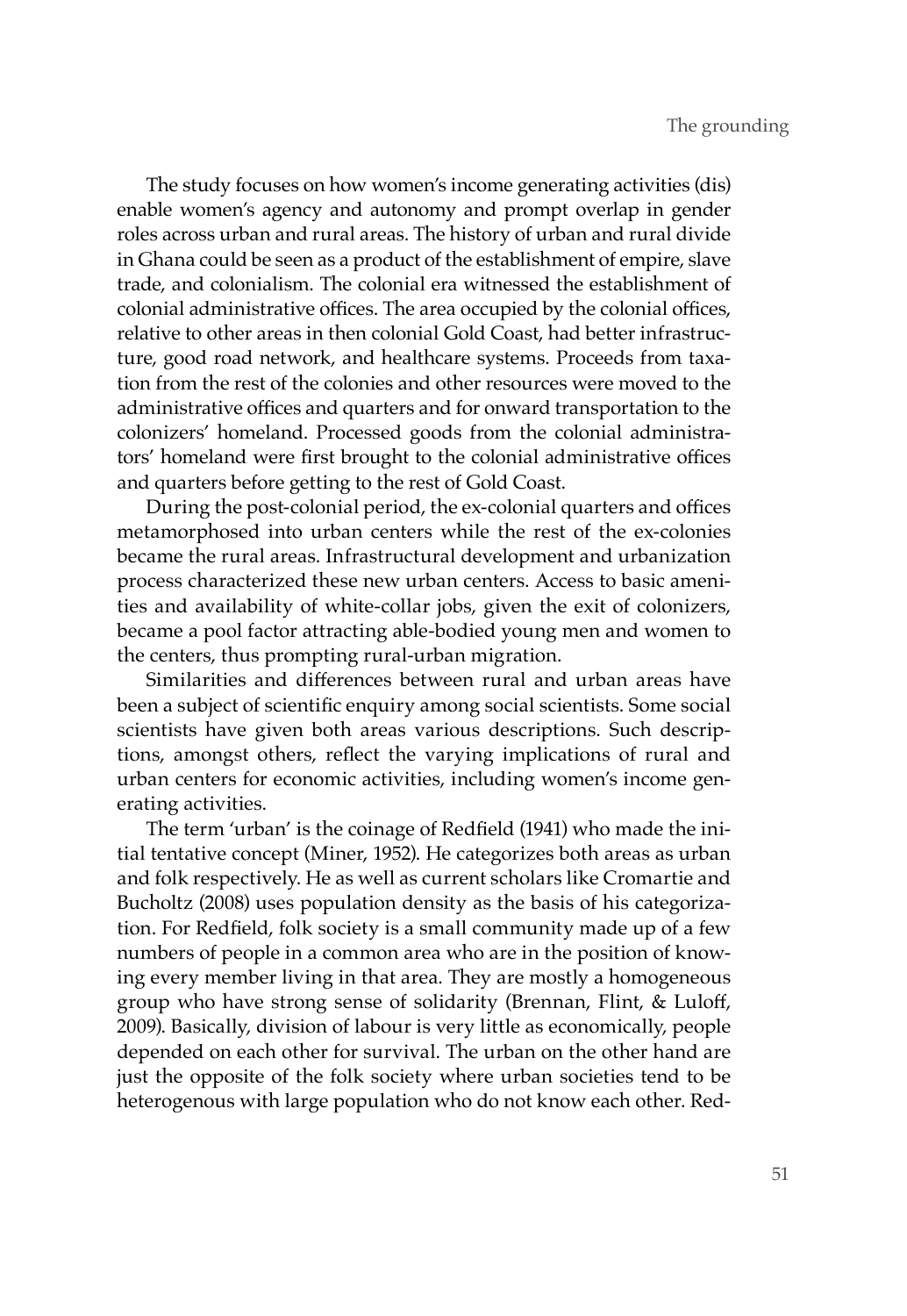field and later Cromartie and Bucholtz's characterization in my view overtly suggests that income generating activities may be better off in the urban areas as compared to rural areas. This is because, in urban areas, there would be ready markets for produced goods and provided services due to the large population as compared to the rural areas with few population densities. Nonetheless, marketing of goods is not only depended on economic benefits alone. Society runs on the notion of reciprocities and gifts which in my view would permeate better in rural areas as compared to urban areas. However, in folk society (rural area) therefore, due to the familiarity of people, income generating activities might suffer setbacks since familiarity and kinship ties are bound to influence income generating activities. In other words, emotional and social obligations relative to rational considerations would permeate income generating activities in rural areas. The reverse might be the case for economic activities in the urban centers, since the probability of economic transactions occurring between kinship and non-kinship group members is higher in urban relative to the rural.

Becker (1949) classifies rural and urban areas as sacred and secular respectively. In the sacred societies, (rural) people tend to be highly homogenous. They are knitted together by various ties and relationships with each other. Sacred norms and values are hold in high esteem. The secular society on the other hand is a heterogenous society with different people from various backgrounds finding themselves within a specified area. Mostly, there are enacted secular laws which people are expected to obey. People interacting among themselves do not necessarily have blood or kinship relationships towards each other. In relation to women income generating activities, such a description for sacred and secular societies might suggest how rational, emotional, and social dynamics might exert varying degrees of influence on income generating activities in urban and rural areas. In this light, income generating activities in rural areas relative to those in urban would be significantly influenced by prevailing rituals and taboos since sacred norms and values highly regarded. Such rituals and taboos permeate the everyday life of the people (Becker, 1951) and their change in the society would be difficult. The interplays between income generating activities and rituals such as funeral, puberty, and birth ceremonies collectively would impact on income generating activities of women in one way or the other.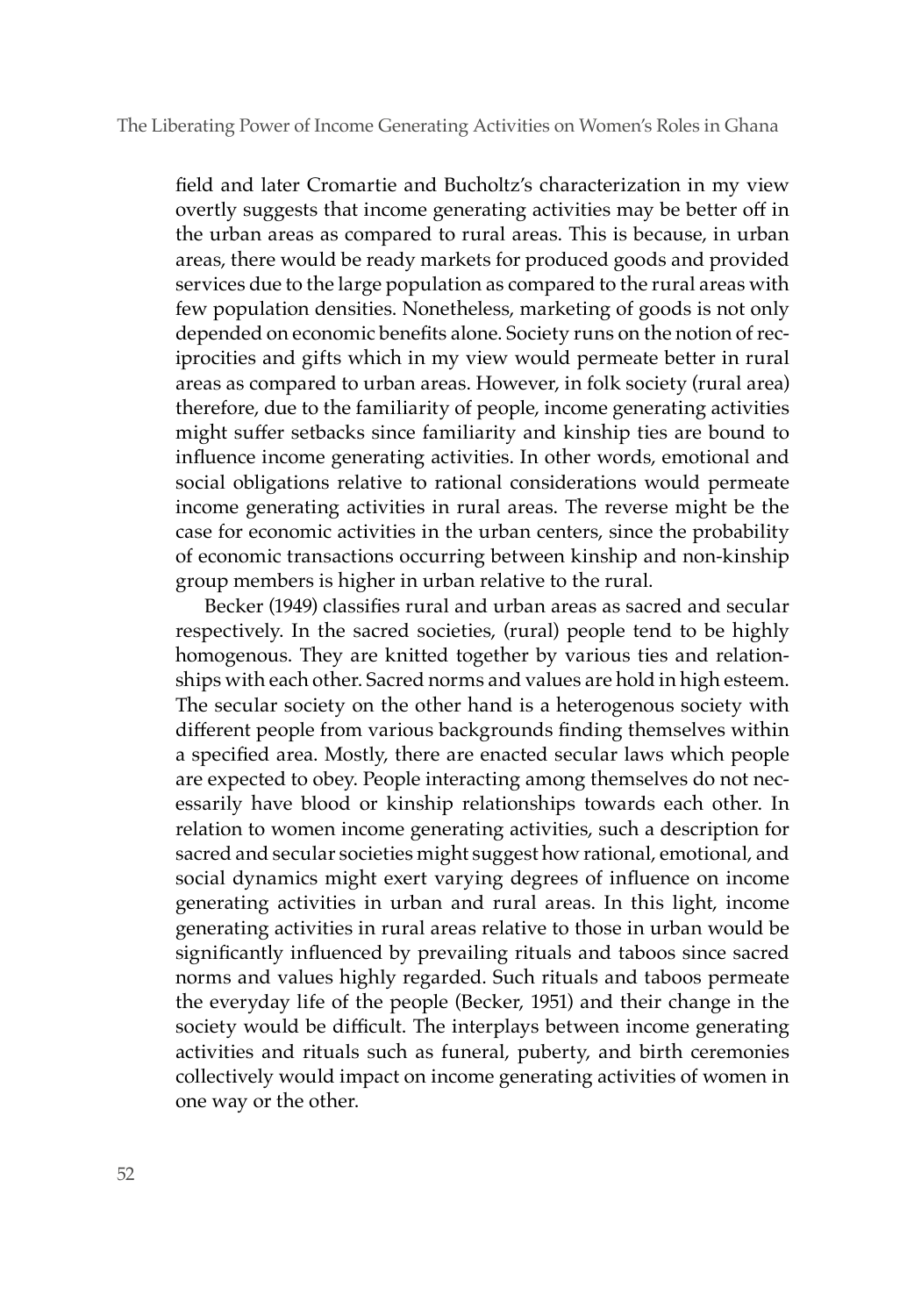Maxwell Weber (1978) describes urban and rural areas as rational and traditional respectively. In a rational society an individual makes choices between means and ends by weighing the alternatives available to him/her and makes a choice that would yield him/her the efficient result. Traditional societies on the other hand are a deviation from rational construct where the means involved becomes ends themselves. In my relation to Weber's representations, women involved in income generating activities in urban centres might be more profit driven relative to their rural counterparts. In other words, economic rationality relative to social and emotional obligations would permeate actions and inactions of women involved in income generating activities in the urban centres. Reverse would be the case for those in the rural area.

While these classifications and representations of urban and rural areas somewhat reflect the differences and similarities between the two areas, worthy of note is the fact that I have conceptualised urban and rural areas as a continuum as opposed to a separate typology. Therefore, the effects of the variations and similarities of urban and rural areas on the relationship between women's income generating activities and their agency and autonomy would lie in a continuum. This shows that rural and urban areas are not a 'hermetically sealed synchronic entity' (Ohnuki-Tierney, 2001:214), but they kept changing because both areas are under the grip of dynamics of globalization. As such, there might be some cultural changes and continuities in the reviewed features of urban and rural areas that significantly influence the liberating power of women's income generating activities in terms of prompting an overlap in gender roles and granting higher agency and autonomy to women. Additionally, women's income generating activities considered in this study are based in the informal economy. As such, they share common features, which make a comparison across rural-urban divide intellectually productive and useful.

The term 'informal economy' owes its origin to the seminal work of anthropologist Keith Hart on urban market labour in Africa (Portes & Haller, 2010). He embarked on field observation in Accra, and observed experiences of entrepreneurship in Accra was at variance with western discourse on economic development. As a result, he proposed two models for urban labour force, one based on wage employment and the second on self-employment. The concept of informality was applied to the self-employment. From this definition, the characteristics of an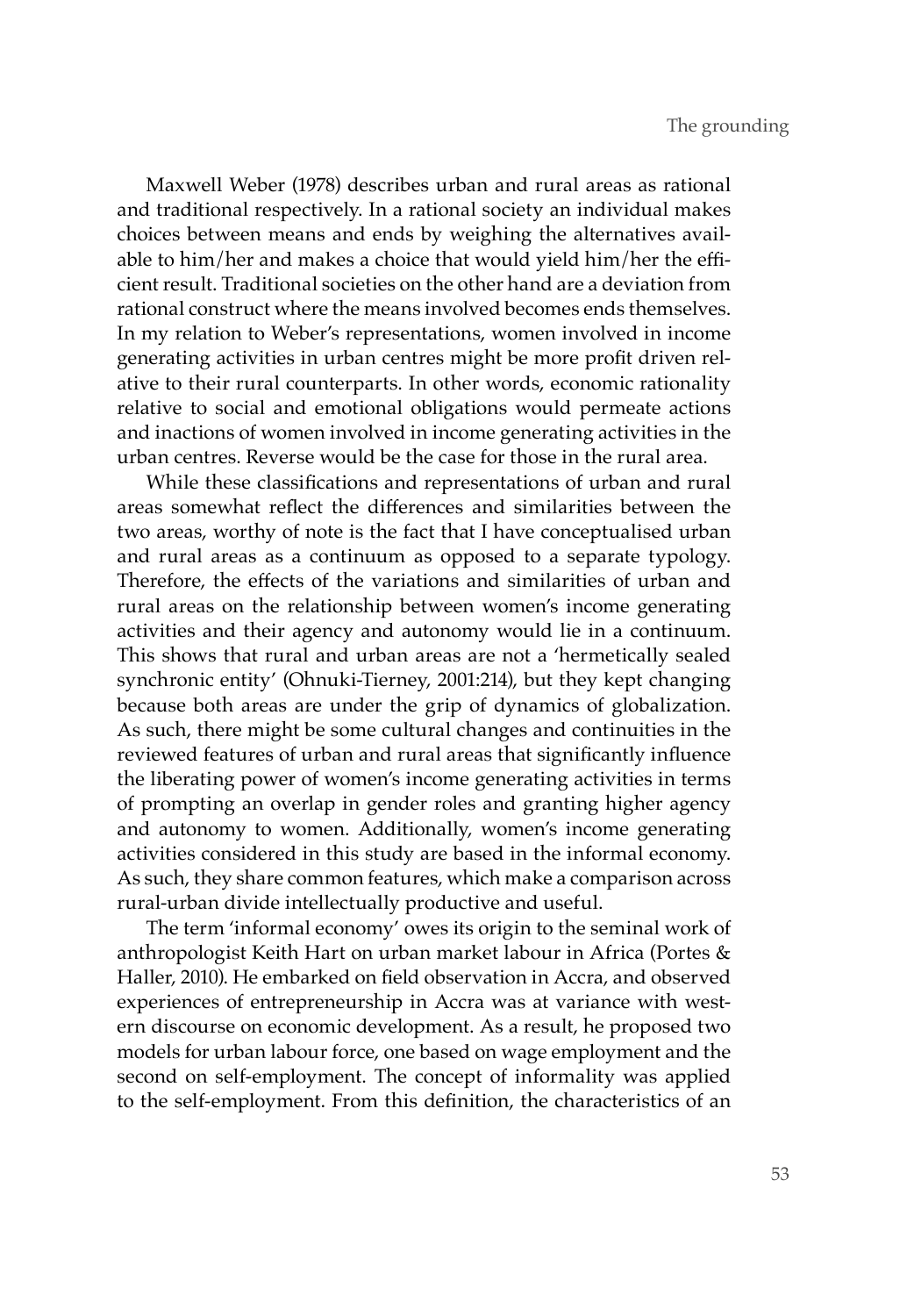informal economy came to be associated with low entry barriers in terms of skills and capital (Portes & Haller, 2010). Income generating activities of women based on this categorization would require little or no skills. The little skills needed are mostly handed down from generation to generation through means of socialization and enculturation.

Many schools of thought have given their own categorizations of informal economy. The dualist school of thought looks at informal economy as a reserve for the formal economy and a safety network for the marginal poor (Katalin, 2015) whereby affordable goods and services are provided to the marginal poor (Chelcea & Mateescu, 2004). As such, the informal economy is characterized by marginal activities serving the marginal poor who are not absorbed in the formal economy. The informal economy, argued by the dualist, becomes a reserve whereby the formal economy relies on in terms of crisis. The formal economy taps the labour of the informal economy during expansion periods. The structuralist school of thought on the other hand sees the informal economy as comprising micro firms and workers whose aim is to decrease cost in their production but are still part of the big capitalist system (Castells & Porters, 1989).

However, a new characterization of the informal economy has emerged in the literature, leading to the existence of two major views, namely, the old and new. Chen (2007) succinctly summarizes the two perspectives – based on seven criteria: longevity, marginality, discrete, labour, scale, illegality, and relevance to policy. In the old paradigm, the informal economy is described as a traditional and transient economy. As such, it will fizzle away with the advancement of industrial growth. In the new thinking, however, informal economy is not only resilient but also growing with the formal economy. This later perspective aptly captures the prevailing situation in both urban and rural area of the study area. For instance, competition among bankers has spur growth in the number of *susu* collectors who mobilize money within the informal economy for the banking industry. This mobilization negates the old perspective which suggest that informal economy is discrete and separate from the formal. A similar pattern of linkage is also seen in increasing industrialization in urban area and other dynamics of globalization have spur demand for raw materials in the rural areas. The increase demand has created value chains that link the formal and informal economy. This is evidently seen in the women income gen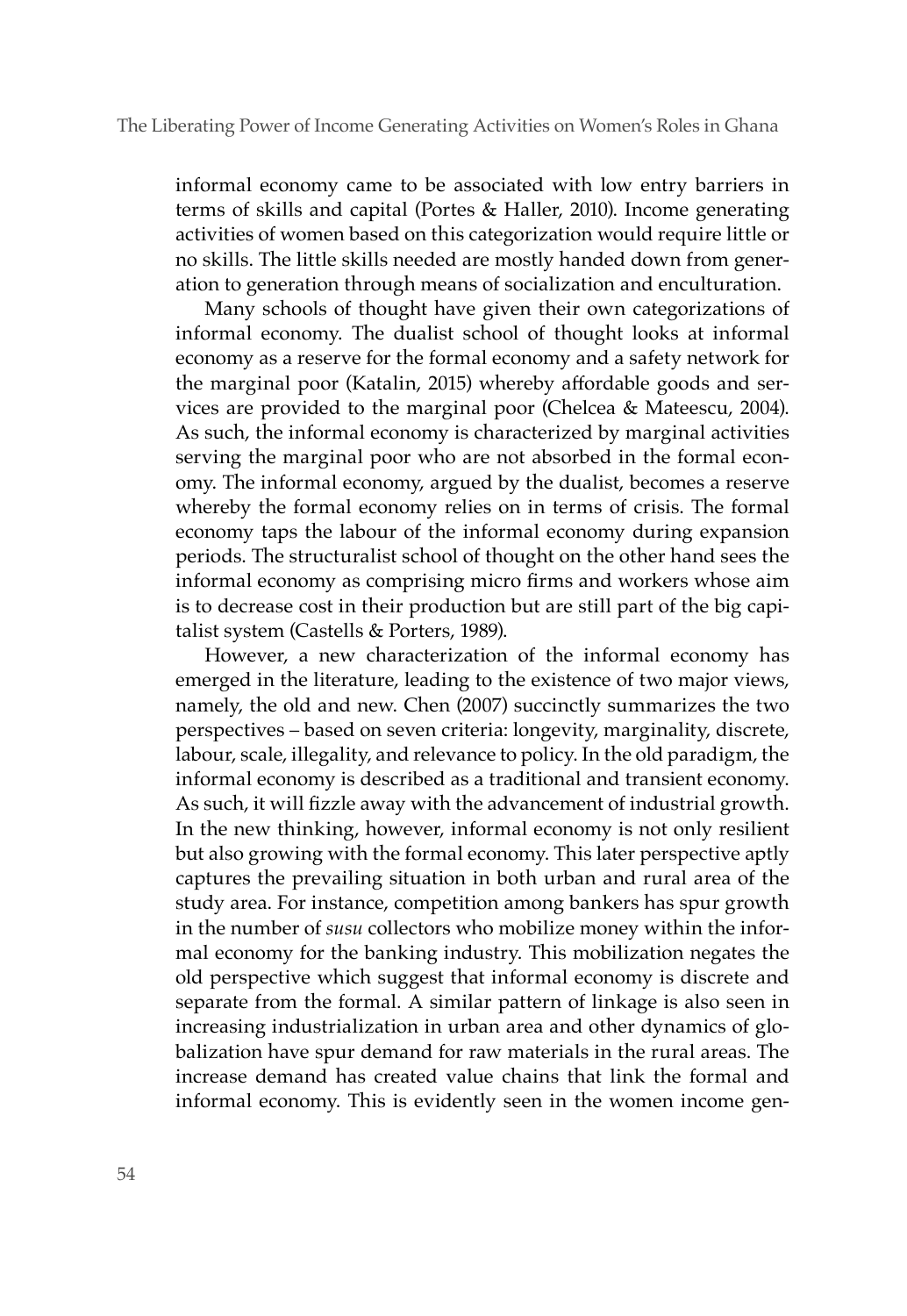erating activities, such as cocoa farming and palm kernel processing which some of the participants are into.

Contrary to the claims of the old view that informal economy is only marginally productive, the sector through the creation of agrovalue chain and mobilization of fund among others is a major provider of employment, goods, and services for lower-income groups. For instance, 80% of Ghanaians are employed in the informal sector (Osei-Boateng & Ampratwum, 2011). The sector does contribute directly and indirectly to GDP. Thus, as opposed to the old perspective, labour in the sector is not completely inefficient.

Furthermore, the sector does not comprise only street traders and very small-scale producers. It also comprises diverse economic portfolios. These portfolios include both the 'resilient old forms' such as casual day labour in construction and agriculture as well as 'emerging new ones' such as temporary and part-time jobs plus homework for high tech industries. Thus, the scale of production is never completely uneconomic.

Individuals, like the participants, who engage in income generating activities in the informal sector cannot be said to be running illegal and unregistered enterprises in order to avoid regulation and taxation as the proponents of the old view would claim. The participants comprised entrepreneurs and self-employed persons producing legal goods and services, albeit through irregular or unregulated means. And a majority of the informants are willing to, and would welcome, efforts to reduce barriers to registration and related transaction costs and to increase benefits from regulations. Therefore, income generating activities of the participants, contrary to the advocates of the old paradigm, include not only survival activities but also stable enterprises and dynamic growing businesses, and informal employment, which are highly relevant to policies.

Based on the characteristics of informal sector presented by Osei-Boateng & Ampratwum (2011), the participants in both urban and rural areas of this research could be best described to have the same category of working sector. According to Osei-Boateng & Ampratwum, people employed in the informal sector are basically self-employed, lack job security, are low income earners, lack trade union organizations, and mostly have little or non-coverage of wage legislations and social security. In addition, the various economic activities in the informal